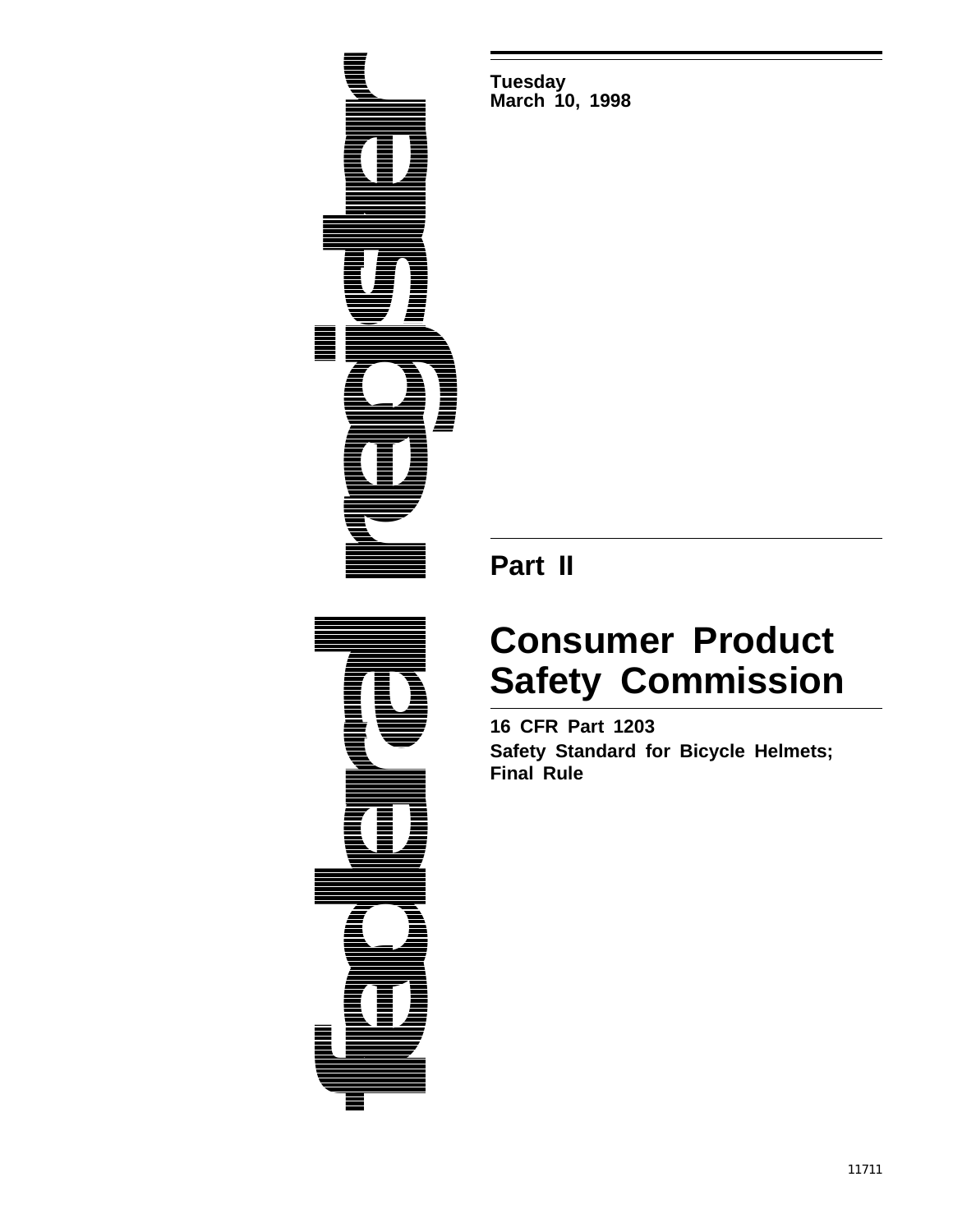# **CONSUMER PRODUCT SAFETY COMMISSION**

# **16 CFR Part 1203**

# **Safety Standard for Bicycle Helmets**

**AGENCY:** Consumer Product Safety Commission.

#### **ACTION:** Final rule.

**SUMMARY:** Pursuant to the Children's Bicycle Helmet Safety Act of 1994, the Commission is issuing a safety standard that will require all bicycle helmets to meet impact-attenuation and other requirements.

The standard establishes requirements derived from one or more of the voluntary standards applicable to bicycle helmets. In addition, the standard includes requirements specifically applicable to children's helmets and requirements to prevent helmets from coming off during an accident. The standard also contains testing and recordkeeping requirements to ensure that bicycle helmets meet the standard's requirements.

**DATES:** *Effective Date:* This rule is effective March 10, 1999.

*Applicability Dates:* This rule applies to bicycle helmets manufactured after March 10, 1999. Interim mandatory standards that went into effect on March 17, 1995, will continue to apply to bicycle helmets manufactured from March 17, 1995, until March 10, 1999, inclusive. In addition, as of March 10, 1998, firms will have the option of marketing helmets meeting the standard in this final rule before its effective date.

*Incorporation by Reference:* The incorporation by reference of certain publications listed in the rule is approved by the Director of the Federal Register as of March 10, 1999.

#### **FOR FURTHER INFORMATION CONTACT:**

Frank Krivda, Office of Compliance, Consumer Product Safety Commission, Washington, D.C. 20207; *telephone* (301) 504–0400 ext. 1372.

# **SUPPLEMENTARY INFORMATION:**

#### **Outline of Contents**

- A. Introduction and Background
	- 1. Introduction.
	- 2. Injury and death data.
	- 3. The Children's Bicycle Helmet Safety Act of 1994.
	- 4. The current rulemaking proceeding.
- B. Overall Description of Standard
	- 1. Impact attenuation.
	- 2. Children's helmets: head coverage.
	- 3. Retention system.
	- 4. Peripheral vision.
	- 5. Labels and instructions.
	- 6. Positional stability (roll off).
	- 7. Certification labels and testing program.
	- 8. Recordkeeping.

#### 9. Interim standards.

- C. The Final Standard—Comments,
	- Responses, and Other Changes
	- 1. Accident scenarios. 2. Future revisions.
	-
	- 3. Compliance with third-party standards as compliance with the rule.
	- 4. Scope of the standard.
	- a. Definition of ''bicycle helmet.''
	- b. Multi-activity helmets. 5. Projections.
	- 6. Requirements for qualities of fitting
	- pads.
	- 7. Impact attenuation criteria. a. Extent of protection.
	- b. Distance between impacts.
	- c. Impact velocity tolerance.
	- d. Other children's requirements: peak g-
	- value and drop mass. 8. Impact attenuation test rig.
	-
	- a. Type of test rig. b. Accuracy check.
	-
	- c. Test headform characteristics.
	- d. Alignment of anvils.
	- e. Definition of ''spherical impactor.''
	- 9. Impact attenuation test procedure.
	- a. Anvil test schedule and use of curbstone
	- anvil.
	- b. Definition of ''comfort padding.''
	- c. Testing on more than one headform. d. Number of helmets required for testing.
	-
	- 10. Helmet conditioning.
	- a. Low-temperature environment: temperature range.
	- b. Water immersion environment.
	- c. Reconditioning time.
	- 11. Labels.
	- a. Label format and content.
	- b. Use label.
	- c. Labeling for cleaning products.
	- d. Warning to replace after impact.
	- e. Durability of labels.
	- f. Labels on both helmets and boxes. 12. Instructions for fitting children's helmets.
	- 13. Retention system strength test.
	- 14. Positional stability test.
	- 15. Vertical vision.
	- 16. Reflectivity.
	- 17. Hard-shell requirements.
- D. Certification Testing and Labeling 1. General.
	- 2. The certification rule.
	- 3. Reasonable testing program.
	- a. Changes in materials or vendors.
	- b. Pre-market clearance and market surveillance.
	- 4. Certificate of compliance.
	- a. Coding date of manufacture.
	- b. Telephone number on label.
	- c. Certification label on children's helmets.
	- d. Minimum age on labels for children's helmets.
	- e. Identifying the Commission.
- f. Certification label on packaging.
- E. Recordkeeping
- 1. General. 2. Location of test records—time for
- production.
- 3. Length of records retention.
- F. Regulatory Flexibility Act Certification
- G. Environmental Considerations
- H. Paperwork Reduction Act
- I. Executive Orders
- List of Subjects in 16 CFR Part 1203
- Part 1203—Safety Standard for Bicycle Helmets

#### **A. Introduction and Background**

#### *1. Introduction*

In this notice, the United States Consumer Product Safety Commission (''Commission'' or ''CPSC'') issues a mandatory safety standard for bicycle helmets.1

# *2. Injury and Death Data*

Data from the National Center for Health Statistics (''NCHS'') indicated that in 1993 there were 907 pedalcyclist (primarily bicycle-related) deaths in the United States. Of these, 17 (about 2%) were of children under the age of 5 years. Research has shown that approximately 60% of all bicyclerelated deaths involved head injury. For children under age 5, about 64% involved head injury.2 Information on the impact forces involved in these fatal incidents was not available, although about 90% of the pedalcyclist deaths, including those of children under age 5, involved collisions with motor vehicles.

Based on data from CPSC's National Electronic Injury Surveillance System (''NEISS''), there were an estimated 566,400 bicycle-related injuries treated in U.S. hospital emergency rooms in 1996. Of these, approximately 30% involved the head and face. A higher proportion of head injuries and facial injuries occurred to young children than

CPSC's NEISS data showed that the types of injuries to young children were somewhat different from those to older children and adults. Younger children had a smaller proportion of concussions and internal injuries to the head than did older victims, as well as a larger proportion of relatively minor head injuries (i.e., lacerations, contusions, and abrasions). The extent to which these differences can be attributed to the use of helmets, other aspects of the hazard scenario, or the physiology of young children, is not known. It is also possible that caregivers are more likely

<sup>1</sup>The standard was approved by the Commission unanimously, by a vote of 3–0. Chairman Anne Brown, Commissioner Mary S. Gall, and Commissioner Thomas Moore each issued a separate statement concerning the vote. Copies of these statements are available from the Office of the

to bring young children to the emergency room for relatively minor

2Sacks, Jeffrey, J., MPH; Holmgreen, Patricia, MS; Smith, Suzanne M., MD; Sosin, Daniel M., MD. ''Bicycle-Associated Head Injuries and Deaths in the United States from 1984 through 1988,'' Journal of the American Medical Association 266 (December 1991): 3016–3018. Sosin, Daniel M., MD, MPH; Sacks, Jeffrey J., MD, MPH; and Webb, Kevin W., ''Pediatric Head Injuries and Deaths from Bicycling in the United States,'' Pediatrics 98

Secretary.

injuries.

to older victims.

(November 1996): 868–870.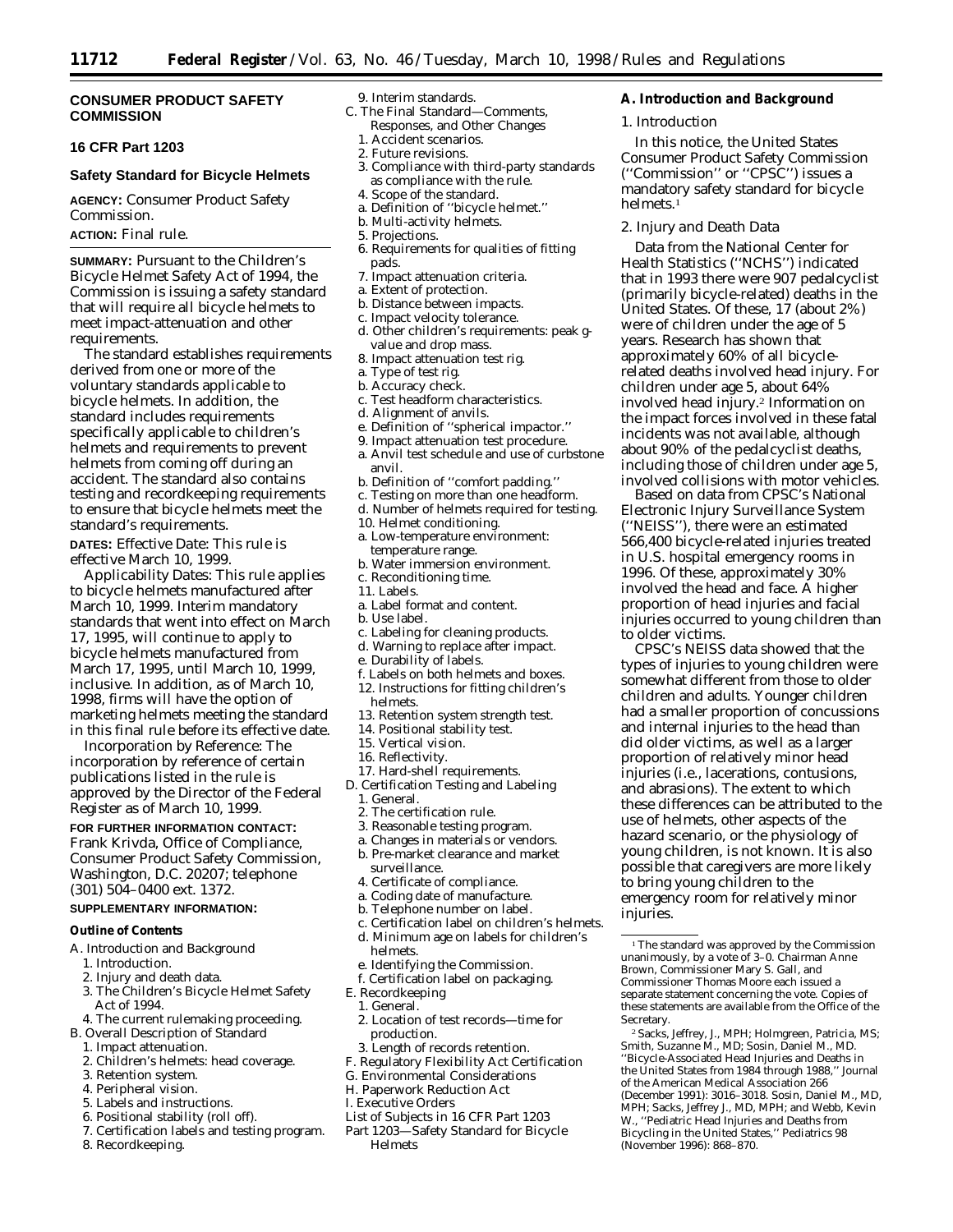A 1993 Commission staff study of bicycle hazards indicated that when other factors were held constant statistically, the injury risk for children under age 15 was over five times the risk for older riders.3 This study also indicated that children were at particular risk of head injury. About one-half of the injuries to children under age 10 involved the head, compared to one-fifth of the injuries to older riders. This may have been in part because children were significantly less likely to have been wearing a helmet than were older victims (5% of victims younger than 15 were wearing a helmet, compared to 30% of those 15 and older). However, detailed information relating the type of helmet, age of user, and other aspects of the hazard scenario to head injury severity was not available from that study. A Commission study on bicycle and helmet usage patterns found that in 1993 about 18% of bicyclists wore helmets.4

A 1996 study of about 3,400 injured bicyclists in the Seattle, Washington, area included an evaluation of the protective effectiveness of helmets in different age groups.<sup>5</sup> When bicyclists treated in hospital emergency rooms for head injuries were compared to bicyclists who sought care for other types of injuries at the same emergency rooms, helmet use was associated with a reduction in the risk of any head injury by 69%, brain injury by 65%, and severe brain injury by 74%.

By age group, this study showed that the reduction in the risk of head injury ranged from 73% for children under 6 years to 59% for teens in the 13–19 year-old age group.6 Based on the results of their study, the authors concluded that helmets were effective for all bicyclists, regardless of age, and that there was no evidence that children younger than 6 years need a different type of helmet. However, for children younger than 6 years, there was only one helmeted child with a brain injury (a concussion), and no helmeted children with severe brain injuries. Thus, the protective effects of helmets on brain injuries and severe brain

injuries were not calculated for this age group.

A widely-cited 1989 study, published by the same authors, found that riders with helmets had an 85% reduction in their risk of head injury, and an 88% reduction in their risk of brain injury, when compared to cyclists without helmets.7 These results were found when patients who sought emergency room care for bicycle-related head injuries were compared to bicyclists in the community who had crashes, regardless of injury or medical care. A recent study indicated that helmets may protect more against head injuries than against some facial injuries.8

# *3. The Children's Bicycle Helmet Safety Act of 1994*

On June 16, 1994, the Children's Bicycle Helmet Safety Act of 1994 (the "Act" or "the Bicycle Helmet Safety Act'') became law. 15 U.S.C. 6001–6006. The Act provides that bicycle helmets manufactured after March 16, 1995, conform to at least one of the following interim safety standards: (1) The American National Standards Institute (ANSI) standard designated as Z90.4– 1984, (2) the Snell Memorial Foundation standard designated as B– 90, (3) the ASTM (formerly the American Society for Testing and Materials) standard designated as F 1447, or (4) any other standard that the Commission determines is appropriate. 15 U.S.C. 6004(a)–(b). On March 23, 1995, the Commission published its determination that five additional voluntary safety standards for bicycle helmets are appropriate as interim mandatory standards. 60 FR 15,231. These standards are ASTM F 1447– 1994; Snell B–90S, N–94, and B–95; and the Canadian voluntary standard CAN/ CSA–D113.2–M89. In that notice, the Commission also clarified that the ASTM standard F 1447 referred to in the Act is the 1993 version of that standard. The interim standards are codified at 16 CFR 1203.

The Act directed the Consumer Product Safety Commission to begin a proceeding under the Administrative Procedure Act, 5 U.S.C. 553, to:

a. Review the requirements of the interim standards described above and establish a final standard based on such requirements;

b. Include in the final standard a provision to protect against the risk of helmets coming off the heads of bicycle riders;

c. Include in the final standard provisions that address the risk of injury to children; and

d. Include additional provisions as appropriate. 15 U.S.C. 6004(c).

The Act provides that the final standard shall take effect 1 year from the date it is issued. 15 U.S.C. 6004(c). The Act further provides that the final standard shall be considered to be a consumer product safety standard issued under the CPSA. Section 9(g)(1) of the CPSA provides that a ''consumer product safety standard shall be applicable only to consumer products manufactured after the effective date.'' Thus, the final standard, which the Commission is issuing in this notice, will become effective March 10, 1999, as to products manufactured after that date. The Act also provides that failure to conform to an interim standard shall be considered a violation of a consumer product safety standard issued under the Consumer Product Safety Act (''CPSA''), 15 U.S.C. 2051–2084.

The Act states that the CPSA's provisions regarding rulemaking procedures, statutory findings, and judicial review (15 U.S.C. 2056, 2058, 2060, and 2079(d)) shall not apply to the final standard or its rulemaking proceeding. 15 U.S.C. 6004(c).

The final rule is codified at 16 CFR 1203 and will replace the interim standards as to bicycle helmets manufactured on or after March 11, 1999. 15 U.S.C. 6004(d). In addition, the final standard is also being designated an interim standard, so that firms will have the option of marketing helmets meeting CPSC's final standard before its effective date. Because providing this additional interim standard is a substantive rule that grants an exemption or relieves a restriction, the 30-day delay of an effective date otherwise required by 5 U.S.C. 553(d) is inapplicable, and this designation is effective March 10, 1998.

#### *4. The Current Rulemaking Proceeding*

The Commission reviewed the bicycle helmet standards identified in the Act (ANSI, ASTM, and Snell), as well as international bicycle helmet standards and draft revisions of the ANSI, ASTM, and Snell standards that were then under consideration. Based on this review, the Commission developed a proposed safety standard for bicycle

<sup>3</sup>Tinsworth, Deborah K., MS; Polen, Curtis; and Cassidy, Suzanne. ''Bicycle-Related Injuries: Injury, Hazard, and Risk Patterns,'' International Journal for Consumer Safety I (December 1994): 207–220.

<sup>4</sup>Rogers, Gregory B. ''The Characteristics and Use Patterns of Bicycle Riders in the United States,'' Journal of Safety Research 25 (1994): 83–96.

<sup>5</sup>Thompson, Diane C., MS; Rivara, Frederick P., MD, MPH; and Thompson, Robert S., MD. ''Effectiveness of Bicycle Safety Helmets in Preventing Head Injuries,'' Journal of the American Medical Association 276 (December 1996): 1968– 1973.

<sup>6</sup>The estimated reduction in risk for children 6– 12 years of age was 70%.

<sup>7</sup>Thompson, Robert S., MD; Rivara, Frederick P., MD, MPH; and Thompson, Diane C., MS. ''A Case Control Study of the Effectiveness of Bicycle Safety Helmets,'' The New England Journal of Medicine 320 (May 1989): 1361–1367.

<sup>8</sup>Recent research indicated that helmets reduced the risk of serious injury to the upper and middle face by about 65%, but had no significant effect on serious injury to the lower face. Thompson, Diane C., MS; Nunn, Martha E., DDS; Thompson, Robert S., MD; and Rivara, Frederick P., MD, MPH. ''Effectiveness of Bicycle Safety Helmets in Preventing Serious Facial Injury." Journal of the American Medical Association 276 (December 1996): 1974–1975.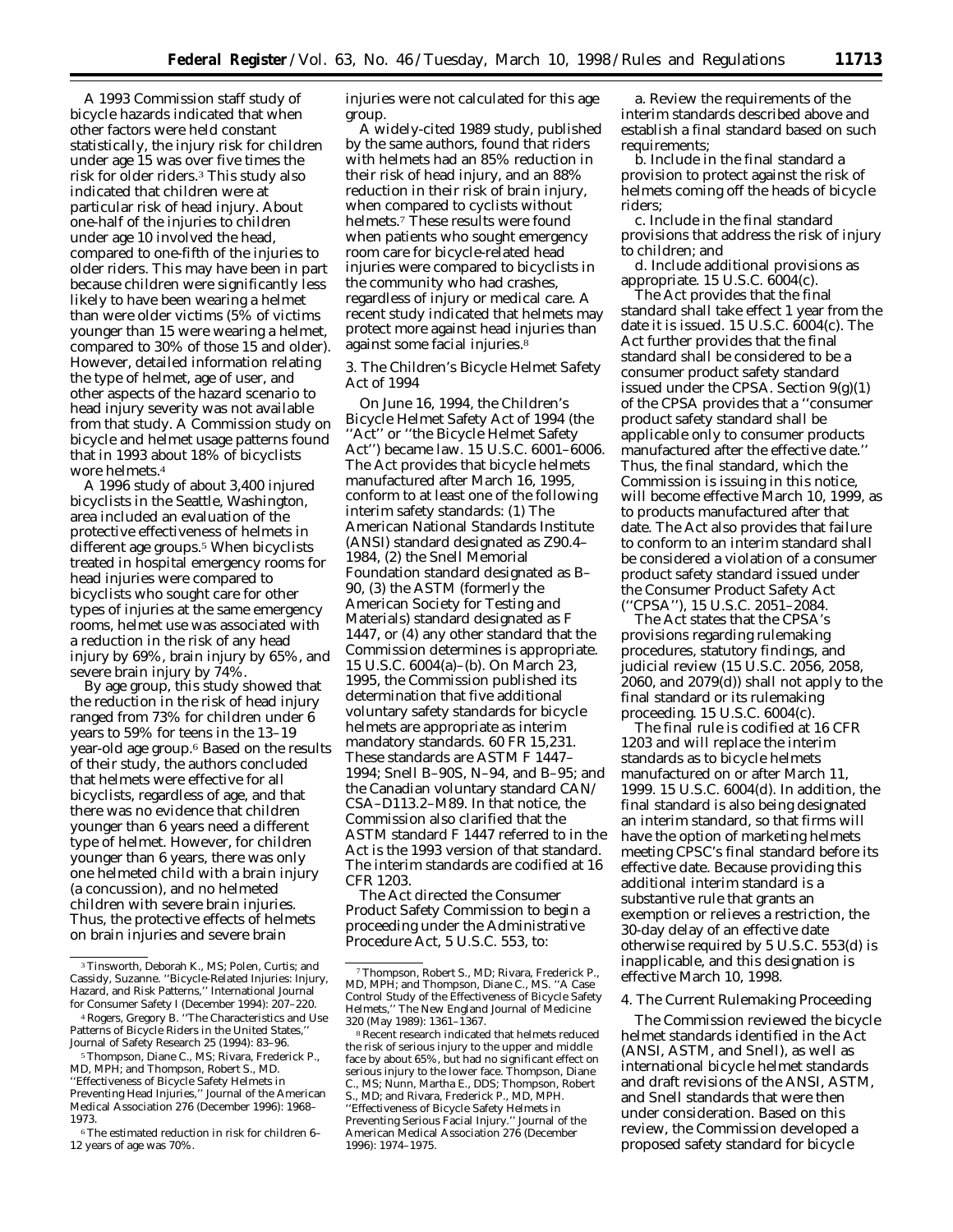helmets. 59 FR 41,719 (August 15, 1994).

The Commission received 37 comments on that proposed bicycle helmet standard from 30 individuals and organizations. After considering these comments and other available information, the Commission proposed certain revisions to the originally proposed standard. 60 FR 62662 (December 6, 1995).

In response to the second proposal, the Commission received 31 comments. These comments, and additional data that have been received by the Commission since the second proposal, are discussed in Sections C–E of this notice.

## **B. Overall Description of the Standard**

The major features of the standard issued in this notice are described below.

# *1. Impact Attenuation*

The standard establishes a performance test to ensure that helmets will adequately protect the head in a collision. This test involves securing the helmet on a headform and dropping the helmet/headform assembly to achieve specified velocities so that the helmet impacts a fixed steel anvil. The helmet must provide protection at all points above a line on the helmet that has a specified relation to the headform.

Under the standard, the helmet is tested with three types of anvils (flat, hemispherical, and ''curbstone,'' as shown in Figures 11, 12, and 13 of the standard). These anvils represent shapes of surfaces that may be encountered in actual riding conditions. Instrumentation within the headform records the headform's impact in multiples of the acceleration due to gravity (''g''). Impact tests are performed on different helmets, each of which has been subjected to one of four environmental conditions. These environments are: ambient (room temperature), high temperature (117– 127°F), low temperature  $(1-9°F)$ , and immersion in water for 4–24 hours.

Impacts are specified on a flat anvil from a height of 2 meters and on hemispherical and curbstone anvils from a height of 1.2 meters. Consistent with the requirements of the ANSI, Snell, and ASTM standards, the peak headform acceleration of any impact shall not exceed 300 g for an adult helmet, the value originally proposed for both adult and child helmets. In the revised proposed standard, the acceptable g value for children's helmets was reduced to 250 g and a lower headform drop mass than that for adults was specified (3.90 kg). As

explained in section C of this notice, however, the final rule specifies that the 5-kg headform mass and the 300-g peak acceleration criterion will apply to all helmets subject to the standard, as specified in the original proposal.

The standard provides that a helmet fails the performance test if a failure can be induced under any combination of impact site, anvil type, anvil impact order, or conditioning environment permissible under the standard. Thus, the Commission will test for a ''worst case'' combination of test parameters. What constitutes a worst case may vary, depending on the particular helmet involved.

# *2. Children's Helmets: Head Coverage*

The standard specifies that helmets for small children (under age 5) must cover a larger portion of the head than must helmets for older persons. A study by Biokinetics & Associates Ltd. found differences in anthropometric characteristics between young children's heads and older children's and adult's heads.9

#### *3. Retention System*

The standard requires that helmets be able to meet a test of the dynamic strength of the retention system. This test ensures that the chin strap is strong enough to prevent breakage or excessive elongation of the strap that could allow a helmet to come off during an accident.

The test requires that the chin strap remain intact and not elongate more than 30 mm (1.2 in) when subjected to a ''shock load'' of a 4-kg (8.8-lb) weight falling a distance of 0.6 m (2 ft) onto a steel stop anvil (see Figure 8). This test is performed on one helmet under ambient conditions and on three other helmets after each is subjected to one of the different hot, cold, and wet environments.

## *4. Peripheral Vision*

Section 1203.14 of the standard requires that a helmet shall allow a field of vision of 105 degrees to both the left and right of straight ahead. This requirement is consistent with the ANSI, ASTM, and Snell standards.

#### *5. Labels and Instructions*

Section 1203.6 of the standard requires certain labels on the helmet. These labels provide the model designation and warnings regarding the protective limitations of the helmet. The labels also provide instructions

regarding how to care for the helmet and what to do if the helmet receives an impact. The labels also must carry a warning that for maximum protection the helmet must be fitted and attached properly to the wearer's head in accordance with the manufacturer's fitting instructions.

The standard also requires that helmets be accompanied by fitting and positioning instructions, including a graphic representation of proper positioning. As noted above, the standard has performance criteria for the effectiveness of the retention system in keeping a helmet on the wearer's head. However, these criteria may not be effective if the helmet is not well matched to the wearer's head and carefully adjusted to obtain the best fit.

To avoid damaging the helmet by contacting it with harmful common substances, the helmet must be labeled with any recommended cleaning agents, a list of any known common substances that will cause damage, and instructions to avoid contact between such substances and the helmet.

#### *6. Positional Stability (Roll Off)*

The standard specifies a test procedure and requirement for the retention system's effectiveness in preventing a helmet from ''rolling off'' a head. The procedure specifies a dynamic impact load of a 4-kg (8.8-lb) weight dropped from a height of 0.6 m (2 ft) to impact a steel stop anvil. This load is applied to the edge of a helmet that is placed on a headform on a support stand (see Figure 7). The helmet fails if it comes off the headform during the test.

The safety requirements discussed in paragraphs (1)–(6) above are issued pursuant to the Bicycle Helmet Safety Act and are codified as Subpart A of the Safety Standard for Bicycle Helmets.

## *7. Certification Labels and Testing Program*

Under the authority of section 14(a) of the CPSA, the Commission is also issuing certification testing and labeling requirements to ensure that bicycle helmets meet the standard's safety requirements. These certification requirements are in Subpart B of the Safety Standard for Bicycle Helmets and are discussed in section D of this notice.

#### *8. Recordkeeping*

Under the authority of section 16(b) of the CPSA, the Commission is issuing requirements that manufacturers (including importers) maintain records of the required certification testing. These recordkeeping requirements are found in Subpart C of the Safety

<sup>9</sup>Heh, S., Log of ASTM FO8.53 Headgear Subcommittee meeting held May 21, 1992, date of entry June 17, 1992. Office of the Secretary, U.S. Consumer Product Safety Commission, Washington, DC 20207.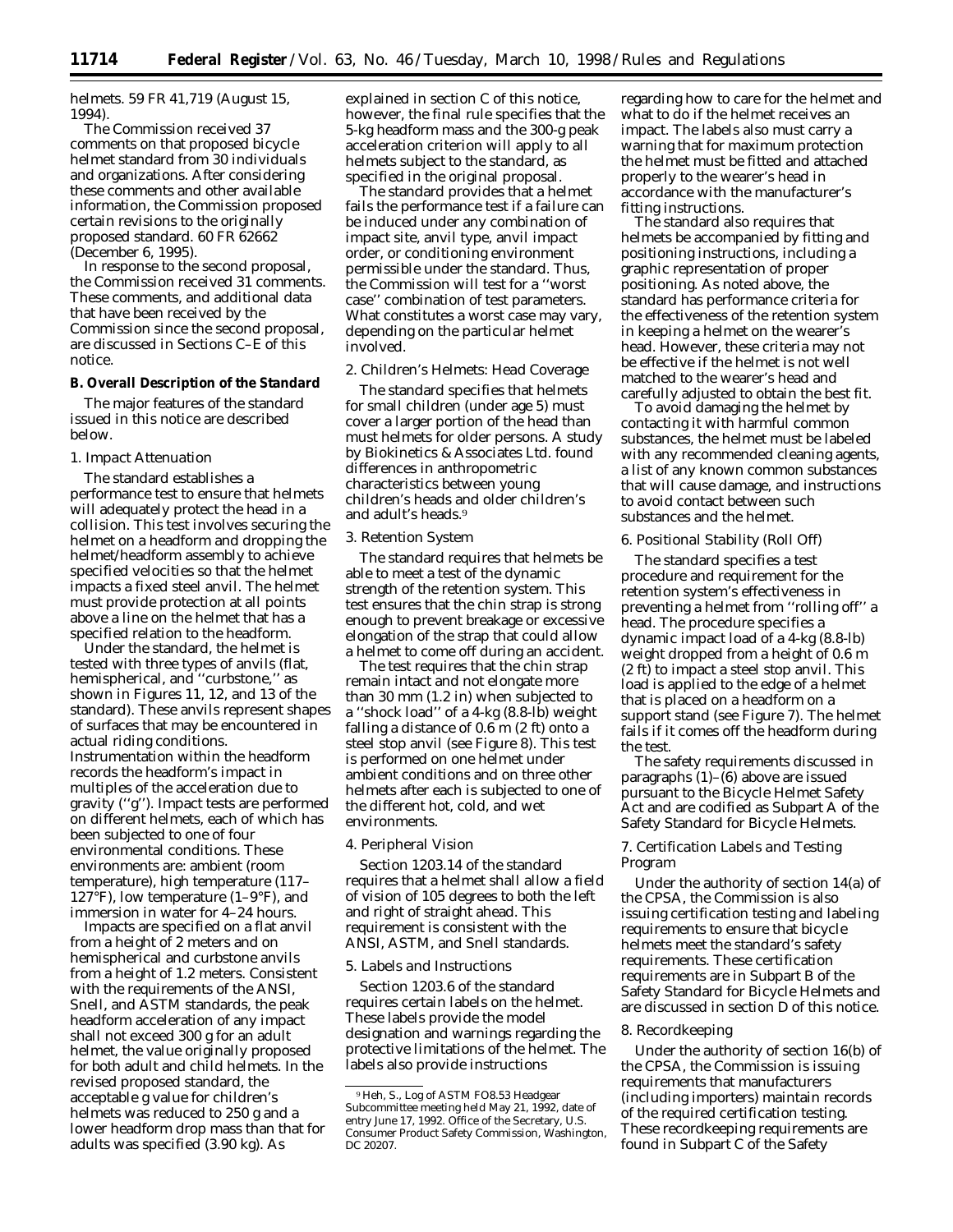Standard for Bicycle Helmets and are discussed in section E of this notice.

# *9. Interim Standards*

The interim standards, which are currently codified as 16 CFR 1203, will continue to apply to bicycle helmets manufactured from March 16, 1995, to March 11, 1999. Accordingly, the interim standards will continue to be codified, as Subpart D of the standard. Also, Subparts A–C of the standard are being added as an interim standard, so that firms will have the option of marketing helmets meeting CPSC's final standard before its effective date.

# **C. The Final Standard—Comments, Responses, and Other Changes**

This section discusses comments on the second proposal, as well as other issues that were dealt with in deciding the requirements of the final rule. Numbers in brackets refer to the number assigned by the Commission's Office of the Secretary to a comment on the second proposal.

## *1. Accident Scenarios*

Mr. Frank Sabatano [14], President of the London Bridge BMX Association, recommended that bike helmets be constructed so as to accommodate more serious accidents that might result from a child bicycle racing or jumping rather than merely riding on a path or street.

While no helmet can protect against every conceivable impact, the available evidence supports the conclusion that helmets designed to meet the CPSC standard will be very effective in protecting against serious injury within a wide range of common bicycle riding conditions. This would include many of the impact conditions that could occur during racing or jumping. Furthermore, a standard for all bicycle helmets has to balance the benefits of more protective helmets against the additional cost, weight, bulk, and discomfort that more protection may impose. Such undesirable qualities may discourage many users from wearing helmets designed to protect against very severe impacts, which could more than cancel the effects of the additional protective qualities. Thus, the force with which the helmets are impacted in the standard's performance test has not been increased.

## *2. Future Revisions*

Randy Swart, Director of the Bicycle Helmet Safety Institute [16], suggested that the following items be considered as future revisions to the CPSC standard as progress in head protection research continues:

a. A test that requires the retention system to be easily adjusted for good fit.

b. A test for protection against rotational injury.

c. A test to limit localized loads or ''point loading.''

d. A test for damage to the helmet by hair oil or other common consumer preparations.

e. A test of the retention system after impact to simulate field conditions.

f. A test to ensure that visors and mirrors are shatter-resistant and easily peel off in a crash.

The Commission agrees that it is important to periodically review research related to improvements in head protection to determine if revisions should be considered for the CPSC bicycle helmet standard.

# *3. Compliance With Third-Party Standards as Compliance With the Rule*

Jane McCormack [7] requested that the Commission ensure that bike helmets meet the Snell requirements. Norte Vista Medical Center [15] requested that helmets certified to the Snell B–95 or Snell N–94 standards be considered to be in compliance with the mandatory standard.

The Commission declines to make these changes. One of the objectives of the Bicycle Helmet Safety Act is to establish a unified bicycle helmet standard that is recognized nationally by all manufacturers and consumers. It would defeat Congress' intent to add language to the regulation stating that certified conformance to any existing voluntary standard satisfies compliance with the mandatory rule.

# *4. Scope of the Standard*

## a. Definition of ''Bicycle Helmet''

The original proposal defined bicycle helmet as ''any headgear marketed as suitable for providing protection from head injuries while riding a bicycle.'' The definition of bicycle helmet in the second proposal included not only products specifically marketed for use as a bicycle helmet but also those products that can be reasonably foreseen to be used for that purpose.

Bell Sports [12] suggested that the definition of bicycle helmet should not include all products with a reasonably foreseeable use as a device intended to provide protection from head injuries while riding a bicycle. Bell maintains there are many helmets that have a foreseeable use by bike riders that should not have to be certified to a bike helmet standard (*e.g.,* baseball and roller hockey helmets).

The respondent suggested that football helmets, baseball batting helmets, and motorcycle helmets will also have ''easily foreseeable'' uses as bicycle helmets.

The Commission did not intend for the definition of bicycle helmet to include football helmets, baseball batting helmets, and motorcycle helmets that are not marketed for use while bicycling. It seems unlikely that a helmet that is not marketed or promoted for bicycle use will have a reasonably foreseeable use as a bicycle helmet. Thus, the ''reasonably foreseeable'' language is unnecessary. Therefore, in order for the definition to provide more guidance, the ''reasonably foreseeable'' language has been deleted, and the definition of bicycle helmet has been changed to read: ''Bicycle helmet means any headgear that either is specifically marketed as, or implied through marketing or promotion to be, a device intended to provide protection from head injuries while riding a bicycle.''

Helmets specifically marketed for exclusive use in a designated activity such as skateboarding, rollerblading, baseball, roller hockey, etc., would be excluded from this definition because the specific focus of their marketing makes it unlikely that such helmets would be purchased for other than their stated use. However, a multi-purpose helmet—one marketed or represented as providing protection either during general use or in a variety of specific activities other than bicycling—would fall within the definition of bicycle helmet if a reasonable consumer could conclude, based on the helmet's marketing or representations, that bicycling is among the activities in which the helmet is intended to be used.

In making this determination, the Commission will consider the types of specific activities, if any, for which the helmet is marketed, the similarity of the appearance, design, and construction of the helmet to other helmets marketed or recognized as bicycle helmets, and the presence, prominence, and clarity of any warnings, on the helmet or its packaging or promotional materials, against the use of the helmet as a bicycle helmet. The presence of warnings or disclaimers advising against the use of a multi-purpose helmet during bicycling is a relevant, but not necessarily controlling, factor in the determination of whether a multi-purpose helmet is a bicycle helmet. A multi-purpose helmet marketed without specific reference to the activities in which the helmet is to be used will be presumed to be a bicycle helmet.

#### b. Multiple-Activity Helmets

Some commenters on the original proposal recommended that the CPSC include provisions for children's bicycle helmets to provide protection in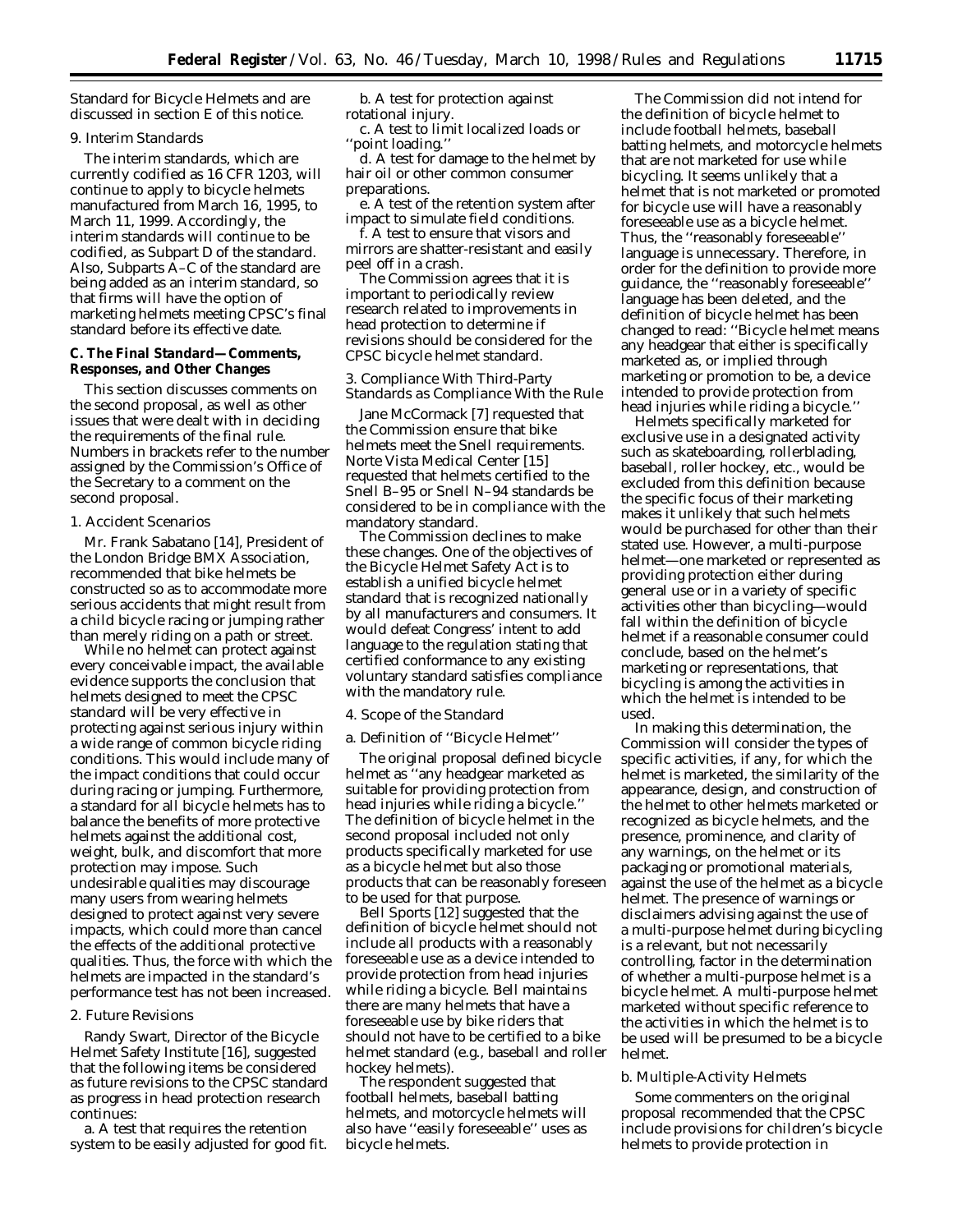activities in addition to bicycling, such as skateboarding, skating, sledding, and the like. Two commenters recommended that the CPSC bike helmet standard also apply to helmets marketed for roller skating and in-line skating. Other comments stated that the Commission should not delay promulgation of the bike helmet standard while multi-activity issues are explored.

The Commission did not propose that the standard address activities other than bicycling, because the CPSC's authority under the Bicycle Helmet Safety Act is to set mandatory requirements for *bicycle* helmets. Establishing criteria for products other than bicycle helmets would require the Commission to follow the procedures and make the findings prescribed by the CPSA or the Federal Hazardous Substances Act (''FHSA'').

The National Safe Kids Campaign (''NSKC'') [22] and the Consumer Federation of America ("CFA") [23] recognized that the scope of the CPSC standard must be for bicycle helmets, but requested the Commission to move forward in investigating the issues related to multi-activity helmets. In a comment on the revised proposal, Mr. Frank Sabatano, President of the London Bridge BMX Association [14], recommended that bicycle helmets should serve as multi-purpose protective devices for various sports such as bicycle riding, bicycle racing, skateboarding, and in-line skating.

The Commission intends to monitor developments relevant to the multiactivity issue. Wheeled recreational activities such as traditional roller skating and in-line skating are typically conducted on the same surfaces as bicycling, and can generate speeds similar to bicycling. Therefore, it is reasonable to assume that helmets that meet the requirements in the CPSC bike helmet standard will also provide head protection for roller/in-line skating and perhaps some other recreational activities. However, as discussed in the December 6, 1995, **Federal Register** notice on the proposed rule, the Commission does not have sufficient data on the benefits and costs of additional features directed at injuries incurred in activities other than bicycling to make the statutory findings that would be needed to issue a requirement for such features under either the CPSA or FHSA. Also, procedures in addition to those required by the Bicycle Helmet Safety Act would have to be followed. The Commission does not want to delay establishment of a mandatory bicycle helmet standard in order to pursue rulemaking for other

types of helmets. Accordingly, the final standard only addresses requirements for bicycle helmets. However, as discussed below, the Commission will examine what actions it could take to encourage the use of bicycle helmets in activities that present head injury risks similar to those in bicycling.

NSKC [22] also urged the CPSC to work with community-based organizations to develop a comprehensive educational campaign regarding the importance of wearing a federally-approved bicycle helmet when participating in non-motorized activities other than bicycling. The Commission will consider what activities are appropriate in this regard when setting its priorities for future activities.

## *5. Projections*

Projections on the inner or outer surface of a helmet can concentrate applied forces and cause injuries. Therefore, the revised proposed standard provided that projections on the outer surface would not exceed 7 mm (0.28 in) unless they break away or collapse on impact and that projections on the helmet's interior not make contact with the headform during testing.

NSKC [22] urged that the Commission prohibit any external projections on helmets intended for children. NSKC believes that external projections, such as visors, are unnecessary components of helmets intended for children.

With regard to a possible hazard from external projections on children's helmets, § 1203.7 of the standard requires that helmets must pass all tests, both with and without any attachments that may be offered by the manufacturer. This provision, and the requirement that any external projections shall break away or collapse, will address the potential hazard of external projections on helmets intended for riders of all ages. The proposed language is consistent with existing voluntary standards, and no changes were made in response to this comment.

SwRI [2] remarked that the proposed standard does not state how to determine if an internal projection makes contact with the headform during testing. NSKC [22] also suggested that instead of requiring inner surface projections to not exceed 2 mm, the inside of the helmet should contain no sharp edges or rigid internal projections.

After considering these comments, the Commission decided to revise the section on internal projections to eliminate the requirement that internal projections not make contact with the headform during testing, while retaining the requirement that such projection not

exceed 2 mm (0.08 in). The purpose of this section is to prohibit potentially hazardous projections but make some allowance for common helmet construction practices. The language above is consistent with Snell helmet standards, and the Commission is not aware of safety problems associated with projections on helmets meeting existing standards.

# *6. Requirements for Qualities of Fitting Pads*

NSKC [22] urged the Commission to include safety requirements for fitting pads in the final standard. The commenter asserted that since fitting pads are often necessary to ensure a secure fit, the standard should address the integrity of the materials used to construct them, as well as their thickness, durability, and adhesiveness.

CPSC staff has no information that long-term integrity of fitting pads is a problem with helmets meeting existing standards. The interim mandatory standards have no provisions of the type suggested by the commenter. Introducing new requirements for fitting pads is not essential at this time, and no change to the proposed standard has been made in response to this comment.

#### *7. Impact Attenuation Criteria*

## a. Extent of Protection

The originally proposed CPSC standard, and current U.S. voluntary bicycle helmet standards, specified an extent-of-protection boundary and an impact test line. The extent-ofprotection boundary defines the area of the head that must be covered by the helmet. The impact test line designates the lowest point on the helmet where the center of an anvil may be aligned for testing. The second proposal specified a single impact test line and no extent-ofprotection boundary requirement. Not requiring specific helmet coverage allows manufacturers the flexibility to include desirable features, such as a central rear vent, provided the features do not hinder the helmet's ability to meet the impact requirements if tested anywhere on or above the impact test line. Accordingly, the Commission deleted the extent-of-protection boundary from the revised proposed standard.

In commenting on the latter proposal, Snell [28] discussed the practical problems in certifying helmets when only an impact test line is specified. Snell recommended that the standard be amended to require coverage below the impact test line, particularly at the front and rear of a helmet.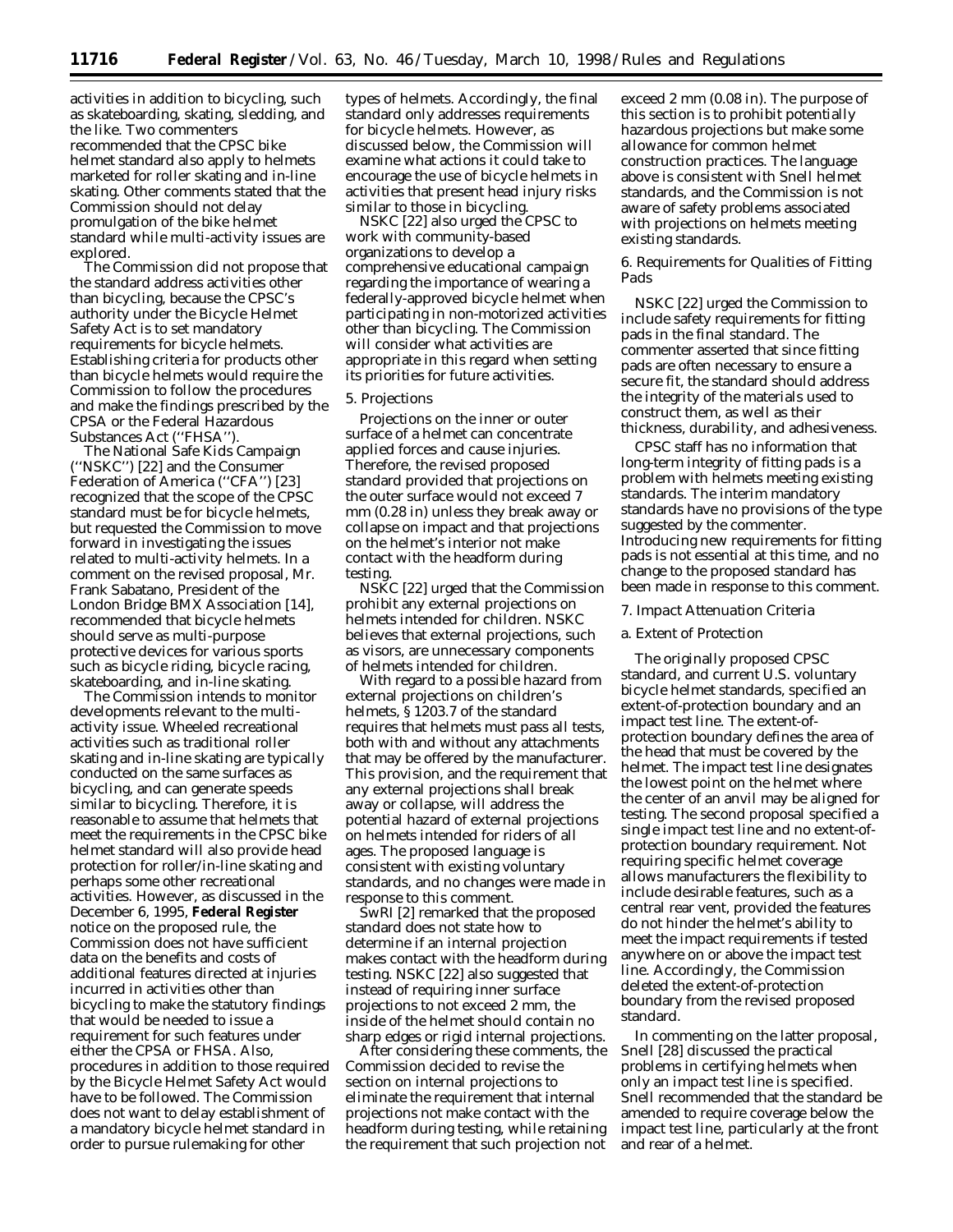The Commission disagrees with this comment. Coverage does not imply impact protection. The only area on the helmet required to pass impact protection requirements is the area above the impact test line. Therefore, it is unnecessary to specify additional coverage below the test line.

The manufacturers of the Protective Headgear Manufacturing Association (''PHMA'') [29] reported that they believed the proposed CPSC standard requires coverage at the rear of the head lower than any other standard. They stated that they are not aware of any studies indicating that lower coverage at the rear is warranted. They also stated their concern that the helmet-wearing public will not purchase helmets that are perceived to be more ''clunky'' or ''bulbous,'' and that helmets with extended coverage are likely be so perceived. Mr. Becker of Snell [28] stated that the CPSC-proposed coverages are more extensive than any current U.S. standard, except for Snell's B–95 and N–94 helmet standards. He stated that unless the CPSC coverage is changed, many contemporary helmet models that have protected their wearers from life-threatening injury will disappear from the market. Snell urged that the CPSC adopt the coverage described in the ASTM F1447–94 or Snell B–90 standards. According to this commenter, these coverages reflect the current state of the industry and should be expected of every bicycle helmet.

The proposed CPSC impact test line is not lower at the rear of the helmet than all other standards. The proposed CPSC impact test line is somewhat lower at the rear of the helmet than the impact test lines in the Snell B–90 and ASTM F1447 standards. However, the CPSC line is higher at the rear of the helmet than the impact test lines in the following interim mandatory standards: Snell B–95 and N–94, CAN/CSA– D113.2, and ANSI Z90.4–1984.

CPSC is aware of two studies that show that it is not uncommon for helmets involved in accidents to suffer impacts at the rear portion of the helmet. A Bell Sports study of 1100 helmets involved in accidents found that 26% of the impacts were at the rear of the helmet and that the majority of these rear impacts occurred within 50 mm of the bottom edge of the helmet.10 Another study, by Technisearch of Australia, examined the effect of lowering the impact test line from the Snell B–90 standard to the impact test lines in the Snell B–95 and N–94

standards.11 The Technisearch study was based on examinations of 104 bicycle helmets whose wearers sustained impacts to the head during accidents. The study concluded that the B–90 standard test line would have provided coverage for 51% of the impacts. The impact test line of the B– 95 standard would provide coverage for 65% of the impacts. The increase from 51% to 65% was represented by 20 additional impact sites that would fall within the area of the B–95 coverage, including 8 impact sites at the rear portion of the helmet.

One of the directions of the Children's Bicycle Helmet Safety Act is to include provisions from existing appropriate standards for adoption in the final CPSC standard. The CPSC impact test line is a reasonable requirement that will improve the protective characteristics of helmets overall, while falling within test lines of established North American bicycle helmet standards.

#### b. Distance Between Impacts

A commenter on the original proposal recommended revising the minimum distance between impact sites from the originally proposed ''one fifth the circumference of the helmet'' to 120 mm. The Commission believed that 120 mm allows sufficient distance to minimize the effects of impact site proximity and provides a more straightforward measurement than the original one-fifth circumference criteria. Accordingly, the Commission adopted this recommendation in the revised proposal.

Two commenters on the revised proposal [27 and 29] recommended a minimum distance between impacts of 150 mm, or about 6 inches. One of these commenters stated that the CPSC made the minimum distance shorter than those in voluntary standards.

The Commission selected the 120-mm impact spacing based on recently balloted ASTM headgear standards. The Snell B–95 standard also specifies a minimum impact separation of 120 mm. This distance is consistent with the Snell B–90 specification of <sup>1</sup>/6th the maximum helmet circumference, if calculated for smaller helmets. A minimum impact spacing of 150 mm would limit flexibility in choosing impact sites, especially on smaller helmets. Therefore, no change to the proposed rule was made in response to this comment.

# c. Impact Velocity Tolerance

The University of Southern California's Head Protection Research Lab (''USC–HPRL'') [8] suggested that the tolerance for the impact velocity be changed from  $\pm 3\%$  to  $-0\%$  to  $+5\%$  to ensure that impact testing is done at no less than the specified velocity.

The difference between tolerances of  $\pm 3\%$  and  $-0\%$ ,  $+5\%$  has little practical significance for a 300–g criterion. Since the commenter's suggestion would not produce a significant safety benefit, the Commission made no change to the proposed rule in this regard.

d. Other Requirements for Children's Helmets: Peak-G Value and Drop Mass

One of the provisions of The Children's Bicycle Helmet Safety Act of 1994 is that the Commission include in the final CPSC standard provisions that address the risk of injury to children. This does not require that children's helmets be subject to requirements that differ from those for adults' helmets; it requires only that the final standard be appropriate for children's helmets. The issue of whether special standard provisions for young children's helmets are needed has been debated for several years by head protection experts.

A young child's skull has different mechanical properties than the skull of an older child or adult. These differences are especially evident for children under the age of 5 years. Their skulls have a lower degree of calcification, making them more flexible than adult skulls. During an impact to the head, the increased skull flexibility results in a greater transfer of kinetic energy from the impact site to the brain tissue. Besides the different mechanical properties, the mass of a young child's head is also different from that of a more mature person's head. Studies show that the head mass of children under the age of 5 years ranges from approximately 2.8 to 3.9 kg. This mass is lower than the 5-kg test headform mass specified in current U.S. bicycle helmet standards.

The Commission first proposed a safety standard for bicycle helmets on August 15, 1994. In that proposal, the only special provision for helmets for children under 5 years was an increased area of head coverage. On December 6, 1995, however, the Commission proposed special provisions for headform mass, peak-g limit, and head coverage for bicycle helmets for children under 5 years. The special children's provisions were based on the ongoing work of voluntary standards organizations and proposals at that time in the technical literature. The following comparison shows the CPSC-proposed

<sup>10</sup> Dean Fisher and Terry Stern, ''Helmets Work!,'' Bell Sports, Inc., AAAM/IRCOBI Conference, Lyon, France (September 1994).

<sup>&</sup>lt;sup>11</sup> Martin Williams, "Test Line Requirements and Snell B-95 and N-94 Standards," Technisearch Engineering & Scientific Services (August 1994).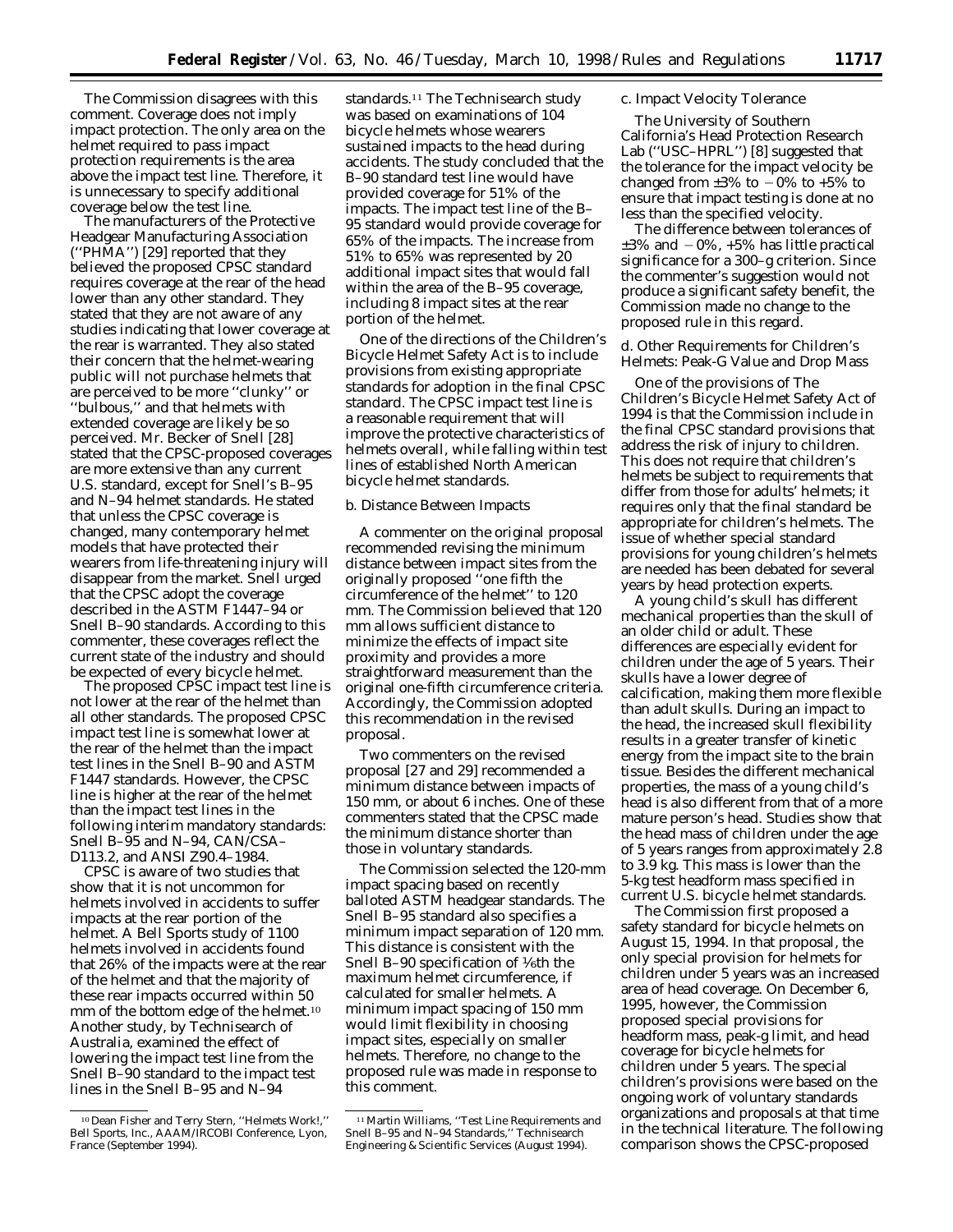test parameters for helmets for children under 5 years and for helmets for older persons.

|                                     | Under 5                                                 | 5 and<br>older |
|-------------------------------------|---------------------------------------------------------|----------------|
| Mass of test<br>headform.           | 3.9 kg                                                  | 5.0 kg         |
| Peak-g limit<br>Head cov-<br>erage. | 250-g<br>More coverage at<br>rear and sides of<br>head. | $300 - g$      |

The proposal for increased head coverage of children's helmets is relatively uncontroversial, and the final rule contains this requirement. However, the Commission has reassessed the proposed headform mass and peak-g requirements. The Commission's conclusions are discussed in detail below.

A few respondents to the proposed rule [8, 16] supported the lower mass and lower peak-g provisions, believing that they will lead to an improvement in head protection for small children. One of these respondents, however, urged the Commission to consider the most recent research on this subject before including the special provisions in a final standard. One respondent [12] favored a reduced headform mass provision, but did not recommend a reduced peak-g provision, stating that it could result in a helmet with a lower margin of safety.

Several respondents [3, 4, 6, 9, 10, 13, 15, 18, 19, 27, 28, 29, 30] questioned whether it is advisable to move forward with the provisions of a reduced-mass headform and a lower limit for peak acceleration. Some respondents suggested that special children's provisions should not be adopted since studies show that children's helmets as they exist today provide excellent protection.

Studies by researchers at the Harborview Injury Prevention and Research Center have shown that bicycle helmets that meet existing standards are effective in protecting against serious head and brain injuries.12 One of the items analyzed in the most recent Harborview study was whether the protective effects of bicycle helmets vary by the age of the user. For four age groups of riders, they estimated the protective effect of helmets against

three levels of injury listed in order of increasing severity: (1) head injury, (2) brain injury, and (3) severe brain injury.

Due to the small number of helmeted case subjects that suffered brain injury and severe brain injury, Harborview researchers could not estimate the protective effect of helmets against these injuries for the under 6-year-old age group. Accordingly, the Commission has not relied on this study in its consideration of whether special requirements are needed for children's helmets. However, one of Harborview's overall conclusions was that helmets are effective for all bicyclists, regardless of age, and that there is no evidence that children younger than 6 years need a different type of helmet.

The Commission requested technical views on this issue from Barry Myers, M.D., Ph.D. Associate Professor, Department of Biomedical Engineering, Duke University. In his report,<sup>13</sup> Dr. Myers explains that such modifications of the standard should be considered only if it can be shown to improve the protective qualities of helmets. Improvements may be shown by epidemiological or biomechanical evidence. However, considering the degree of head injury protection provided by current helmets, incremental improvement would be difficult to detect, even with a large epidemiological study.

From a biomechanical perspective, it is important to assess how changes in test headform mass and peak-g criteria would affect helmet design and protective capability. This can be done by examining how a helmet functions to protect the head in an impact.

The helmet has a crushable liner typically made of expanded polystyrene foam. If the liner is crushed as the head presses against the inside of the helmet during impact, the liner allows the head to stop over a longer distance and time than would otherwise be the case. This reduces the transfer of energy to the head, thereby reducing the risk of injury.

The degree to which the liner resists being crushed also affects the helmet's protective qualities. For a given impact, a helmet liner that is too soft will ''bottom out,'' thereby losing its protective ability to allow relative movement between the head and the object being impacted. Conversely, a liner that is too hard will not allow sufficient crushing to adequately protect the head.

Proponents of special provisions for young children's helmets believe that these helmets should be tested under different test parameters than helmets intended for older persons. The current test parameters are based primarily on adult head injury tolerance and on a headform mass that is approximately that of an adult head. Supporters of special provisions contend that these adult test parameters result in a helmet with a liner that is too stiff to optimally protect a young child's head. By using a headform weight that better represents a young child's head (e.g., 3.9 kg), and reducing the allowable peak-g, helmets would need to be designed with a lower density (''less stiff'') liner to further lessen the impact transmitted to the head.

A simple way to examine the effect of changing headform mass and the peakg criterion is to model the helmet as a spring and apply the one-dimensional spring-mass impact formulas shown below. This approach is discussed by both Dr. Myers and by Mr. Jim Sundahl, Senior Engineer with Bell Sports, in his response to the proposed rule [12].

$$
a_{\text{peak}} = \text{Vo}\sqrt{\frac{k}{m}}
$$
 (1)  

$$
x_{\text{peak}} = \text{Vo}\sqrt{\frac{m}{k}}
$$
 (2)

Where:

$$
a_{\text{peak}} = \text{peak acceleration (peak-g)}
$$

 $V_0$  = impact velocity

- k = liner stiffness
- m = headform mass
- xpeak = required stopping distance (liner thickness)

If the value for headform mass m is reduced in Equation (1), the value for liner stiffness k must be reduced to achieve the same peak-g at the same impact velocity. This means that if a helmet that meets the standard's criteria with a 5-kg headform did not meet the peak-g requirement using a lighter headform, the helmet liner would need to be made softer so more crushing of the liner could occur.

If the value for peak acceleration  $a_{peak}$ is reduced in Equation (1), and the other variables are held constant, the value for liner stiffness k again must be reduced. Thus, a helmet that could not comply with a reduced peak-g criterion also would need a softer liner to allow more crushing. Equation (2) shows that, with a decreased liner stiffness, a greater percentage of the available crush distance will be used during impact.

The biomechanical analysis shows that, for impact conditions that do not result in complete compression of the

<sup>12</sup>Thompson, Robert S., MD; Rivara, Frederick P, MD, MPH; and Thompson, Diane C., MS ''A Case Control Study of the Effectiveness of Bicycle Safety Helmets,'' The New England Journal of Medicine 320 [May 1989]: 1361–1367. Thompson, Diane C., MS; Rivara, Frederick P, MD, MPH; and Thompson, Robert S., MD. ''Effectiveness of Bicycle Safety Helmets in Preventing Head Injuries,'' Journal of the American Medical Association 276 (December 1996): 1968–1973.

<sup>13</sup>Myers, Barry, M.D., Ph.D. ''An Evaluation of A Helmet Standard for Children,'' Report to the U.S. Consumer Product Safety Commission (July 1997).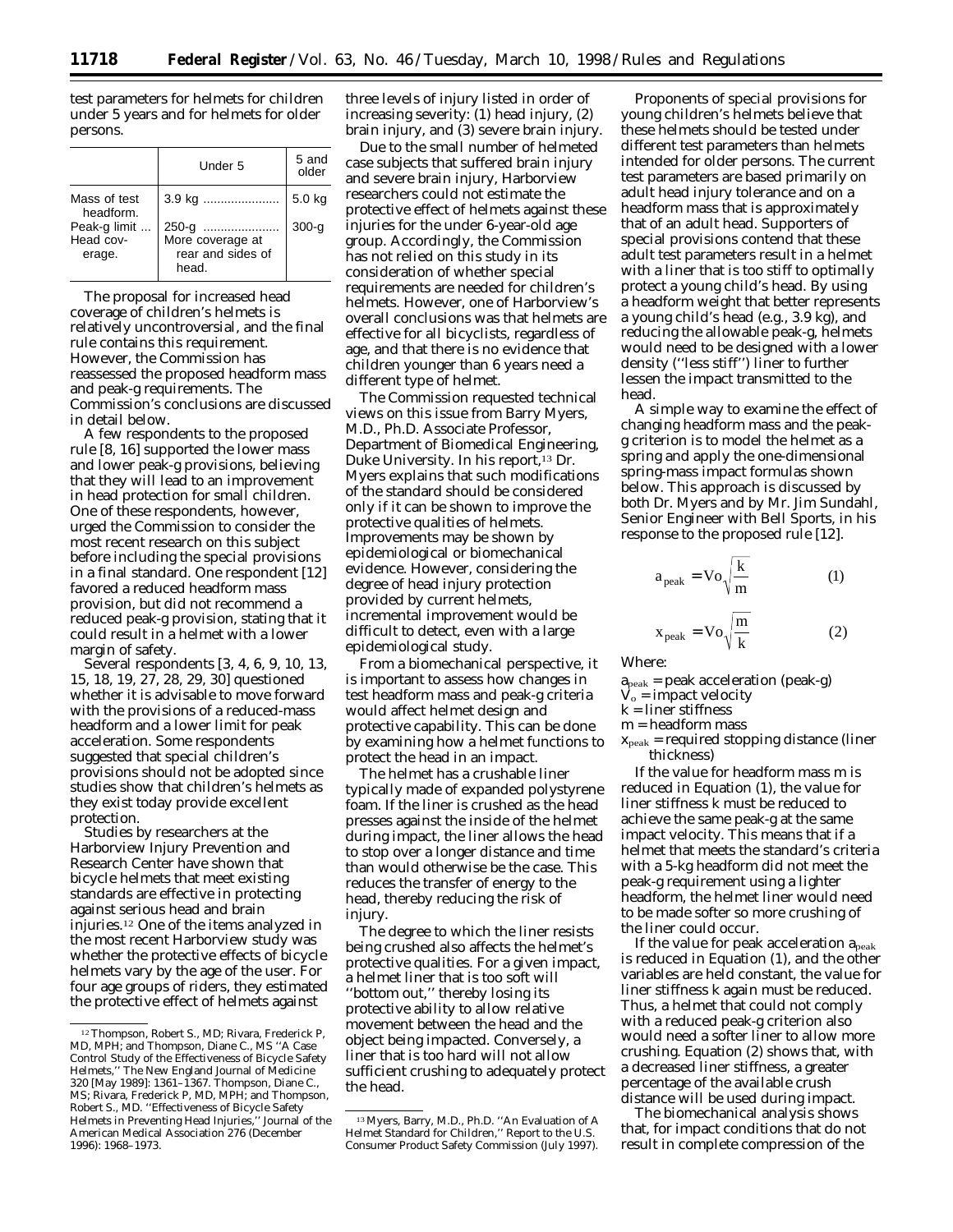helmet's liner, it is possible to lessen the not presented specifically for the underimpact energy transmitted to the head (and reduce the risk of injury) by reducing the stiffness of the liner. However as the impact energy increases, a helmet with a softer liner will bottom out (crush beyond its protective capacity) under less severe conditions than a helmet with a more rigid liner of the same thickness. To compensate, the softer helmet would have to be made thicker to prevent bottoming out. However, there is a limit to how thick a helmet can be before it is no longer practical or appealing to the user. Therefore, the goal of helmet design is to optimize liner density and thickness to protect against the widest range of impact conditions and still have a product people will use.

The biomechanical analysis suggests that reducing the liner stiffness could have both a positive and a negative influence on the protection provided by helmets under existing criteria. Therefore, it is necessary to also examine available epidemiological data that relate to this issue. Decreasing the liner stiffness would benefit those who experience injuries with minimal or no liner deformation of current helmets. However, a decrease in liner stiffness could increase the number of head injuries that occur during more severe impacts that cause the helmet liner to bottom out.

To learn the effect on the level of protection offered by softer helmet liners for children under 5, two questions would need to be answered:

1. Are children suffering head injuries with minimal or no deformation of current helmet liners?

2. Are children suffering head injuries with a bottomed-out liner?

Unfortunately, currently available information does not answer either of these questions. Therefore, it is uncertain whether young children would benefit from special provisions for headform mass and peak-g.

The only known study to examine the relationship between helmet damage and head injury was completed in 1996 by the Snell Memorial Foundation and the Harborview Injury Prevention and Research Center.14 Of those bicycle helmets collected from individuals (of various ages) who went to a hospital, 40% of the helmets had no deformation, 14% had significant damage in which the helmet was approaching a bottomedout condition, and 7% of the helmets had catastrophic damage. The data were

5 age group or any other specific age group. The study showed that there was a risk of head and brain injury even with no or minimal helmet damage. The risk of injury increased moderately as the severity of helmet damage increased, until catastrophic damage was reached. As expected, the risk of head and brain injury jumped dramatically when a helmet was damaged catastrophically. This study suggests that if helmets for all ages were designed with softer liners, there is a potential to both improve the protection for lower-severity impacts and increase the risk of injury at the higher-severity impacts.

Since the risk of injury rises dramatically with catastrophic helmet damage, and current helmets are effective in reducing the risk of head and brain injuries, it would be imprudent to require softer helmet liners for bicyclists of all ages. The available data are insufficient to determine that such a change would increase overall protection. When focusing on the age range of under 5 years, currently available information is even more sparse. Therefore, if helmets for children under age 5 were made with softer liners, there are insufficient data to estimate either (1) the level of protection that might be gained at the lower-severity impacts or (2) the protection that might be lost at the severe impact conditions that completely crush the liner.

For the reasons discussed above, the Commission did not include special provisions in the final standard for headform mass and peak-g criteria for young children's helmets. There are insufficient data to justify the changes, and these changes could provide less protection in the most serious impacts. However, should future studies provide evidence that young children, or bicyclists of any age, could benefit from decreased liner stiffness, the Commission could consider revisions to the bicycle helmet standard at that time.

# *8. Impact Attenuation Test Rig*

# a. Type of Test Rig

The originally proposed CPSC standard and the current interim mandatory standards allowed the use of either a wire- or rail-guided impact test rig. In the revised proposal, the Commission specified only the monorail test rig, to avoid the possibility that different results would be obtained with the two types of test rigs.

Some helmet manufacturers [5, 29, 30], and the Snell Memorial Foundation [28], disagreed with the specification of the monorail type of impact test rig.

Commenters stated that guidewire rigs were more widely used in the industry. Some commenters claimed that since there is no evidence that directly correlates monorail with guidewire rig results, many firms would be forced to buy monorail rigs to address liability concerns. Trek [5] stated that the burden of this expense may require additional analysis of the financial impact to small business, as required by the Regulatory Flexibility Act. Snell wrote that guidewire rigs have proven reliable, efficient, and highly repeatable. They are less expensive to install than monorail devices, and they are easier to maintain. Snell stated that there is no demonstrated improvement associated with the monorail rig in testing reliability and capability. Most commenters suggested that the Commission allow both monorail and guidewire rigs.

To respond to this issue, the CPSC's staff initiated a seven-laboratory comparison test program. The main purpose of the study was to determine if there are statistically significant mean differences in test results when using monorail and guidewire test rigs under standardized testing conditions.

Seven laboratories participated in the test program, including the CPSC lab. Five of the laboratories tested on both monorail and guidewire rigs. Two laboratories only tested on monorail rigs. Three different helmet models were used. Each helmet was impacted twice, once at the rear of the helmet and once near the crown. Tests were conducted using flat and curbstone anvils, and all testing was performed with ambientconditioned helmets. This experiment allowed the analysis of the effect of the following variables: rig type, anvil type, helmet model, laboratory, anvil impact sequence, and impact location.

The statistical analysis of the interlaboratory results showed that for the majority of variable combinations, the choice of test rig did not have an appreciable effect on test results. However, on the Model I helmets, and only when the second impact was on the curbstone anvil, the monorail showed a significantly higher mean logarithm for peak-g readings summed across laboratories having both types of test rigs. For reasons completely unrelated to these test results, a curbstone impact in combination with another impact on any single test helmet is no longer permitted in the final standard. Since the interlaboratory data (summed across the laboratories that used both types of test rigs) show no significant differences between guidewire and monorail rigs under test conditions within those allowed in the

<sup>14</sup>Rivara, Frederick P., MD, MPH, Thompson, Diane C., MS, Thompson, Robert S., MD ''Circumstances and Severity of Bicycle Injuries,'' Snell Memorial Foundation/Harborview Injury Prevention and Research Center (1996).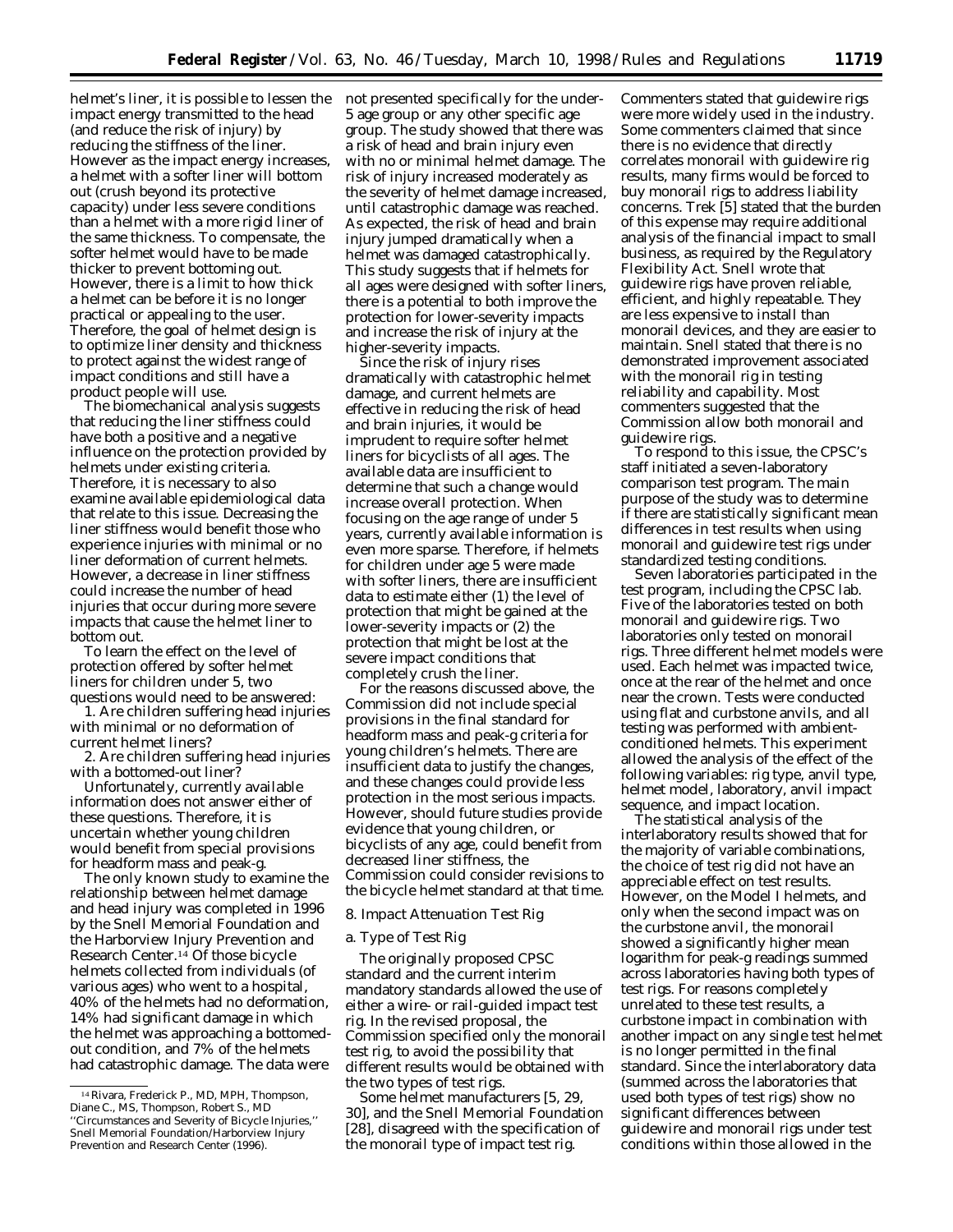final standard, the standard allows either type of rig to be used for impact attenuation testing.

Over the last 15–20 years, voluntary standards in the U.S. have allowed both monorail and guidewire types of test rigs. Both types of test rigs have been used extensively in independent test laboratories and in manufacturers' inhouse test facilities. The Snell Memorial Foundation, one of the established helmet test organizations in the U.S., uses guidewire rigs to test conformance to their standards. The Commission has no evidence that the allowance of both types of test rigs in voluntary standards has resulted in a compromise of safety for bicycle helmet users.

For the reasons discussed above, the Commission concludes that both types of rigs are suitable for impact attenuation testing. Therefore, the final CPSC standard specifies that either a monorail or a guidewire test rig may be used.

## b. Accuracy Check

After evaluating the results of the multi-lab testing, the Commission concluded that the instrument system check procedure should include a procedure for calibrating the accuracy of a test rig. Therefore, the final rule includes a precision and accuracy procedure, so that laboratories can verify that their test equipment is recording accurately. The procedure requires that an aluminum sphere (spherical impactor) of a specified dimension be dropped with a certain impact velocity onto a Modular Elastomer Programmer (MEP). A MEP is a cylindrical pad of polyurethane rubber that is used as a consistent impact medium for the systems check procedure. Pre-test and post-test impacts on an MEP to verify system recording is a standard practice of bicycle helmet test labs. All recorded impacts must fall within the range of 380 g to 425 g. In addition, the difference between the high and low values of the three recorded impacts must not be greater than 20 g.

The range of 380 g to 425 g represents an allowable tolerance of about 10%. The interlaboratory testing showed this tolerance to be attainable between laboratories. However, test experience shows that even greater precision can be obtained for the systems check procedure within a given laboratory. The test data from the interlaboratory study show that a target range of 380 g to 425 g and a precision range of 20 g can be achieved.

# c. Test Headform Characteristics

SwRI [#2] suggested that a more appropriate value for the lower limit on the resonant frequency of the headform material should be 2000 hz instead of 3000 hz.

The important conditions for the test headforms are the material specification and the dimensions defined by the draft ISO/DIS  $6220-1983$  standard.<sup>15</sup> This goal is accomplished by stating that the headforms shall be rigid and be constructed of K–1A magnesium alloy. Test experience shows that headforms meeting this description will not exhibit resonant frequencies that will interfere with proper data collection. Therefore, § 1203.9 has been changed to delete reference to any lower limit on resonance frequencies. The proposal also stated that another ''functionally equivalent'' metal could be used as the headform material. This alternative has been eliminated in the final rule to specify the headform apparatus as precisely as possible and ensure against the use of materials that may influence the test results.

Dr. Richard Snyder, President of the George Snively Research Foundation [19], referenced two studies that related helmet fit to head size and shape. The first study was conducted by Dr. Bruce Bradtmiller of the Anthropometry Research Project, Inc. Dr. Bradtmiller also responded to the proposed rule [20]. He concluded that, for proper child-helmet sizing, head breadth and length variables were more accurate guides than using age or head circumference. Dr. Bradtmiller urges caution in basing the CPSC's rules for children's helmets on the draft ISO DIS 6220–1983 standard for test headforms. The study shows variation in the ratio of head length to head breadth. This ratio was found to be the prime determinant for helmet fit. The ISO standard, however, maintains a constant head breadth/length ratio. A second study also concluded that head circumference was not always a good indicator for helmet fit.

ISO headforms are the established norm for headgear testing in the U.S. Canada, Europe, and Australia. No other system of headforms is currently available that can be shown to prevent more injuries. Therefore, the Commission is retaining the ISO headform specification in the final CPSC standard. However, the

Commission's staff will stay current on developments of test procedures and equipment that could lead to improvements in general helmet fit and in improvements that make it easier to fit and adjust helmets, especially for children.

#### d. Alignment of Anvils

The Commission amended § 1203.17(a) to specify that the center of the anvil must be aligned with the center vertical axis of the accelerometer. This describes the already standard operating procedure for bicycle helmet testing and is meant to prevent impacting helmets on the ''corners'' of anvils.

# e. Definition of ''Spherical Impactor''

SwRI [2] suggested that it is more important to specify a 5-kg combined drop mass for the spherical impactor and the drop assembly than to specify a 4-kg mass for the impactor itself.

The Commission has adopted this suggestion. The more precise specifications for a spherical impactor for use as a system check device are now in § 1203.17(b)(1), under the systems check procedure.

#### *9. Impact Attenuation Test Procedure*

a. Anvil Test Schedule and Use of Curbstone Anvil

Six respondents [5, 12, 27, 29, 30, and 31] submitted comments requesting changes to the test schedule in § 1203.13 regarding the use of the curbstone anvil. All of the respondents expressed concern over using two curbstone impacts on a single helmet. As proposed, § 1203.3(d) and Table 1203.13 did not define the conditions of the fourth impact on a helmet. The fourth impact in the proposed standard was left to the discretion of test personnel, and thus could have been a second curbstone impact. One of the commenters was also concerned about impacting the helmet with the curbstone anvil after the helmet was conditioned in a wet environment [12].

There also was concern about the curbstone footprint overlapping other impact sites and violating the ''single impact'' principle of testing [27 and 31]. The length of the curbstone anvil restricts the location of impact sites that can be used without overlap. The use of a second curbstone anvil, and the damage caused by curbstone impacts, can restrict the selection of test sites further, to the point where only three impacts without overlap may be possible on a small helmet.

The Commission agrees that the previously proposed test schedule

<sup>15</sup>Although the draft ISO/DIS 6220–1983 standard was never adopted as an international standard, it has become a consensus national standard because all recent major voluntary standards used in the United States for testing bicycle helmets establish their headform dimensions by referring to the draft ISO standard.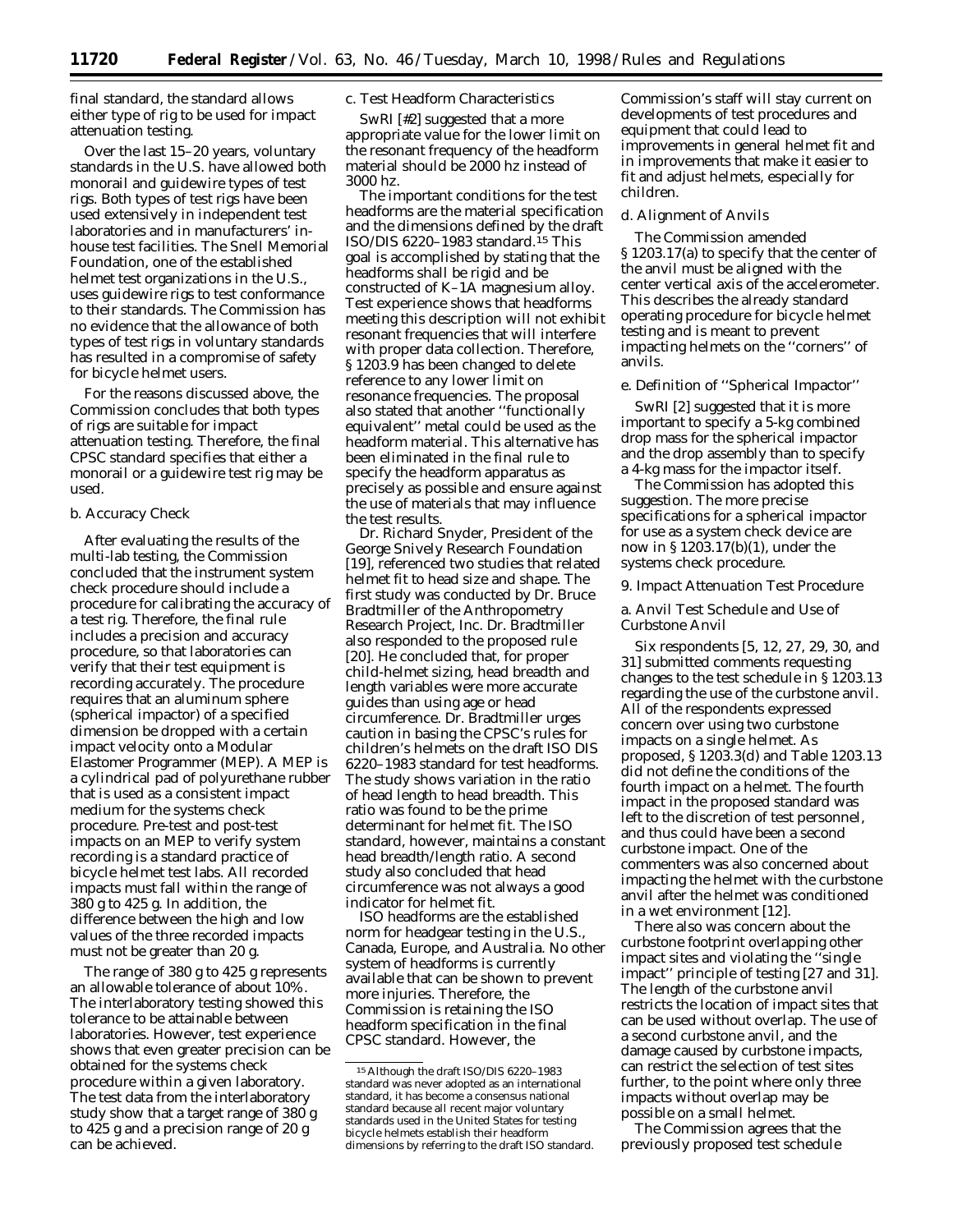should be revised to prevent the possibility of striking a test helmet with more than one curbstone impact. The potential for overlapping ''footprints'' of curbstone impacts combined with other impacts on a single test helmet goes beyond the intended principle of a single impact for a given area. The Commission disagrees, however, with those commenters who recommended that only ambient-conditioned helmets be subjected to a curbstone impact. To ensure adequate protection against impact against curbstone-type shapes, tests for that anvil, as well as the other test anvils, should be carried out in all of the environmental conditions prescribed by the standard. Accordingly, revised § 1203.13 and Table 1203.13 contain a revised test schedule to incorporate a single curbstone impact on each of four ''clean'' helmet samples, one from each of the conditioning environments.

The Commission's staff discovered during testing with the curbstone anvil that severe physical damage—namely splitting of the helmet from the impact point to the edge of the helmet—could occur even though the impact did not exceed the 300 g criterion. This led to consideration of whether in such cases the curbstone anvil test should be repeated on another sample to help ensure that other helmets will not fail this test.

The Commission acknowledges that, when marginal or unusual results occur in any of the standard's tests, retesting may be appropriate, even though the 300-g criterion is not exceeded. Other conditions that may prompt the Commission to undertake verification testing include (but are not limited to) peak-g readings that are very close to the 300-g failure criterion. However, since the option of additional testing inherently exists, it is not necessary to include a provision requiring such retesting in the standard.

# b. Definition of ''Comfort Padding''

The proposed definition of comfort padding included the statement: ''This padding has no significant effect on impact attenuation.'' SwRI [2] commented that fit padding may have some influence on impact characteristics.

The Commission agrees with this commenter and deleted this statement from the definition.

c. Testing on More Than One Headform

In the revised proposal, the standard would have tested a helmet on all sizes of headform on which it fit. ''Fit'' was obtained if it was not difficult to put the helmet on the headform and the

helmet's comfort or fit padding was partially compressed.

PHMA [29] recommended that the situation where more than one headform will ''fit'' a helmet should be addressed by specifying the use of the largest headform that will accommodate the helmet, with comfort padding adjusted to optimize the fit.

The Commission concludes that it is appropriate to simplify the test procedure by testing on only one size headform. This is consistent with the current interim mandatory standards. However, in contrast to the commenter, the Commission believes that it is more appropriate to test on the smallest headform that is appropriate for the test sample. The Commission believes that the smaller headform will represent the more stringent test condition for the positional stability test. Testing on only one size headform will lessen the number of test samples needed to test compliance to the standard.

Therefore, a helmet shall be tested on the smallest of the headforms appropriate for the helmet sample. This size headform is the smallest headform on which all of the helmet's sizing pads are partially compressed when the helmet is equipped with its thickest sizing pads and positioned correctly on the reference headform.

Bell Sports [12] remarked that, where a helmet will ''fit'' more than one headform size, choosing the conditioning environment for testing on the larger headform(s) that produced the highest g-value in the test on the smallest headform that the helmet fits does not necessarily provide the worst case. The commenter recommended that there be four impacts in any conditioning environment chosen by the test technician. As explained above, the Commission is not going to test a given size helmet on more than one headform size. Accordingly, this comment is no longer applicable.

d. Number of Helmets Required for Testing

Four respondents commented on the number of helmets required for testing when the helmet includes attachments, (e.g., removable visor, face shield) and possible combinations of attachments [5, 12, 29, and 30]. They expressed concern that the proposed standard requires too many production helmet samples to be tested. One respondent [12] offered suggested amending § 1203.7(b) to include the statement that ''Helmets can be tested with any combination of accessories.''

Section 1203.7(a) of the proposed standard requires helmets to be ''tested in the condition in which they are

offered for sale.'' Additionally, they are required to pass all tests both with and without any attachments that may be offered. To adopt the suggested wording would not maintain the requirement that helmets would meet the standard with all combinations of accessories. However, the Commission agrees with these commenters that it may be impractical and unnecessary to specify an additional set of eight test helmets for each added attachment and each combination of attachments in order to test for compliance with the standard.

To address this issue, the Commission decided to specify that attachments need be tested only when they can affect the test results, and that even then only a ''worst case'' combination of attachments need be tested. See the changes to § 1203.7(b) and § 1203.12(d)(1). For example, in the case of a removable visor that has no influence on the retention system strength test, it would be unnecessary to test four helmets (one for each conditioning environment) to that test with the visor attached and an additional four helmets without the visor. However, it may be possible for attachments such as visors or faceshields to influence tests such as impact attenuation or peripheral vision.

#### *10. Helmet Conditioning*

a. Low-Temperature Environment: Temperature Range

SwRI [#2] commented that the allowable temperature range in the lowtemperature environment should parallel the allowable temperature ranges in the other environments.

The Commission believes it is more important for the low-temperature environment range to be consistent with the current interim standards than for the range to parallel the tolerance allowed in the other environments. Thus, this comment was not adopted. However, the proposed temperature range contained a typographical error. The range should have been  $(-17$  to  $-13$  °C). This range is consistent with ANSI, ASTM, Snell 95 and CSA standards. This typographical error has been corrected.

#### b. Water-Immersion Environment

Paula Romeo [26] suggested that the water-immersion environment was unrealistic and recommended a spray conditioning environment.

Commission testing of both immersed and water-sprayed helmets under various time durations showed no consistent trend in resulting peak acceleration levels. The immersion environment has the advantages of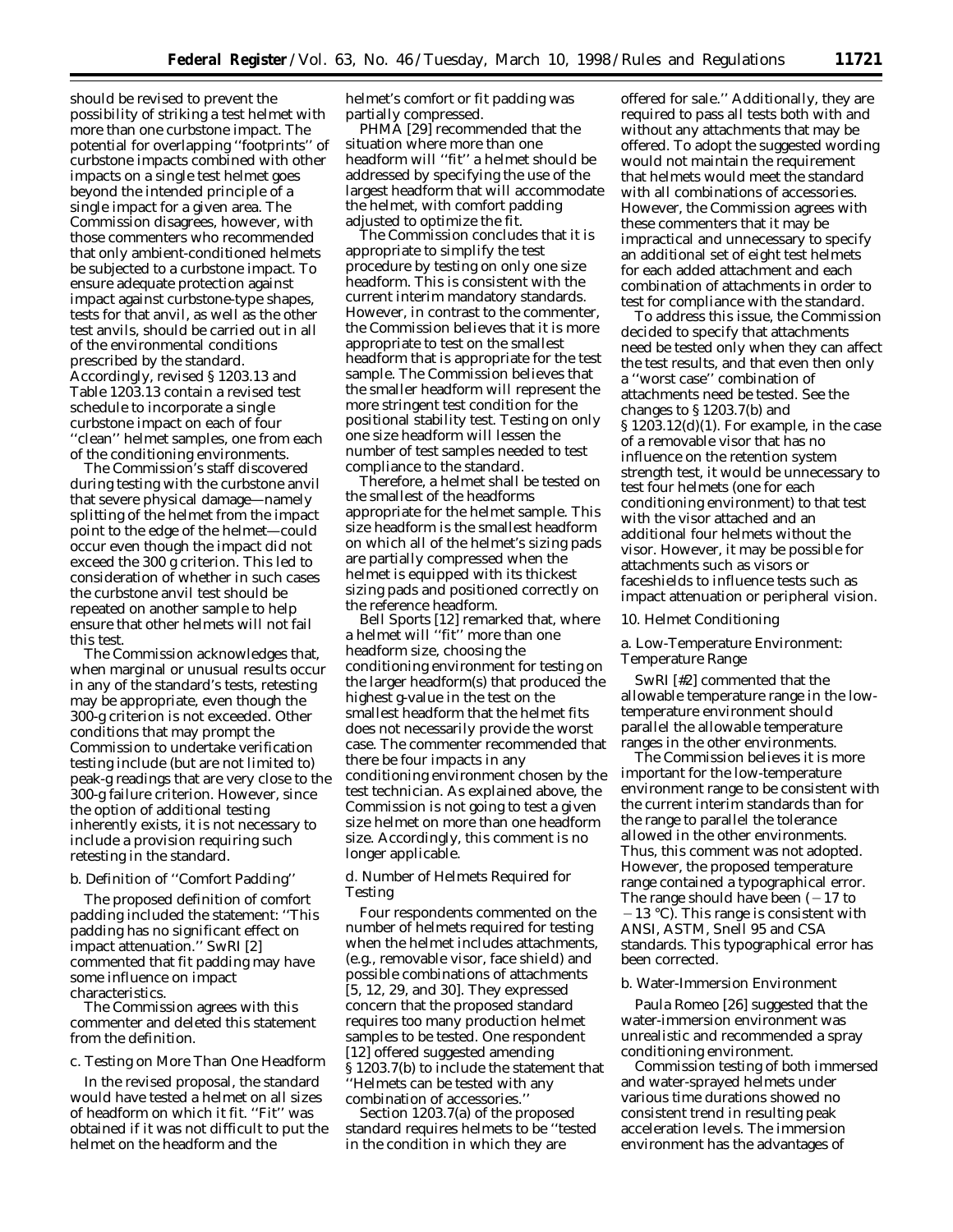being easier to define and of subjecting the helmet to a uniform conditioning exposure. Since testing showed that these commenters' concerns were unfounded, the immersion method of wet-conditioning is retained.

#### c. Reconditioning Time

The revised proposed standard provided that a helmet that was removed from its conditioning environment for more than 3 minutes before testing would be reconditioned for 5 minutes for each minute beyond the allotted 3 minutes before testing could be resumed. SwRI [2] noted that there would be potentially no upper limit to the exposure time to recondition a helmet once it is removed from the conditioning environment for more than 3 minutes.

The Commission agrees with this comment and has added a 4-hour limit to the reconditioning time in § 1203.13(c).

#### *11. Labels*

#### a. Label Format and Content

Two respondents [22, 23] urged the Commission to require ''an appropriate symbol to appear adjacent to the statement of compliance on the label'' and to add wording to warn that ''failure to follow the warnings may result in serious injury or death.''

The Commission agrees that more emphasis should be placed on the warning labels. Accordingly, the signal word ''WARNING'' is used with the warnings required by  $\S 1203.6(a)(2)–(5)$ . See § 1203.6(a)(6). The Commission concludes that the signal word will be more effective than a symbol, and the limited size of the inside of a helmet, and the amount of information already required on the labels, prevents the use of both a signal word and a symbol.

The limited space also prevents using the additional suggested language ''failure to follow the warnings may result in serious injury or death.'' In addition, this language could possibly mislead some to conclude that proper use of a helmet will always prevent serious injury or death. Accordingly, the Commission is not requiring a warning symbol or the suggested language that ''failure to follow the warnings may result in serious injury or death.''

## b. Use Label

The proposed standard required a label stating ''Not for Motor Vehicle Use.'' Some comments addressed this choice of language. [Comments 11, 13, 22, 26.]

Two commenters stated that ''Not for Motor Vehicle Use'' wrongly suggested

the helmet was appropriate for any use other than motor vehicles. Another commenter felt that ''Not for Motor Vehicle Use'' allows the helmet to be used for other activities similar to bicycle riding, where no alternative helmet exists. A fourth commenter argued that ''For Bicycle Use Only'' was a positive statement to which users are more likely to respond.

On reconsideration, the Commission concludes that neither the ''Not for Motor Vehicle Use'' label nor the ''For Bicycle Use Only'' label adequately conveys the circumstances under which helmets that meet the CPSC standard are appropriate. It is reasonable to assume that helmets that are certified to the CPSC standard will also provide head protection for roller skaters, in-line skaters, and, perhaps, some other recreational activities. In-line skaters should not be discouraged from wearing a helmet by a label stating ''For Bicycle Use Only.''

The Commission also believes that consumers understand both the differences between bicycle helmets and motorcycle/motorsport helmets and that bicycle helmets would not provide adequate protection for motorsport activities. Therefore, the ''Not for Motor Vehicle Use'' label is not a critical safety message that should be mandated in the CPSC standard. Therefore, the final CPSC standard does not require a ''use'' label, but maintains the requirement for a certification label that informs the consumer that the helmet is certified to the U.S. CPSC standard for bicycle helmets.

#### c. Labeling for Cleaning Products

The second proposal required a label warning the user that the helmet can be damaged by contact with common substances (such as certain solvents, cleaners, etc.) and that this damage may not be visible to the user. This label is also required to state any recommended cleaning agents and procedures, list any known common substances that damage the helmet, and warn against contacting the helmet with these substances.

Several respondents [2, 11, 12, 29] expressed concern that too much information about cleaning products would be needed on the label and argued that consumers should be directed to the instruction manual for the list of cleaning materials.

This label is not intended to list every possible cleaning agent that can or should not be used on the helmet. Since the consumer may not always have the owner's manual, a label on the helmet should provide some general cleaning instructions and warnings. The language of § 1203.6(a)(5) has been changed to make this intent clear.

#### d. Warning To Replace After Impact

[Commenters 22, 23, 26.] Some respondents agreed with the proposed standard's provision that the label on the helmet should advise consumers to destroy the helmet or return it to the manufacturer if it is involved in an impact. Others disagreed and requested more guidance on whether the helmet is impaired before a consumer has to return the helmet.

The variety of factors (impact surface, impact location on helmet, impact speed, etc.) that are involved in an impact to a helmet, and the level of interaction of each factor, are so complex that it is inappropriate to address them in a label. It is to the consumer's overall safety benefit to return the helmet to the manufacturer or destroy and replace it. Accordingly, the proposed replacement warning is not changed.

#### e. Durability of Labels

SwRI [2] remarked that a requirement for labels to be likely to remain legible throughout the life of the helmet cannot be tested and could lead to differences between laboratories. The PHMA [29] also expressed concern about this requirement, stating that it was unaware of any technology that will ensure that a sticker will stand up under 5 years of the type of exposure that a helmet receives.

The Commission shares these commenters' concerns. Current voluntary bicycle helmet standards require ''durable'' labeling or labeling that is ''likely to remain legible for the life of the helmet.'' These conditions are not quantified in current standards. The Commission is not aware of any existing performance test method that can be applied in this circumstance. Since a requirement for legibility for the life of the helmet is vague and possibly unattainable, the Commission has changed the requirement to require ''durable'' labels.

#### f. Labels on Both Helmets and Boxes

The American Society of Safety Engineers (''ASSE'') [11] and the NSKC [22] suggested that "proper fit" information should be on both the helmet and the outside of the box.

The Commission does not believe it is necessary to have the actual fitting instructions on the box, because there is no information indicating that such a label would be effective in assuring proper fit. However, it is important that consumers be aware that helmets do come in different sizes and that proper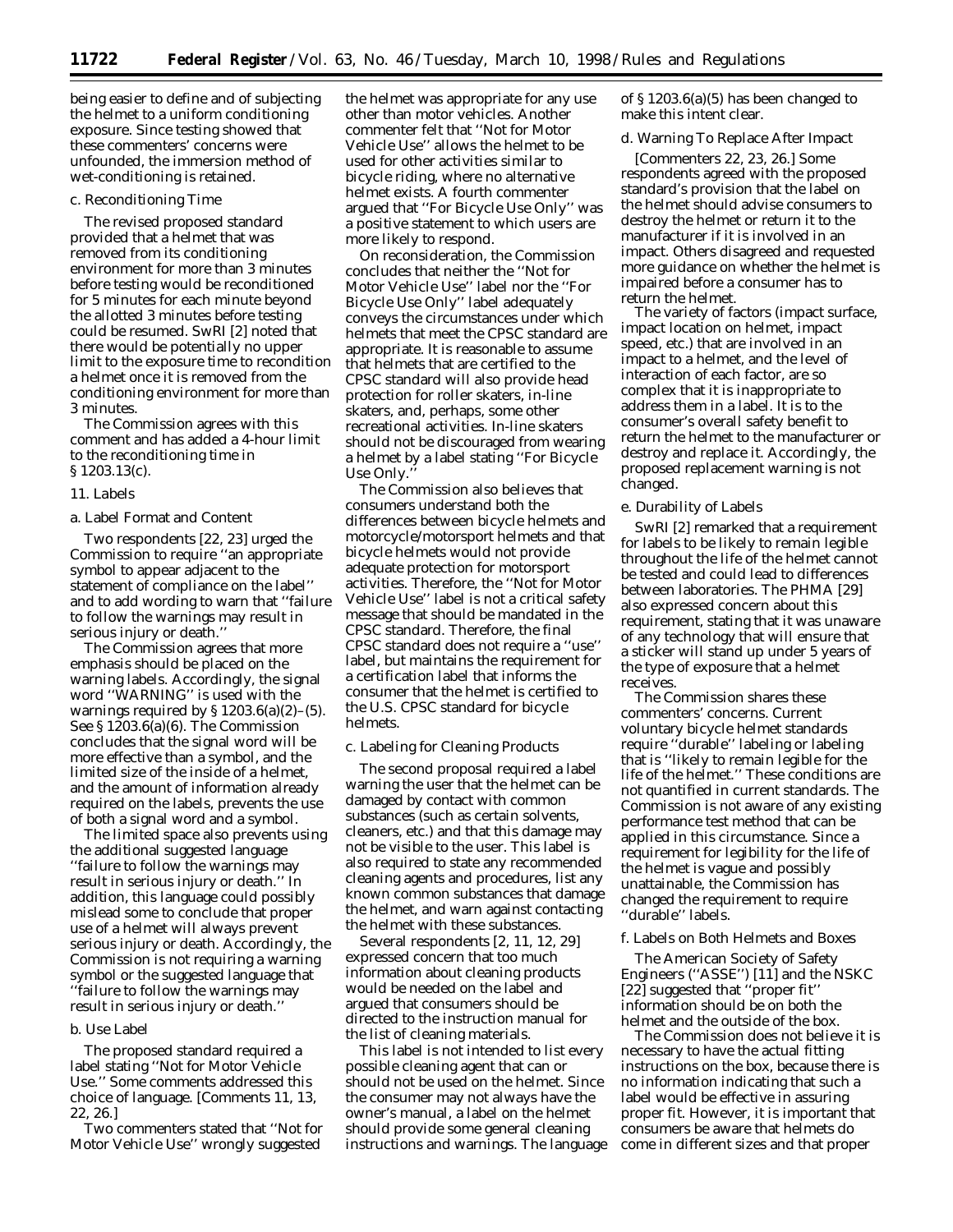fit is important. A label on the box promoting the need for proper fit could inform parents, before they buy the helmet, that they need to properly fit the helmet to the child. Therefore, the final standard applies § 1203.6(a)(3) to the helmet's packaging, as well as to the helmet.

# *12. Instructions for Fitting Children's Helmets*

The NSKC [22] recommended that the proposed fitting instructions to accompany children's helmets be in agespecific language.

The Commission believes that agespecific instructions are unnecessary. The proposed standard requires both a graphic representation of proper positioning and written positioning and fitting directions. The graphics will reach more children than would agespecific instructions, because they allow children of all ages to compare the way their helmet looks with the pictures. In addition, graphics convey the critical information to non-English-reading individuals and illiterates. Children and adults are likely to be better able to understand and appreciate pictures than age-specific instructions. This is more likely to effectively deliver the message, allowing both parents and children to become aware of the proper fit.

#### *13. Retention System Strength Test*

SwRI [2] asked whether both the peak and residual displacements in the test of the dynamic strength of the retention system should be measured in order to better describe the dynamics of the system.

Only the peak deflection reading is needed to determine failure of the retention system. This is consistent with existing U.S. bicycle helmet standards. Therefore, no change to the proposed rule was made in response to this comment.

USC–HPRL [8] suggested that the retention system test (§ 1203.13(d)) be done after impact testing. The commenter reasons that an accident can damage a helmet and severely compromise the retention system. The retention system must ensure that the helmet remain on the head during an accident sequence.

After considering this comment, the Commission decided to make no changes to the sequence for retention system testing. Testing the retention system prior to impact testing is consistent with the ASTM and Snell standards. The Commission has no evidence that the test sequence in the ASTM and Snell standards allows helmets that do not have adequate retention systems.

The commenter also recommends that the ''zero'' position for measuring elongation be established without the proposed step of pre-tensioning the straps with a 4-kg mass.

There is no evidence that establishing the ''zero'' position after pretensioning the retention system, as proposed, would allow helmets that do not have adequate retention systems to pass the test. Therefore, the Commission made no changes to the procedure for establishing the pre-test ''zero'' position.

#### *14. Positional Stability Test*

SwRI [2] remarked that the ASTM Headgear Subcommittee is considering a 7-kg preload to set the helmet during testing. SwRI also asked whether a thin rubber pad should be specified to soften high frequency impact noise.

Testing to support the development of the positional stability test was with equipment specified as proposed in the CPSC standard. Subsequent to initial ASTM discussions about possible revisions to the proposed test procedure, the ASTM F8 Headgear Subcommittee decided not to modify the pre-load and not to specify a rubber impact pad. Therefore, the Commission made no change to this section.

NSKC [22] also recommends that the Commission examine the potential influence that fitting pads may have on the helmet's ability to comply with the retention system requirements.

When testing for positional stability, the standard instructs testers to position and fit the helmet on the test headform according to the manufacturer's instructions. This procedure may involve changing the size and position of the fit pads in order to achieve a secure fit. A similar procedure is followed to fit a bicycle helmet to the user. Although fitting a helmet to a metal headform will not account for all of the human elements involved when consumers fit helmets to their heads, the proposed procedure is the most practical approach at this time and should help keep the helmet secure during an accident. Therefore, no change to the proposed standard was made in response to this comment.

#### *15. Vertical Vision*

One commenter on the original proposal suggested that the Commission adopt requirements for a vertical field of vision. The Commission declined to do this because it had no information to indicate that bicycle helmets are posing a risk of injury due to inadequate upward or downward visual clearance.

In response to the second proposal, SwRI [2] suggested that requirements for visual clearance at the brow be

considered and that this would be especially important for racers who ride in the crouch position. However, a brow clearance requirement might, in some cases, reduce the amount of head coverage in the brow area. Further, CPSC has no information to indicate that bicycle helmets meeting existing standards are posing a risk of injury due to inadequate ''upward'' visual clearance. Therefore, the Commission did not add a ''brow'' visual clearance requirement to the final standard.

#### *16. Reflectivity*

Some comments on the original proposal related to possible requirements for helmets to improve a bicyclist's conspicuity in nighttime conditions. Data do show an increased risk of injury while bicycling during non-daylight hours. The Commission indicated that it would study this issue further in conjunction with planned work on evaluating the bicycle reflector requirements of CPSC's mandatory requirements for bicycles. 16 CFR part 1512. The Commission stated that it would decide whether to propose reflectivity requirements for bicycle helmets under the authority of the Bicycle Helmet Safety Act after that work is completed.

Several commenters on the revised proposal [1, 7, 11, 13, 16, 17, 22, 23, 24, 26] urged that the Commission not postpone implementing bicycle helmet reflectivity requirements.

Since the revised proposal, the Commission conducted field testing on bicycle reflectors and examined the issue of reflectivity on bicycle helmets. In the field testing, half (24/48) of the subjects were tested using bicycle riders with reflective helmets and the other half were tested using riders wearing non-reflective helmets. The reflective tape used on the helmets met a proposed Standard on use of Retroreflective Materials on Bicycle Helmets that was balloted by the ASTM Headgear Subcommittee. The study failed to show that the particular helmet reflective strip used in the study would increase the distance at which a bicycle can be detected or recognized (Schroeder, 1997). Accordingly, the Commission lacks data to support a requirement for bicycle helmet reflective performance.

#### *17. Hard-shell Requirements*

In recommendations to the Commission, Duke University researcher Barry Myers M.D., Ph.D., suggested that a test for penetration resistance be considered for the final standard. He reasons that such a test would require helmets to have hard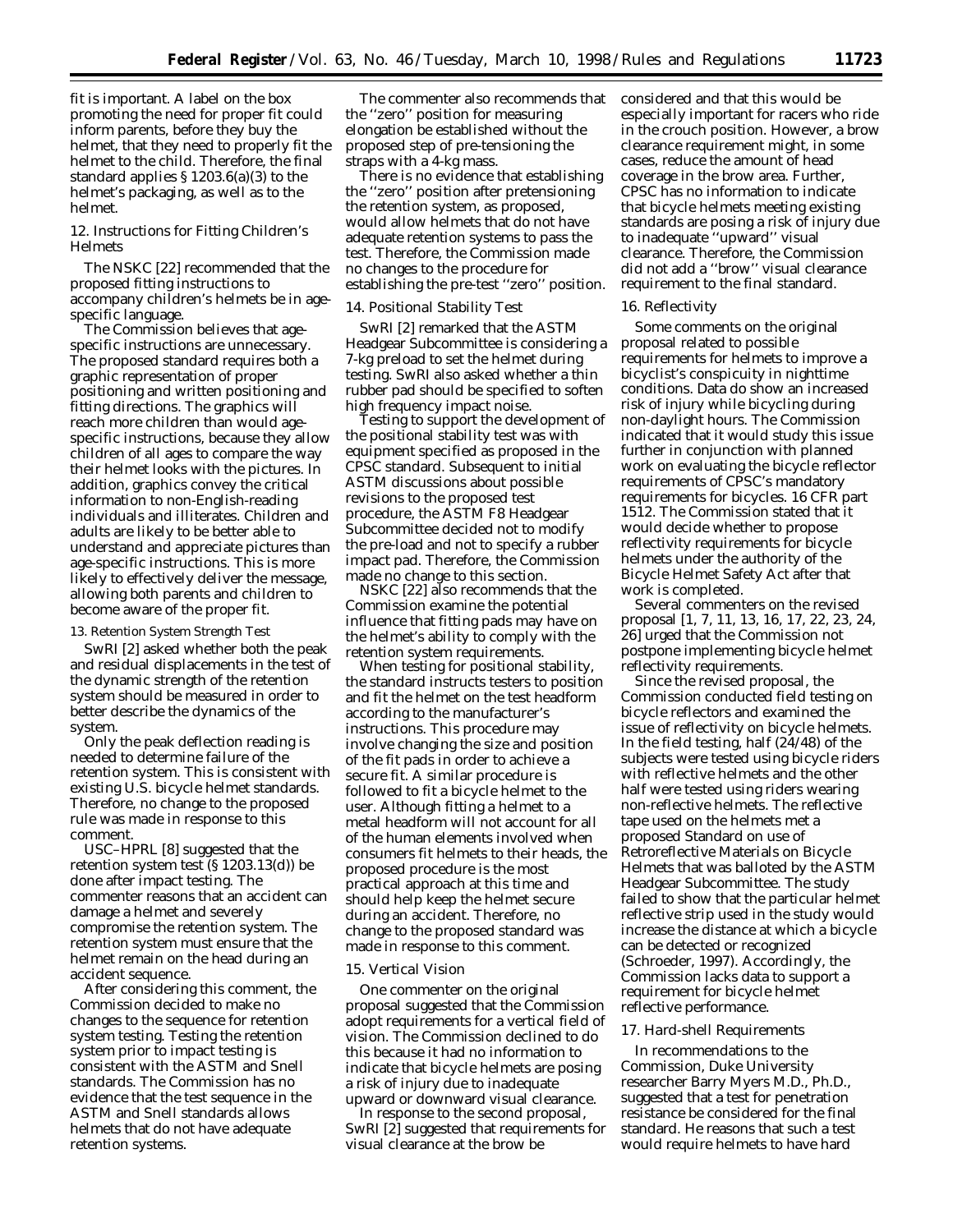outer shells. Dr. Myers contends that a hard shell will reduce the risk of penetration-type traumas. He further contends that a hard shell will lessen friction between the helmet and the impact surface and that this has two benefits. First, it would reduce the total change in velocity  $(\Delta V)$  of the head during impact. Second, by reducing the forces on the head caused by friction between the helmet and the impact surface, it would reduce the risk of neck injury.

In support of hard-shell helmets, Dr. Myers references the latest Harborview 16 study, which reported a ''consistent suggestion that hard-shell helmets are more protective against head and brain injuries than non-hardshell helmets.'' Dr. Myers acknowledges that the differences measured were not statistically significant. However, he believes that a larger study, containing a sufficient number of severe brain injuries, might show this correlation with statistical significance.

In discussing protection against neck injury, Dr. Myers notes that automotive accidents cause serious neck injuries in about 15 to 25% of the persons who have serious head injuries, suggesting that neck injury is common among the most severely brain injured. However, since there were so few cases with severe brain injuries in Harborview's analysis of bicycling incidents, the significance of neck injury, and its mitigation by hard-shell helmets, among the severe brain injured cannot be determined from the Harborview study.

Although Dr. Myers suggests a penetration test in order to require that bike helmets have a hard shell, he states that a detailed study of the most severe injuries is warranted. He also recommends that, before a requirement that all helmets have a hard shell is adopted, there should be an evaluation of whether this would reduce the number of riders who would wear bicycle helmets.

Currently available information does not show a need to address the hazard of penetration-type head impacts to bicyclists. One study 17 suggests that the majority of helmets involved in bicycle accidents suffer impacts on flat, hard surfaces (asphalt, cement, etc.) and that penetration-type impacts are rare.

Regarding the contention that requiring a hard shell may reduce neck injuries, bicycle-related injury data show a low incidence of serious neck injuries. In 1996, there were 566,400 bicycle-related injuries treated in U.S. hospital emergency rooms, based on CPSC data from NEISS. Of these, about 6,630 (1%) involved the neck. Of the neck injuries, about 4,520 (68%) involved strains or sprains, 1,155 (17%) involved contusions or abrasions, 275 (4%) involved lacerations, 240 (4%) involved fractures, and 440 (7%) involved other diagnoses. These numbers show that neck fractures accounted for about 0.04% of the total number of emergency-room-treated bicycle-related injuries in 1996. Detailed information was not available to analyze whether the use of a helmet or type of helmet had an effect on the risk of neck injury.

The Harborview study also reported a low incidence of neck injury. Their report showed that 2.7% of the cases (including both helmeted and nonhelmeted cases) suffered neck injury, ranging from sprain to nerve-cord injuries. There was no correlation between neck injury and helmet use or helmet type.

Dr. Myers cites that automotive accidents cause serious neck injuries in about 15 to 25% of the persons who have serious head injuries. However, this statistic may not be relevant to the issue of friction between the shell and the impact surface, since the neck injuries in automotive accidents are not necessarily caused by friction between the head and an impacting surface.

Dr. Myers' advocacy of hard-shell helmets to reduce friction would seem to argue for a test to evaluate friction resistance of a helmet against typical impact surfaces, rather than for a penetration-resistance test.

One study on this issue was done by Voigt Hodgson, Ph.D., at Wayne State University.18 In this study, test helmets were secured to a modified Hybrid III dummy, and skid-type impacts were done on concrete at various angles from 30 to 60 degrees. Hodgson found that both hard-shell and micro-shell (or thinshell) helmets tended to slide rather than ''hang-up'' on impact with concrete. (Thin-shell helmets are the type most commonly sold in the current market). No-shell helmets showed a larger tendency to hang-up on impacts with concrete. One of the conclusions of the study was that any helmet similar to

those tested in the study (hard-, thin-, or no-shell) will protect the brain and neck much better than wearing no helmet.

Harborview reports that there was a consistent trend indicating that hardshell helmets provided better protection against head and brain injury than nonhard-shell helmets. However, in order for the results to be statistically significant, the number of people in the study would have had to be 11 times greater.

The Commission concludes that the following considerations are relevant to any possible requirement for hard-shell bicycle helmets:

1. Studies of bicycle helmets damaged in accidents suggest that penetrationtype helmet impacts are rare occurrences. In addition, bicycle-related injury data suggest a low incidence of serious neck injuries. For the small portion of incidents that involve serious neck injury or penetration-type hazards, available information is insufficient to estimate the degree of improved protective performance that hard-shell helmets may offer over non-hard-shell helmets.

2. Non-hard-shell bicycle helmets are effective in preventing serious head and brain injuries. There are no known studies that report a statistically significant finding that hard-shell helmets offer better protection than nonhard-shell helmets.

3. A standard applying to all bicycle helmets has to balance the protective benefit that might be provided by a hard shell against the additional cost, weight, bulk, and discomfort caused by such a requirement. Such undesirable qualities may discourage some users from wearing helmets, which could more than cancel the effects of any additional protective qualities. This is an especially important consideration, given the popularity of non-hard-shell bicycle helmets.

After considering these factors, the Commission concludes that the available information does not support including a penetration test, or any other test that would require all bike helmets to have a hard shell, in the final rule.

## **D. Certification Testing and Labeling**

# *1. General*

Section 14(a) of the CPSA, 15 U.S.C. 2063(a), requires that every manufacturer (including importers) and private labeler of a product that is subject to a consumer product safety standard issue a certificate that the product conforms to the applicable standard, and to base that certificate either on a test of each product or on a

<sup>16</sup>Thompson, Diane C., MS; Rivara, Frederick P, MD, MPH; and Thompson, Robert S., MD. ''Effectiveness of Bicycle Safety Helmets in

Preventing Head Injuries,'' Journal of the American Medical Association 276 (December 1996): 1968– 1973.

<sup>17</sup> Dean Fisher and Terry Stern, ''Helmets Work!,'' Bell Sports, Inc., AAAM/IRCOBI Conference, Lyon, France (September 1994).

<sup>18</sup> Voigt R. Hodgson, Ph.D., ''Skid Tests on a Select Group of Bicycle Helmets to Determine Their Head-Neck Protective Characteristics,'' Department of Neurosurgery, Wayne State University, Detroit, MI (March 8, 1991).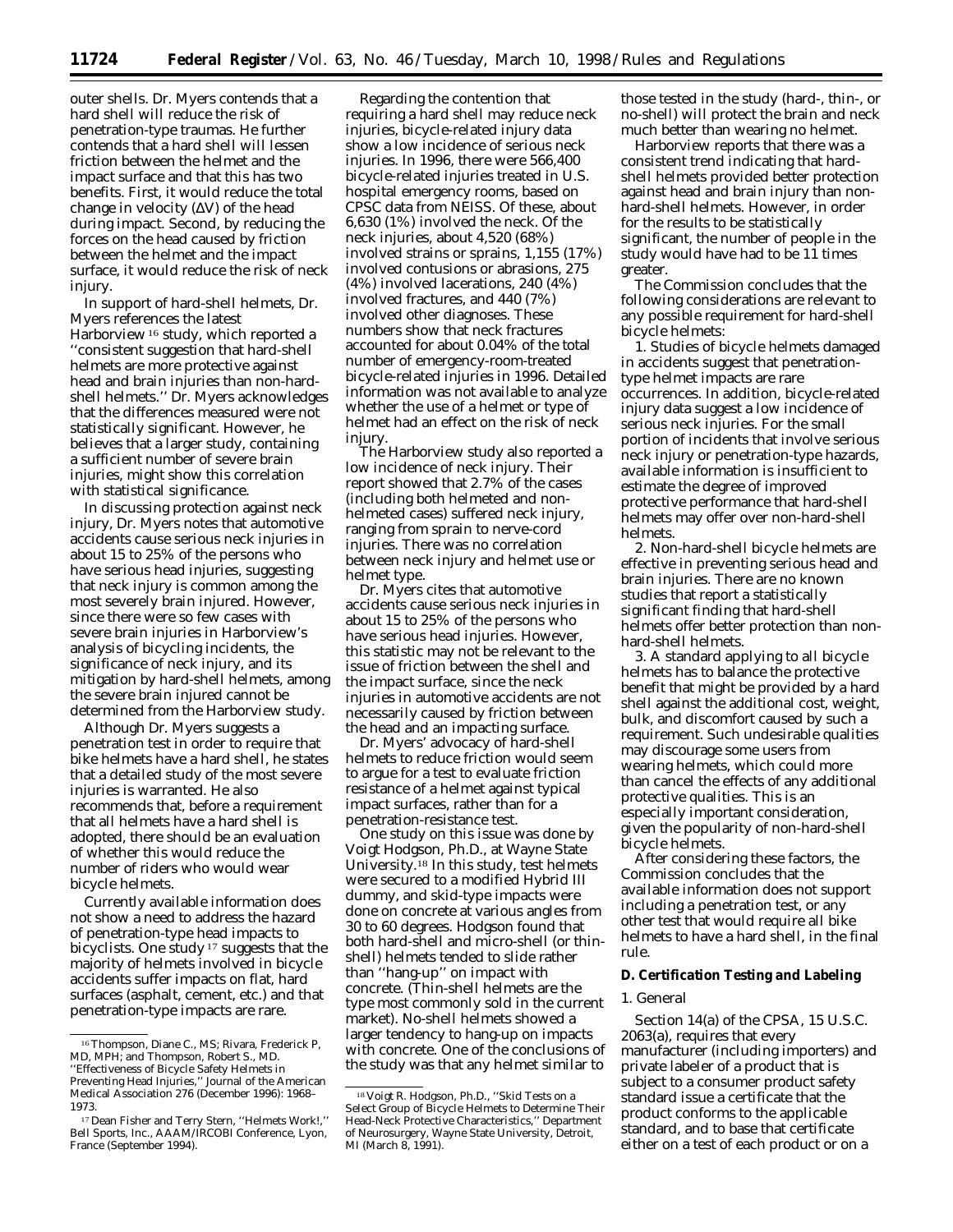''reasonable testing program.'' Regulations implementing these certification requirements are codified in Subpart B of the Safety Standard for Bicycle Helmets.

#### *2. The Certification Rule*

The proposed certification rule would require manufacturers of bicycle helmets that are manufactured after the final standard becomes effective to affix permanent labels to the helmets stating that the helmet complies with the applicable U.S. CPSC standard. These labels would be the ''certificates of compliance,'' as that term is used in § 14(a) of the CPSA.

In some instances, the label on the bicycle helmet may not be immediately visible to the ultimate purchaser of the helmet prior to purchase because of packaging or other marketing practices. In those cases, the final rule requires an identical second label on the helmet's package or, if the package is not visible—as when the item is sold from a catalog, for example—on the promotional material used in connection with the sale of the bicycle helmet.

The certification label also contains the name, address, and telephone number of the manufacturer or importer, and identifies the production lot and the month and year the product was manufactured. Some of the required information may be in code.

The certification rule requires each manufacturer or importer to conduct a reasonable testing program to demonstrate that its bicycle helmets comply with the standard. This reasonable testing program may be defined by the manufacturer or importer, but must include either the tests prescribed in the standard or any other reasonable test procedures that assure compliance with the standard.

The certification rule provides that the required testing program will test bicycle helmets sampled from each production lot so that there is a reasonable assurance that, if the bicycle helmets selected for testing meet the standard, all bicycle helmets in the lot will meet the standard.

The rule provides that bicycle helmet importers may rely in good faith on the foreign manufacturer's certificate of compliance, provided that a reasonable testing program has been performed by or for the foreign manufacturer and the importer is a U.S. resident or has a resident agent in the U.S.

## *3. Reasonable Testing Program*

Proposed § 1203.33(b)(4) stated that if the reasonable testing program ''shows that a bicycle helmet may not comply

with one or more requirements of the standard, no bicycle helmet in the production lot can be certified as complying until all noncomplying helmets in the lot have been identified and destroyed or altered \* \* \* to make them conform to the standard.'' Trek USA [5] commented that the proposed language describing a reasonable testing program was restrictive because it implies that if a single helmet fails any aspect of the test procedure, all of the product in the lot cannot be certified until corrective action is taken. The commenter suggested a change in the wording of § 1203.33(b)(4) from ''*a* bicycle helmet'' to ''*any* bicycle helmet'' that fails to conform to the testing criteria. The commenter asserts that this change would provide more flexibility, as it would remove the possibility of an anomaly in the testing causing a lack of certification of an entire lot.

The Commission did not make the requested change in the wording of § 1203.33(b)(4). First, it does not appear that the requested language would change the meaning of this requirement. Second, the purpose of the testing program is to detect possible failures of bicycle helmets in a production lot and to reasonably ensure that the helmets that are certified comply with the standard. The Commission intends that failure of one helmet would trigger an investigation to determine whether the failure extends to other helmets in the production lot. That investigation should continue until it is reasonably likely that no noncomplying helmets remain in the production lot. The wording of § 1203.33(b)(4) has been changed to make this intent clear.

#### a. Changes in Materials or Vendors

The proposed standard provides that when there are changes in parts, suppliers, or production methods, a new production lot should be established for the purposes of certification testing. The PHMA [29] wants clarification of when there are material or vendor changes. PHMA requests that the Commission use the Safety Equipment Institute (''SEI'') guidance to help firms understand the terms material changes, design changes, and vendor changes.

The Commission does not think that establishing definitions as stated in the SEI ''Definition of Term'' would add any significant clarification for the industry as a whole. Each firm can institute its own testing program, as long as the testing program is reasonable. The intent of the regulation is to ensure that all firms establish a reasonable testing program and to provide flexibility for both large and small firms. Each firm has the flexibility to define its own

terms in its quality control program, including material changes, design changes, and vendor changes, as long as the testing program is effective and reasonably able to determine whether all bicycle helmets comply with the standard. The Commission made no revision to the proposed rule in response to this comment. However, manufacturers and importers should keep records describing the testing program and explaining why the program is sufficient to reasonably determine that all of the firm's bicycle helmets comply with the standard. Similarly, when the testing program detects noncomplying helmets, the firm should record the actions taken and why those actions are sufficient to reasonably ensure that no noncomplying helmets remain in the production lot. See Subpart C of Part 1203.

b. Pre-market Clearance and Market Surveillance

The Snell Memorial Foundation [28] and Paul H. Appel [25] propose the adoption of the pre-market clearance and market surveillance provisions of the Snell standard to ensure that quality bicycle helmets are produced. According to the commenters, without these two Snell provisions, Government efforts will be insufficient to keep inadequate helmets off the market.

All firms must ensure that bicycle helmets sold in the United States are certified to the mandatory bicycle helmet standard, and that the certifications are based on reasonable testing programs. Firms that distribute noncomplying products are subject to various Commission enforcement actions. These actions include recall, injunctions, seizure of the product, and civil or criminal penalties. The penalties for such violations could subject a firm to penalties of up to \$1.5 million and, after notice of noncompliance, fines of up to \$50,000 or imprisonment of individuals for not more than 1 year, or both.

The Commission has statutory authority to inspect manufacturers, importers, distributors, and retailers of bicycle helmets. This authority includes the right to review and copy records relevant to compliance with the bicycle helmet standard. The Commission may also collect samples of bicycle helmets for testing to the standard.

The Commission has a vigorous enforcement program that includes joint import surveillance with U.S. Customs and compliance surveillance of domestic producers, distributors, and retailers. In addition, the staff responds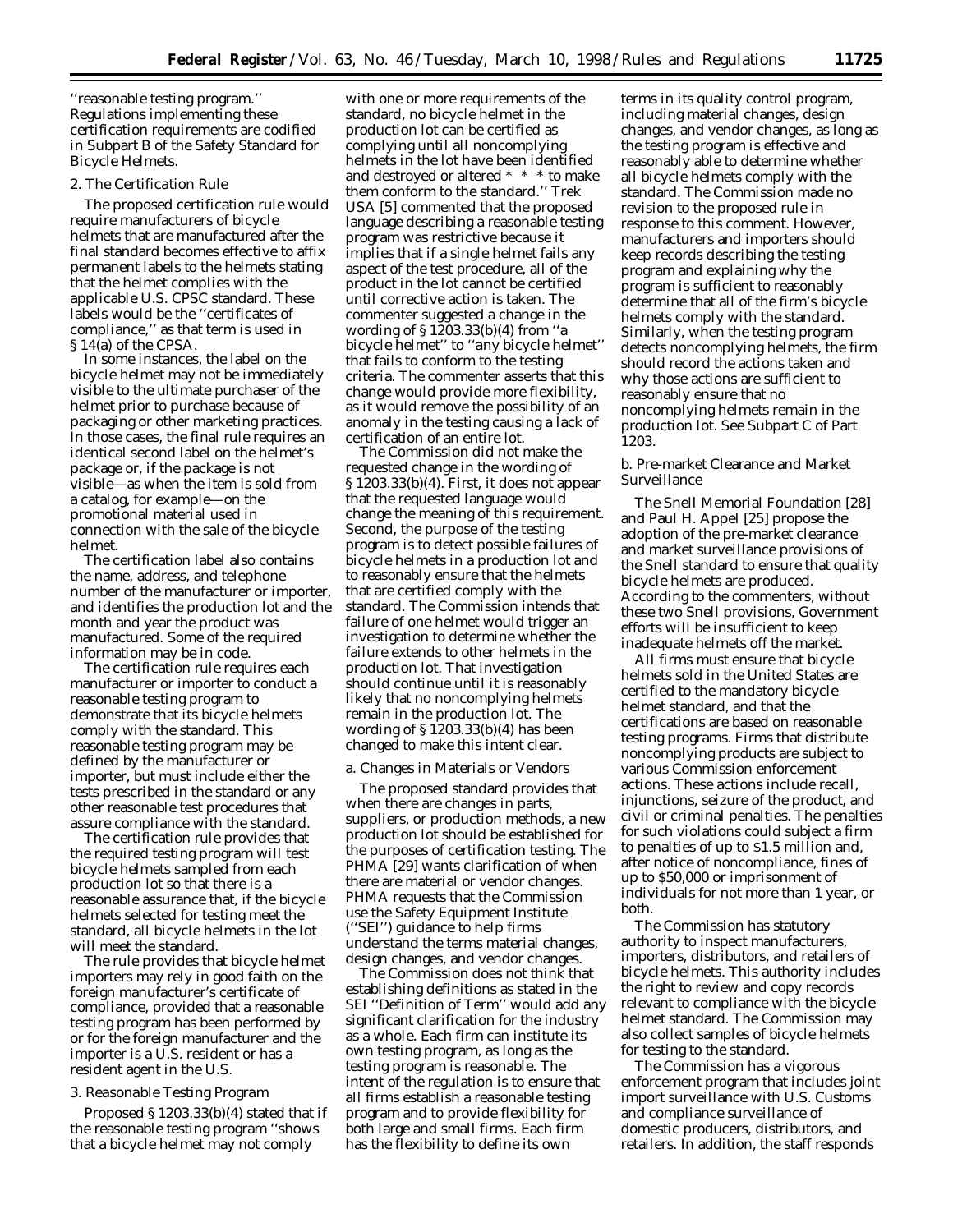to all reports of noncompliance with all mandatory standards.

From previous history with other regulations that the Commission enforces, compliance with the various CPSC standards is high. In addition, all firms have a responsibility to report noncompliance with the standard under Section 15(b) of the Consumer Product Safety Act. 15 U.S.C. 2064(b). Failure to report could subject a firm to severe penalties.

Based on these considerations, the agency's enforcement programs and enforcement authority will provide substantial assurance that bicycle helmets will meet the requirements for the mandatory standard. Experience in enforcing other CPSC regulations has shown that a high degree of compliance can be achieved without manufacturers using a pre-market clearance program or a third-party certifying organization. Therefore, the Commission made no revision to the proposed rule in response to this comment.

## *4. Certificate of Compliance*

# a. Coding of Date of Manufacture

The proposed standard required the certification label to contain the month and year of manufacture, but allowed this information to be in code. Mr. L.E. Oldendorf, P.E., from ASSE[11], the Bicycle Helmet Safety Institute (''BHSI'') [16], the Bicycle Federation of Wisconsin [24], and Paula Romeo [26] opposed allowing manufacturers to code the month and year of manufacture. These commenters felt that uncoded dates would help consumers determine whether their helmet was subject to a recall. One commenter stated that an uncoded production date is necessary to assist consumers when they wish to replace their helmet after 5 years.

As the commenters noted, an uncoded manufacture date would make it easier for consumers to tell when their helmets are subject to a recall. This information also would help users determine when the helmet's useful life is over and the helmet should be replaced. Snell helmet standards require that the manufacture date be uncoded, and it is already a common practice in the industry. Accordingly, the Commission has revised the standard to require an uncoded date of manufacture.

#### b. Telephone Number on Label

Two commenters [23 and 26] urged that the Commission require labels showing the manufacturer's telephone number. They stated that this requirement would make it easier for the consumer to contact the manufacturer about recall information

and about instructions for returning the helmet to the manufacturer after it has been damaged.

The telephone number would be helpful for consumers during a recall or to inquire about a damaged bicycle helmet because they could determine the status of their helmets quicker than by a written inquiry. Obtaining a quicker response would enable the consumer to replace a defective helmet sooner and thus reduce the possibility of injuries caused by having an accident while wearing a defective helmet. Therefore, the Commission is requiring the telephone number of the U.S. manufacturer or importer on the helmet's labeling.

c. Certification Label on Children's Helmets

PHMA [29] suggested that a label showing certification for children under 5 is needed on the packaging, but is not needed inside the helmet.

The Commission does not agree. Since helmets for small children are likely to be shared with or passed on to multiple users, the sticker on the helmet is likely to be the only source of information available to the second or third user. Further, it is common to display helmets at retail without the box. Thus, the purchaser may not see the box until after selecting the model, if at all. Therefore, this labeling will be required on both the box and the helmet.

#### d. Minimum Age on Labels for Children's Helmets

Section 14(a) of the CPSA requires that certifying firms issue a certificate certifying that the product conforms to all applicable consumer product safety standards. 15 U.S.C. 2063(a). Accordingly, the original proposal would have required the label statement ''Complies with CPSC Safety Standard for Bicycle Helmets (16 CFR part 1203)''. This was changed in the revised proposal because the Commission wanted to guard against the possibility that small adult helmets will be purchased for children. Therefore, the revised proposed standard required that helmets that do not comply with the requirements for young children's helmets would be labeled ''Complies with CPSC Safety Standard for Bicycle Helmets for Adults and Children Age 5 and Older (16 CFR 1203)''. Under that proposal, helmets intended for children 4 years of age and younger would bear a label stating ''Complies with CPSC Safety Standard for Bicycle Helmets for Children Under 5 Years (16 CFR 1203)''. That proposal further provided that helmets that comply with both

standards could be labeled ''Complies with the CPSC Safety Standard for Bicycle Helmets for Persons of All Ages'', or equivalent language.

Maurice Keenan, MD, from the American Academy of Pediatrics [21], requested that a minimum age of 1 year be reflected on the label for helmets intended for children under age 5. This would better convey the message that infants (children under age 1) should not be passengers on a bicycle under any circumstance.

The Commission agrees with the commenter that children under 1 year of age should not be on bicycles. Children are just learning to sit unsupported at about 9 months of age. Until this age, infants have not developed sufficient bone mass and muscle tone to enable them to sit unsupported with their backs straight. Pediatricians advise against having infants sitting in a slumped or curled position for prolonged periods. This position may even be exacerbated by the added weight of a bicycle helmet on the infant's head. Because pediatricians recommend against having children under age 1 as passengers on bicycles, the Commission does not want the certification label to imply that children under age 1 can ride safely. Thus, the proposed language that a helmet complies with CPSC's standard ''for Children Under 5 Years'' or ''for persons of all ages'' is not suitable, since these phrases include children less than 1 year old.

Further, the only difference between the final requirements for helmets for children of ages 1–4 and for helmets for older persons is that the young children's helmets cover more of the head. Therefore, children's helmets will inherently comply with the requirements for helmets for older persons, and the label need not indicate an upper cutoff of age 5 for meeting CPSC's requirements.

For the reasons given above, the proposed label indicating that helmets comply with the standard for helmets for children under 5 years has been amended to state that the helmets comply with the CPSC standard for ''persons age 1 and older.''

#### e. Identifying the Commission

The NSKC [22] encouraged the Commission to modify the certification labeling to require the language ''United States Consumer Product Safety Commission'' rather than ''CPSC.'' The commenter believes that the acronym is likely to lead to consumer confusion, but that the use of the full name of the Commission will clearly identify the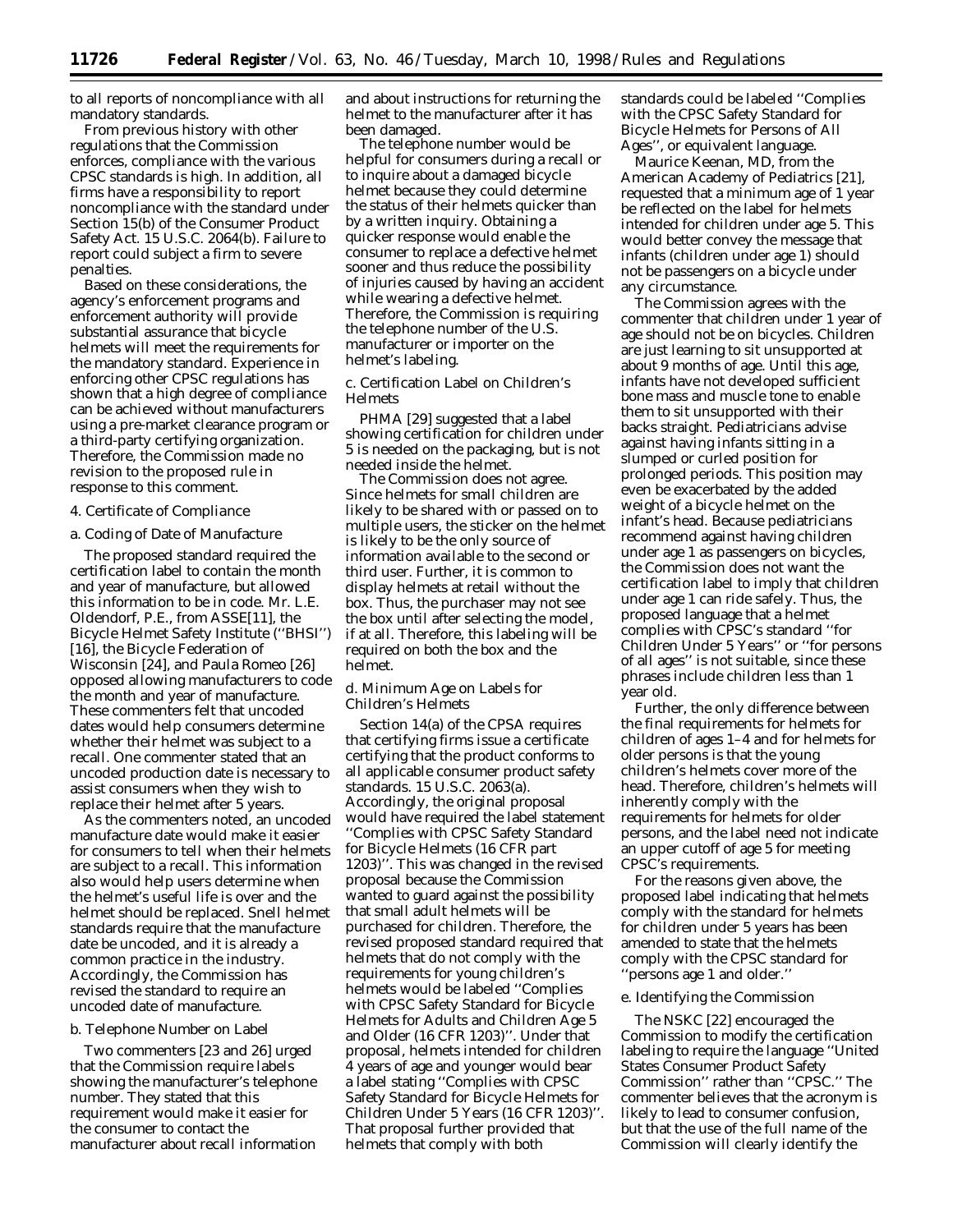helmet as meeting a federal safety standard.

The rationale presented by the commenter for using the full name of the Commission instead of using the acronym is logical. However, the use of the Commission's full name may be impractical for some manufacturers. The amount of space available on the inside of a helmet is limited. The proposed regulation requires a number of labels, and each one is supposed to be legible and easily visible to the user. Allowing the use of the acronym is a necessary compromise so that all the labels can be accommodated on the inside of the helmet. However, the Commission concluded that the acronym should include the designation ''U.S.'' before ''CPSC'' to indicate that the standard is issued by an agency of the Federal Government. Further, the Commission believes manufacturers should have the choice of whether to use the acronym or spell out the agency's name. Accordingly, the following wording has been added to §§ 1203.34(b)(1) and 1203.34(d): ''this label may spell out 'U.S. Consumer Product Safety Commission' instead of 'U.S. CPSC'.''

#### f. Certification Label on Packaging

The proposed standard provided that the certification compliance label shall also be on the helmets' packaging or promotional material if the label is not immediately visible on the product. NSKC [22] requested that the final standard require that such package label be legible and prominent, and placed on the main display panel of the packaging so that it is easily visible to the purchaser.

The Commission agrees with the commenter and has added the following wording to § 1203.34(d): ''The label shall be legible, readily visible, and placed on the main display panel of the packaging or, if the packaging is not visible before purchase (*e.g.*, catalog sales), on the promotional material used with the sale of the bicycle helmet.''

# **E. Recordkeeping**

#### *1. Introduction*

Section 16(b) of the CPSA requires that:

Every person who is a manufacturer, private labeler, or distributor of a consumer product shall establish and maintain such records, make such reports, and provide such information as the Commission may reasonably require for the purposes of implementing this Act, or to determine compliance with rules or orders prescribed under this Act.

#### 15 U.S.C. 2065(b)

The rule requires every entity issuing certificates of compliance for bicycle

helmets to maintain records that show the certificates are based on a reasonable testing program. These records were proposed to be maintained for a period of at least 3 years from the date of certification of the last bicycle helmet in each production lot and to be available to any designated officer or employee of the Commission upon request in accordance with § 16(b) of the CPSA, 15 U.S.C. 2065(b).

## *2. Location of Test Records*

The original proposal required that records be kept by the importer in the U.S. to allow inspection by CPSC staff within 48 hours of a request by an employee of the Commission. In response to a comment on the original proposal, the Commission revised the regulation to state that if the importer can provide the records to the CPSC staff within the 48-hour time period, the records will be considered kept in the U.S.

SwRI [2] commented that the 48-hour allowance to provide test records to the Commission should apply to all manufacturers or importers, whether or not the test records are maintained within the U.S.

The Commission agrees with this comment, and the final rule provides that all firms are required to provide records for immediate inspection and copying upon request by a Commission employee. If the records are not physically available during the inspection because they are maintained at another location, the firm must provide them to the staff within 48 hours.

## *3. Length of Records Retention*

Paula Romeo [26] raised the issue of whether certification records should be maintained for longer than 3 years, since helmets can be used for 5 years.

The purpose of records being kept for 3 years is to ensure that the helmets have time to clear the distribution channels and get into the marketplace. If there is a compliance problem or defect in the helmets, 3 years would be sufficient to uncover any problems with the helmets. The Commission's staff would have time to obtain the records to review the firm's testing program and take any necessary enforcement action during this 3-year period. Therefore, no change was made in the rule in response to this comment.

# **F. Regulatory Flexibility Act Certification**

#### *Introduction*

When an agency undertakes a rulemaking proceeding, the Regulatory Flexibility Act, 5 U.S.C. 601 *et seq.*, generally requires the agency to prepare initial and final regulatory flexibility analyses describing the impact of the rule on small businesses and other small entities.

The purpose of the Regulatory Flexibility Act, as stated in § 2(b) (5 U.S.C. 602 note), is to require agencies, consistent with their objectives, to fit the requirements of regulations to the scale of the businesses, organizations, and governmental jurisdictions subject to the regulations. The Regulatory Flexibility Act provides that an agency is not required to prepare a regulatory flexibility analysis if the head of an agency certifies that the rule will not have a significant economic impact on a substantial number of small entities. 5 U.S.C. 605.

# *The Commission's Previous Economic Findings*

In the August 1994 notice of proposed rulemaking, the Commission noted that any costs associated with design changes to comply with the original proposal would be spread out over the course of production, and would be small on a per-unit basis. Costs associated with testing and monitoring were not expected to increase, since the vast majority of firms already used third parties to test for conformance to the voluntary standards. The proposal also allowed for self-certification and selfmonitoring which, for some companies, may be substantially less costly than third-party certification. The proposed labeling requirements were not expected to have a significant impact on small firms, in that virtually all helmets already bore a similar label. Based on this information, the Commission preliminarily concluded that the proposal would not have a significant impact on a substantial number of small entities. The Commission received no public comment on this conclusion.

As a result of non-economic comments of a technical nature, the Commission proposed a revised standard on December 6, 1995. In that notice, the Commission reiterated its assessment of the economic impact of the standard on small businesses. In the preamble to the 1995 proposal, the Commission again preliminarily certified that the proposed standard, if promulgated, would not have a significant economic effect on a substantial number of small entities.

## *Current Economic Assessment and Response to Comments*

The Commission's Directorate for Economics prepared an economic assessment of the safety standard for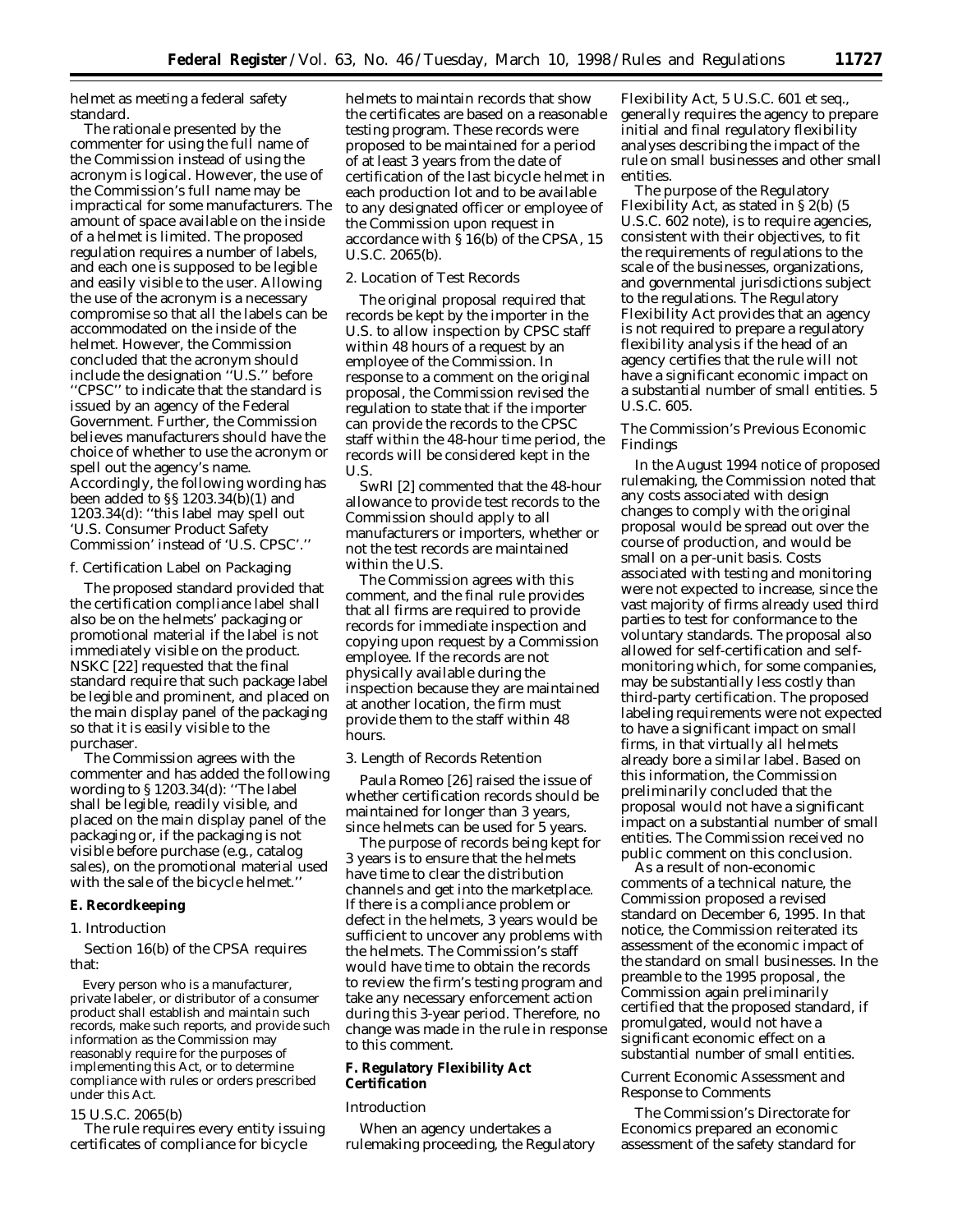bicycle helmets. The vast majority of helmets now sold conform to one (or more) of three existing voluntary standards. Many of these helmets probably already comply with the impact attenuation requirements of the new rule. On a per-unit basis, costs associated with redesign and testing are expected to be small.

The standard's labeling requirements are unlikely to have a significant impact on firms, since virtually all bicycle helmets now bear a permanent label on their inside surface. Industry sources report that, given sufficient lead time to modify these labels, any increased cost of labeling would be insignificant.

The vast majority of manufacturers now use third-party testing and monitoring for product liability reasons, and are likely to continue to do so in the future. The standard allows for selfcertification and self-monitoring, however, which is substantially less costly than third-party testing and monitoring.

The Commission received two comments on the 1995 proposal that related to the economic effects of the revision. These involved the cost associated with the specification of a monorail test device, and the effect of the curbstone testing procedure.

A comment from Trek Bicycle Corporation [5] approved specifying a single test apparatus, but was concerned that the Commission chose a monorailguided test rig over a guidewire unit. Trek said that the majority of PHMA members test on wire-guided equipment and that some firms may be forced to purchase monorail units to eliminate product liability concerns. The firm stated, ''[t]he burden of this unnecessary expense may provide need for additional analysis of the financial impact to small business, as required by the Regulatory Flexibility Act.

Based on contacts with industry and testing facilities, it appears that, of those manufacturers that have in-house test labs, an estimated 5 to 10 have only a wire-guided rig. Most commercial, independent, and academic bicycle helmet test labs have a monorail test rig, and many of those labs also have one or more wire-guided rigs. The estimated cost to purchase a monorail-guided rig is about \$20,000.

An interlaboratory study comparing the results of monorail and guidewire test rigs showed no significant differences between the two types of rigs in test conditions that are within the parameters permitted by the draft standard. Therefore, the final standard has been revised to specify that either a monorail or a guidewire apparatus may be used to test a helmet's impact

attenuation performance. Consequently, the potential cost considerations for laboratories using guidewire rigs no longer apply.

Another commenter, Bell Sports [12], noted that the proposal also included impact testing requirements that allowed two impacts with a device simulating helmet contact with a curb. Bell estimated that ''[t]he addition of the curbstone anvil \* \* \* and with the option of using it twice on any helmet might well increase the retail price of bicycle helmets by \$2.00 to \$10.00.''

The standard is intended to address helmet safety from a single impact on a given area. For this reason, the impact testing requirement has been changed to require only a single curbstone impact simulation test per helmet test sample. Consequently, the potential changes in helmet design that could have been needed to comply with two curbstone impact tests no longer apply.

#### *Small Business Effects*

Of the 30 current manufacturers of bicycle helmets, all but two would be considered small businesses under Small Business Administration employment criteria (less than 100 employees). As the Commission found previously, the one-time costs of design are expected to be small on a per-unit basis.

Spokesmen for the PHMA estimate that there are 1,000 to 1,500 bicyclehelmet molds in current use, each of which contains 4 molding cavities. Redesign may be required for one or more cavities in some molds, while other molds may not require any cavity redesign. Using a midpoint estimate of 1,250 molds, there would be some 5,000 cavities in current use in helmet molds.

The PHMA estimates that the top 4 manufacturers of bicycle helmets account for about 700 molds (or some 2,800 cavities) used in helmet production. The other 26 firms account for the remainder or, on average, 21 molds per firm (84 cavities). The PHMA estimates that 10% or less of the existing cavities would require redesign in order for the helmets made by them to comply with the standard. Thus, smaller firms may need to redesign an average of 8.4 cavities. Each cavity costs approximately \$2,500, according to the trade association. On average, the onetime cost of cavity redesign for the smaller 26 firms would be about \$21,000 each.

The top 4 firms account for an estimated 75% of the 9 million helmets sold annually, according to PHMA. The remaining firms thus account for 25%, or 2.25 million helmets annually. If sales are allocated uniformly, each of

the 26 firms would account for about 87,000 units. If spread over a single year's production, the average cavity redesign cost would be about 24 cents per helmet.

Further, the industry routinely replaces molds (and, thus, cavities), either because of style changes in helmet designs or because they wear out. The above estimates, however, assume that no molds would have been replaced absent the standard. Because the standard will not become effective until 1 year after the final rule is published, some of the noncomplying cavities may be replaced in that interim for reasons independent of the final standard. Consequently, the estimated one-time costs associated with the replacement of the smaller firms' mold cavities that would be attributed solely to the standard are likely to be significantly less than \$21,000 each.

## *Regulatory Flexibility Certification*

Because the per-unit costs of modifying production molds will be relatively low, the Commission concludes that the rule will not have a significant impact on a substantial number of small entities.

# **G. Environmental Considerations**

Pursuant to the National Environmental Policy Act, and in accordance with the Council on Environmental Quality regulations and CPSC procedures for environmental review, the Commission assessed the possible environmental effects associated with the safety standard for bicycle helmets.

The Commission's regulations, at 16 CFR 1021.5(c) (1) and (2), state that safety standards and product labeling or certification rules for consumer products normally have little or no potential for affecting the human environment. The analysis of the potential impact of this rule indicates that the rule is not expected to affect preexisting packaging or materials of construction now used by manufacturers. Existing inventories of finished products would not be rendered unusable, since  $\S 9(g)(1)$  of the CPSA provides that standards apply only to products manufactured after the effective date. Changes in coverage areas for helmets may require modification or replacement of existing injection molds. Industry experts estimate that there are some 1,000 to 1,500 molds currently used by bicycle helmet producers, and that perhaps 10% are likely to be affected by the proposed standard. Molds are constructed of aluminum, commonly weighing 40–50 pounds each. Molds are also routinely replaced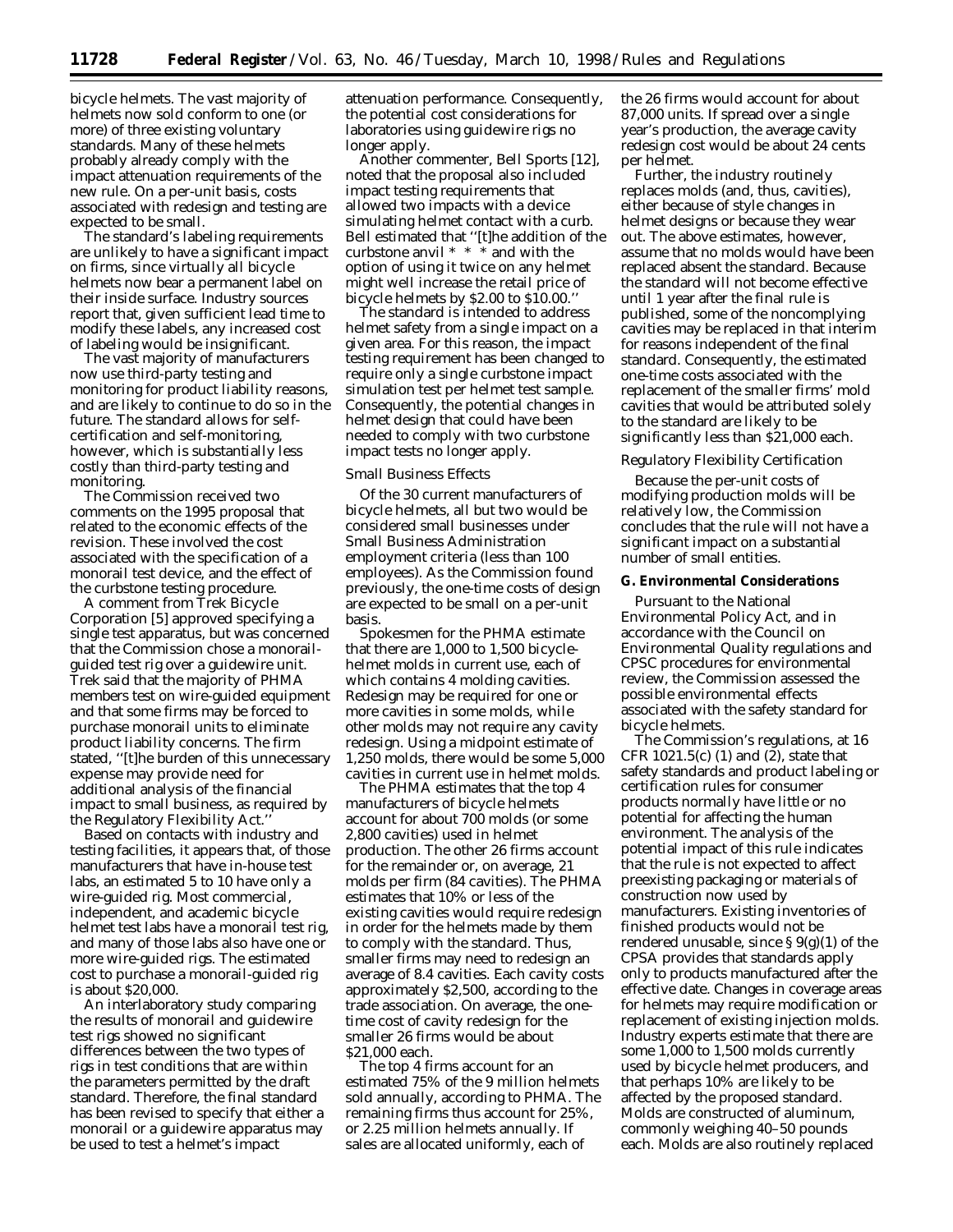due to wear or to changes in style. Helmet manufacturers send these older molds back to the firm making replacements, and the older units are melted down for use in the replacement molds. Thus, the quantity of discards resulting from the rule is likely to be small.

Especially in view of the statutory 1 year effective date, it is unlikely that significant stocks of current labels will require disposal.

The requirements of the standard are not expected to have a significant effect on the materials used in production or packaging, or on the amount of materials discarded due to the regulation. Therefore, no significant environmental effects are expected from this rule. Accordingly, neither an environmental assessment nor an environmental impact statement is required.

#### **H. Paperwork Reduction Act**

As noted above, U.S. manufacturers and importers of bicycle helmets will be required to conduct a reasonable testing program to ensure their products comply with the standard. They will also be required to keep records of such testing so that the Commission's staff can verify that the testing was conducted properly. This will enable the staff to obtain information indicating that a company's helmets comply with the standard, without having itself to test helmets. U.S. manufacturers and importers of bicycle helmets will also have to label their products with specified information.

The rule thus contains ''collection of information requirements'' subject to the Paperwork Reduction Act of 1995, 15 U.S.C. 3501–3520, Pub. L. No. 104– 13, 109 Stat. 163 (1995). An agency may not conduct or sponsor, and a person is not required to respond to, a collection of information unless it displays a currently valid OMB control number. The control number may be displayed by publication in the **Federal Register**. Accordingly, the Commission submitted the proposed collection of information requirements to OMB for review under section 3507(d) of the Paperwork Reduction Act of 1995.

The Commission's staff estimates that there are about 30 manufacturers and importers subject to these collection of information requirements. There are an estimated 200 different models of bicycle helmets currently marketed in the U.S.

Industry sources advised the Commission's staff that the time that will be required to comply with the collection of information requirements will be from 100 to 150 hours per model

per year. Therefore, the total amount of time required for compliance with these requirements will be 20,000 to 30,000 hours per year. However, these estimates are based on the amount of time that is currently expended in complying with the similar requirements that are in the various voluntary standards. Thus, the additional burden of the final collection of information requirements is expected to be only a small fraction of the total hours given above.

The Commission solicited comments on the activities and time required to comply with these requirements and how these differ from usual and customary current industry practices, on the accuracy of the Commission's burden estimate, and on how that burden could be reduced. No comments directly addressed the Commission's burden estimate. Comments addressing the topic of reducing the number of helmets required to be tested under the standard are discussed in section C of this notice.

# **I. Executive Orders**

This rule has been evaluated for federalism implications in accordance with Executive Order No. 12,612, and the rule raises no substantial federalism concerns.

Executive Order No. 12,988 requires agencies to state the preemptive effect, if any, to be given to the regulation. The preemptive effect of this rule is established by 15 U.S.C. 2075(a), which states:

(a) Whenever a consumer product safety standard under [the CPSA] is in effect and applies to a risk of injury associated with a consumer product, no State or political subdivision of a State shall have any authority either to establish or to continue in effect any provision of a safety standard or regulation which prescribed any requirements as to the performance, composition, contents, design, finish, construction, packaging, or labeling of such product which are designed to deal with the same risk of injury associated with such consumer product, unless such requirements are identical to the requirements of the Federal standard.

Subsection (b) of 15 U.S.C. 2075 provides that subsection (a) does not prevent the Federal Government or the government of any State or political subdivision of a State from establishing or continuing in effect a safety standard applicable to a consumer product for its own (governmental) use, and which is not identical to the consumer product safety standard applicable to the product under the CPSA, if the Federal, State, or political subdivision requirement provides a higher degree of protection from such risk of injury than the consumer product safety standard.

Subsection (c) of 15 U.S.C. 2075 authorizes a State or a political subdivision of a State to request an exemption from the preemptive effect of a consumer product safety standard. The Commission may grant such a request, by rule, where the State or political subdivision standard or regulation (1) provides a significantly higher degree of protection from such risk of injury than the consumer product safety standard and (2) does not unduly burden interstate commerce.

## **List of Subjects in 16 CFR Part 1203**

Consumer protection, Bicycles, Incorporation by reference, Infants and children, Safety.

For the reasons given above, the Commission revises Part 1203 of Title 16 of the Code of Federal Regulations to read as follows:

# **PART 1203—SAFETY STANDARD FOR BICYCLE HELMETS**

#### **Subpart A—The Standard**

Sec.

- 1203.1 Scope, general requirements, and
- effective date.<br>1203.2 Purpose a
- 1203.2 Purpose and basis.<br>1203.3 Referenced docum Referenced documents.
- 
- 1203.4 Definitions.<br>1203.5 Constructio Construction requirements-
- projections.
- 1203.6 Labeling and instructions.<br>1203.7 Samples for testing.
- 1203.7 Samples for testing.<br>1203.8 Conditioning enviro
- Conditioning environments.
- 1203.9 Test headforms.<br>1203.10 Selecting the to
- Selecting the test headform.
- 1203.11 Marking the impact test line.<br>1203.12 Test requirements.
- 1203.12 Test requirements.<br>1203.13 Test schedule.
	-
- 1203.13 Test schedule.<br>1203.14 Peripheral visi Peripheral vision test.
- 1203.15 Positional stability test (roll-off resistance).
- 1203.16 Dynamic strength of retention system test.
- 1203.17 Impact attenuation test.

## **Subpart B—Certification**

- 1203.30 Purpose, basis, and scope.
- 1203.31 Applicability date.
- 1203.32 Definitions.
- 1203.33 Certification testing.
- 1203.34 Product certification and labeling
- by manufacturers (including importers).

#### **Subpart C—Recordkeeping**

- 1203.40 Effective date.
- 1203.41 Recordkeeping requirements.

## **Subpart D—Requirements for Bicycle Helmets Manufactured From March 17, 1995, Through March 10, 1999**

- 
- 1203.51 Purpose and basis.<br>1203.52 Scope and effective Scope and effective date.
- 1203.53 Interim safety standards.

## **Figures to Part 1203**

**Authority:** 15 U.S.C. 2056, 2058, and 6001– 6006. Subpart B is also issued under 15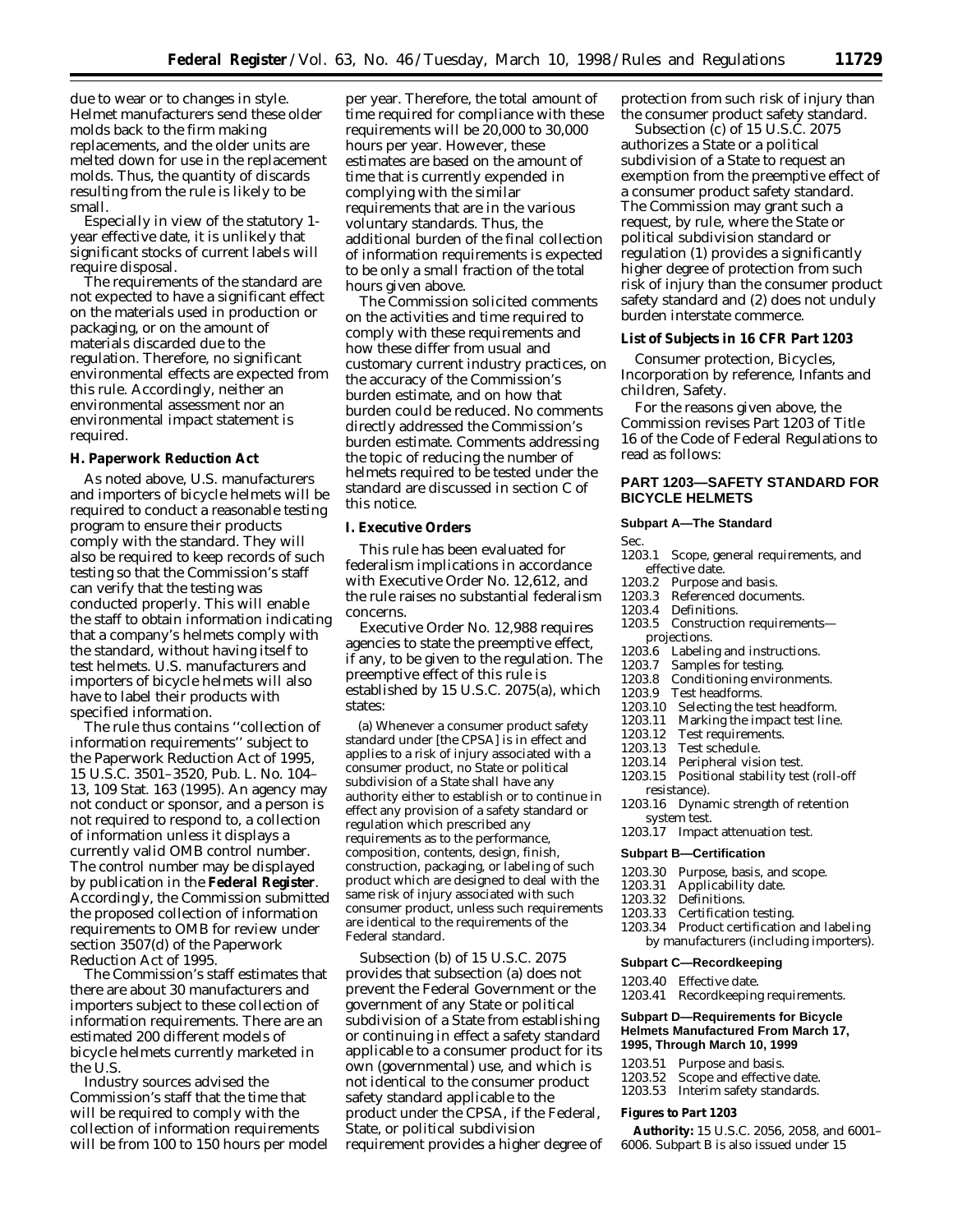U.S.C. 2063. Subpart C is also issued under 15 U.S.C. 2065.

#### **Subpart A—The Standard**

# **§ 1203.1 Scope, general requirements, and effective date.**

(a) *Scope.* The standard in this subpart describes test methods and defines minimum performance criteria for all bicycle helmets, as defined in § 1203.4(b).

(b) *General requirements.*

(1) *Projections.* All projections on bicycle helmets must meet the construction requirements of § 1203.5.

(2) *Labeling and instructions.* All bicycle helmets must have the labeling and instructions required by § 1203.6.

(3) *Performance tests*. All bicycle helmets must be capable of meeting the peripheral vision, positional stability, dynamic strength of retention system, and impact-attenuation tests described in §§ 1203.7 through 1203.17.

(4) *Units.* The values stated in International System of Units (''SI'') measurements are the standard. The inch-pound values stated in parentheses are for information only.

(c) *Effective date.* The standard shall become effective March 10, 1999 and shall apply to all bicycle helmets manufactured after that date. Bicycle helmets manufactured from March 17, 1995 through March 10, 1999, inclusive, are subject to the requirements of Subpart D, rather than this subpart A.

#### **§ 1203.2 Purpose and basis.**

The purpose and basis of this standard is to reduce the likelihood of serious injury and death to bicyclists resulting from impacts to the head, pursuant to 15 U.S.C. 6001–6006.

#### **§ 1203.3 Referenced documents.**

(a) The following documents are incorporated by reference in this standard.

(1) Draft ISO/DIS Standard 6220– 1983—Headforms for Use in the Testing of Protective Helmets.1

(2) SAE Recommended Practice SAE J211 OCT88, Instrumentation for Impact **Tests** 

(b) This incorporation by reference was approved by the Director of the Federal Register in accordance with 5 U.S.C. 552(a) and 1 CFR Part 51. Copies of the standards may be obtained as follows. Copies of the draft ISO/DIS Standard 6220–1983 are available from

American National Standards Institute, 11 W. 42nd St., 13th Floor, New York, NY 10036. Copies of the SAE Recommended Practice SAE J211 OCT88, Instrumentation for Impact Tests, are available from Society of Automotive Engineers, 400 Commonwealth Dr., Warrendale, PA 15096. Copies may be inspected at the Office of the Secretary, Consumer Product Safety Commission, 4330 East-West Highway, Bethesda, Maryland 20814, or at the Office of the Federal Register, 800 N. Capitol Street NW, Room 700, Washington, DC.

# **§ 1203.4 Definitions**

(a) *Basic plane* means an anatomical plane that includes the auditory meatuses (the external ear openings) and the inferior orbital rims (the bottom edges of the eye sockets). The ISO headforms are marked with a plane corresponding to this basic plane (see Figures 1 and 2 of this part).

(b) *Bicycle helmet* means any headgear that either is marketed as, or implied through marketing or promotion to be, a device intended to provide protection from head injuries while riding a bicycle.<sup>2</sup>

(c) *Comfort or fit padding* means resilient lining material used to configure the helmet for a range of different head sizes.

(d) *Coronal plane* is an anatomical plane perpendicular to both the basic and midsagittal planes and containing the midpoint of a line connecting the right and left auditory meatuses. The ISO headforms are marked with a transverse plane corresponding to this coronal plane (see Figures 1 and 2 of this part).

(e) *Field of vision* is the angle of peripheral vision allowed by the helmet when positioned on the reference headform.

(f) *Helmet positioning index (''HPI'')* is the vertical distance from the brow of the helmet to the reference plane, when placed on a reference headform. This vertical distance shall be specified by the manufacturer for each size of each model of the manufacturer's helmets, for the appropriate size of headform for each helmet, as described in § 1203.10.

(g) *Midsagittal plane* is an anatomical plane perpendicular to the basic plane and containing the midpoint of the line connecting the notches of the right and left inferior orbital ridges and the midpoint of the line connecting the superior rims of the right and left auditory meatuses. The ISO headforms are marked with a longitudinal plane corresponding to the midsagittal plane (see Figures 1 and 2 of this part).

(h) *Modular elastomer programmer (''MEP'')* is a cylindrical pad, typically consisting of a polyurethane rubber, used as a consistent impact medium for the systems check procedure. The MEP shall be 152 mm (6 in) in diameter, and 25 mm (1 in) thick and shall have a durometer of  $60 \pm 2$  Shore A. The MEP shall be affixed to the top surface of a flat  $6.35$  mm  $(1/4$  in) thick aluminum plate. See § 1203.17(b)(1).

(i) *Preload ballast* is a ''bean bag'' filled with lead shot that is placed on the helmet to secure its position on the headform. The mass of the preload ballast is 5 kg (11 lb).

(j) *Projection* is any part of the helmet, internal or external, that extends beyond the faired surface.

(k) *Reference headform* is a headform used as a measuring device and contoured in the same configuration as one of the test headforms A, E, J, M, and O defined in draft ISO DIS 6220–1983. The reference headform shall include surface markings corresponding to the basic, coronal, midsagittal, and reference planes (see Figures 1 and 2 of this part).

(l) *Reference plane* is a plane marked on the ISO headforms at a specified distance above and parallel to the basic plane (see Figure 3 of this part).

(m) *Retention system* is the complete assembly that secures the helmet in a stable position on the wearer's head.

(n) *Shield* means optional equipment for helmets that is used in place of goggles to protect the eyes.

(o) *Spherical impactor* is an impact fixture used in the instrument system check of § 1203.17(b)(1) to test the impact-attenuation test equipment for

<sup>1</sup>Although the draft ISO/DIS 6220–1983 standard was never adopted as an international standard, it has become a consensus national standard because all recent major voluntary standards used in the United States for testing bicycle helmets establish their headform dimensions by referring to the draft ISO standard.

<sup>1</sup>Helmets specifically marketed for exclusive use in a designated activity, such as skateboarding, rollerblading, baseball, roller hockey, etc., would be excluded from this definition because the specific focus of their marketing makes it unlikely that such helmets would be purchased for other than their stated use. However, a multi-purpose helmet—one marketed or represented as providing protection either during general use or in a variety of specific activities other than bicycling—would fall within the definition of bicycle helmet if a reasonable consumer could conclude, based on the helmet's marketing or representations, that bicycling is among the activities in which the helmet is intended to be used. In making this determination, the Commission will consider the types of specific activities, if any, for which the helmet is marketed, the similarity of the appearance, design, and construction of the helmet to other helmets marketed or recognized as bicycle helmets, and the presence, prominence, and clarity of any warnings, on the helmet or its packaging or promotional materials, against the use of the helmet as a bicycle helmet. A multi-purpose helmet marketed without specific reference to the activities in which the helmet is to be used will be presumed to be a bicycle helmet. The presence of warnings or disclaimers advising against the use of a multipurpose helmet during bicycling is a relevant, but not necessarily controlling, factor in the determination of whether a multi-purpose helmet is a bicycle helmet.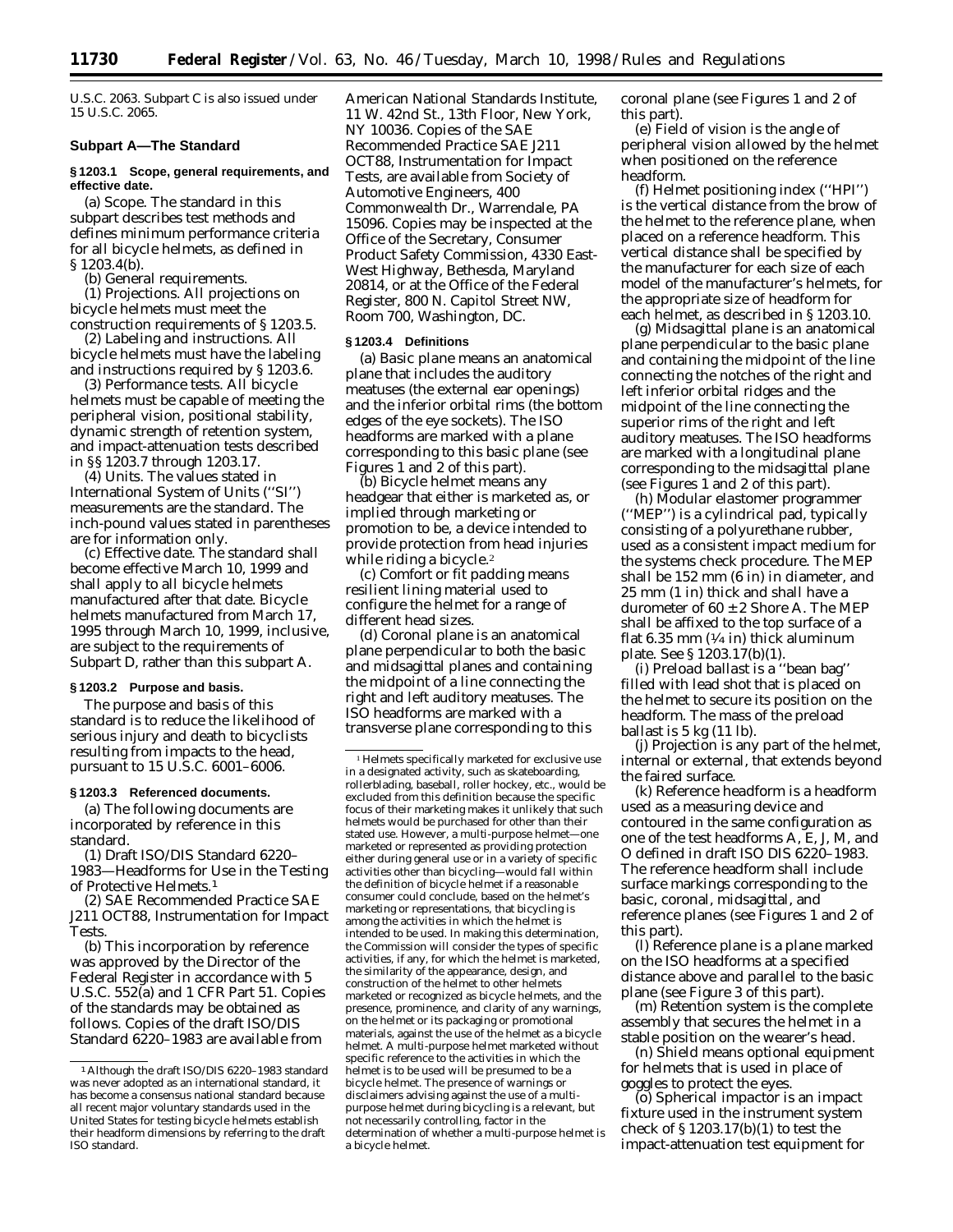precision and accuracy. The spherical impactor shall be a 146 mm (5.75 in) diameter aluminum sphere mounted on the ball-arm connector of the drop assembly. The total mass of the spherical-impactor drop assembly shall be  $5.0 \pm 0.1$  kg  $(11.0 \pm 0.22$  lb).

(p) *Test headform* is a solid model in the shape of a human head of sizes A, E, J, M, and O as defined in draft ISO/ DIS 6220–1983. Headforms used for the impact-attenuation test shall be constructed of low-resonance K–1A magnesium alloy. The test headforms shall include surface markings corresponding to the basic, coronal, midsagittal, and reference planes (see Figure 2 of this part).

(q) *Test region* is the area of the helmet, on and above a specified impact test line, that is subject to impact testing.

## **§ 1203.5 Construction requirements projections.**

Any unfaired projection extending more than 7 mm (0.28 in.) from the helmet's outer surface shall break away or collapse when impacted with forces equivalent to those produced by the applicable impact-attenuation tests in § 1203.17 of this standard. There shall be no fixture on the helmet's inner surface projecting more than 2 mm into the helmet interior.

#### **§ 1203.6 Labeling and instructions.**

(a) *Labeling.* Each helmet shall be marked with durable labeling so that the following information is legible and easily visible to the user:

(1) Model designation.

(2) A warning to the user that no helmet can protect against all possible impacts and that serious injury or death could occur.

(3) A warning on both the helmet and the packaging that for maximum protection the helmet must be fitted and attached properly to the wearer's head in accordance with the manufacturer's fitting instructions.

(4) A warning to the user that the helmet may, after receiving an impact, be damaged to the point that it is no longer adequate to protect the head against further impacts, and that this damage may not be visible to the user. This label shall also state that a helmet that has sustained an impact should be returned to the manufacturer for inspection, or be destroyed and replaced.

(5) A warning to the user that the helmet can be damaged by contact with common substances (for example, certain solvents [ammonia], cleaners [bleach], etc.), and that this damage may not be visible to the user. This label

shall state in generic terms some recommended cleaning agents and procedures (for example, wipe with mild soap and water), list the most common substances that damage the helmet, warn against contacting the helmet with these substances, and refer users to the instruction manual for more specific care and cleaning information.

(6) *Signal word.* The labels required by paragraphs (a) (2) through (5) of this section shall include the signal word ''WARNING'' at the beginning of each statement, unless two or more of the statements appear together on the same label. In that case, the signal word need only appear once, at the beginning of the warnings. The signal word ''WARNING'' shall be in all capital letters, bold print, and a type size equal to or greater than the other text on the label.

(b) *Instructions.* Each helmet shall have fitting and positioning instructions, including a graphic representation of proper positioning.

## **§ 1203.7 Samples for testing.**

(a) *General.* Helmets shall be tested in the condition in which they are offered for sale. To meet the standard, the helmets must be able to pass all tests, both with and without any attachments that may be offered by the helmet's manufacturer and with all possible combinations of such attachments.

(b) *Number of samples.* To test conformance to this standard, eight samples of each helmet size for each helmet model offered for sale are required.

#### **§ 1203.8 Conditioning environments.**

Helmets shall be conditioned to one of the following environments prior to testing in accordance with the test schedule at § 1203.13. The barometric pressure in all conditioning environments shall be 75 to 110 kPa (22.2 to 32.6 in of Hg). All test helmets shall be stabilized within the ambient condition for at least 4 hours prior to further conditioning and testing. Storage or shipment within this ambient range satisfies this requirement.

(a) *Ambient condition.* The ambient condition of the test laboratory shall be within 17 $\rm{^{\circ}C}$  to 27 $\rm{^{\circ}C}$  (63 $\rm{^{\circ}F}$  to 81 $\rm{^{\circ}F}$ ), and 20 to 80% relative humidity. The ambient test helmet does not need further conditioning.

(b) *Low temperature.* The helmet shall be kept at a temperature of  $-17$ °C to  $-13$ °C (1°F to 9°F) for 4 to 24 hours prior to testing.

(c) *High temperature.* The helmet shall be kept at a temperature of 47°C to 53°C (117°F to 127°F) for 4 to 24 hours prior to testing.

(d) *Water immersion.* The helmet shall be fully immersed ''crown'' down in potable water at a temperature of 17°C to 27°C (63°F to 81°F) to a crown depth of 305 mm  $± 25$  mm (12 in.  $± 1$ in.) for 4 to 24 hours prior to testing.

#### **§ 1203.9 Test headforms.**

The headforms used for testing shall be selected from sizes A, E, J, M, and O, as defined by DRAFT ISO/DIS 6220– 1983, in accordance with § 1203.10. Headforms used for impact testing shall be rigid and be constructed of lowresonance K–1A magnesium alloy.

## **§ 1203.10 Selecting the test headform.**

A helmet shall be tested on the smallest of the headforms appropriate for the helmet sample. A headform size is appropriate for a helmet if all of the helmet's sizing pads are partially compressed when the helmet is equipped with its thickest sizing pads and positioned correctly on the reference headform.

#### **§ 1203.11 Marking the impact test line.**

Prior to testing, the impact test line shall be determined for each helmet in the following manner.

(a) Position the helmet on the appropriate headform as specified by the manufacturer's helmet positioning index (HPI), with the brow parallel to the basic plane. Place a 5-kg (11-lb) preload ballast on top of the helmet to set the comfort or fit padding.

(b) Draw the impact test line on the outer surface of the helmet coinciding with the intersection of the surface of the helmet with the impact line planes defined from the reference headform as shown in:

(1) Figure 4 of this part for helmets intended only for persons 5 years of age and older.

(2) Figure 5 of this part for helmets intended for persons age 1 and older.

(c) The center of the impact sites shall be selected at any point on the helmet on or above the impact test line.

#### **§ 1203.12 Test requirements.**

(a) *Peripheral vision.* All bicycle helmets shall allow unobstructed vision through a minimum of 105° to the left and right sides of the midsagittal plane when measured in accordance with § 1203.14 of this standard.

(b) *Positional stability.* No bicycle helmet shall come off of the test headform when tested in accordance with § 1203.15 of this standard.

(c) *Dynamic strength of retention system.* All bicycle helmets shall have a retention system that will remain intact without elongating more than 30 mm (1.2 in.) when tested in accordance with §1203.16 of this standard.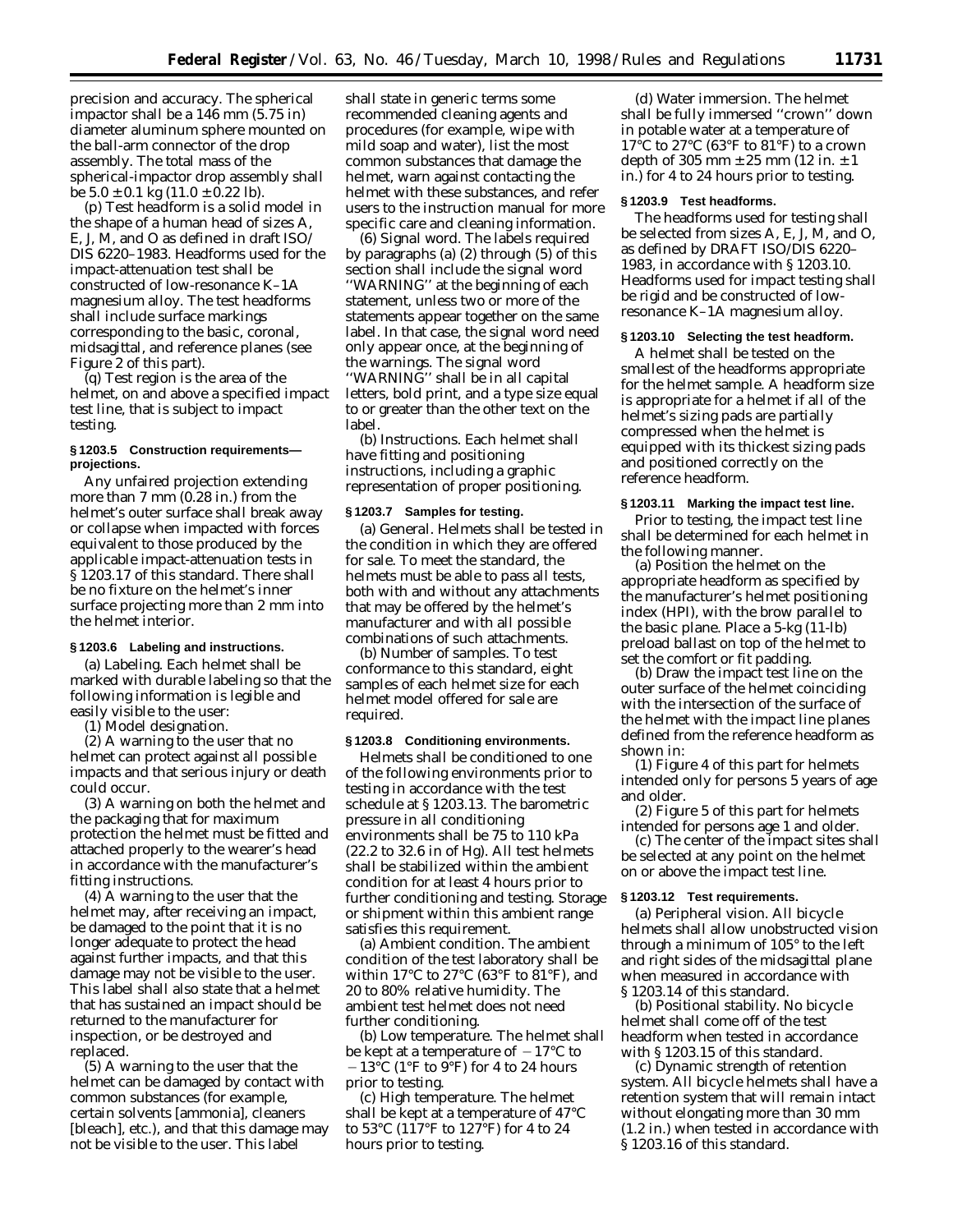(d) *Impact attenuation criteria.* (1) *General.* A helmet fails the impact attenuation performance test of this standard if a failure under paragraph (d)(2) of this section can be induced under any combination of impact site, anvil type, anvil impact order, or conditioning environment permissible under the standard, either with or without any attachments, or combinations of attachments, that are provided with the helmet. Thus, the Commission will test for a ''worst case'' combination of test parameters. What constitutes a worst case may vary, depending on the particular helmet involved.

(2) *Peak acceleration.* The peak acceleration of any impact shall not exceed 300 g when the helmet is tested in accordance with § 1203.17 of this standard.

# **§ 1203.13 Test schedule.**

(a) Helmet sample 1 of the set of eight helmets, as designated in Table 1203.13,

shall be tested for peripheral vision in accordance with § 1203.14 of this standard.

(b) Helmet samples 1 through 8, as designated in Table 1203.13, shall be conditioned in the ambient, high temperature, low temperature, and water immersion environments as follows: helmets 1 and 5—ambient; helmets 2 and 7—high temperature; helmets 3 and 6—low temperature; and helmets 4 and 8—water immersion.

(c) Testing must begin within 2 minutes after the helmet is removed from the conditioning environment. The helmet shall be returned to the conditioning environment within 3 minutes after it was removed, and shall remain in the conditioning environment for a minimum of 2 minutes before testing is resumed. If the helmet is out of the conditioning environment beyond 3 minutes, testing shall not resume until the helmet has been reconditioned for a period equal to at least 5 minutes for

TABLE 1203.13.—TEST SCHEDULE

each minute the helmet was out of the conditioning environment beyond the first 3 minutes, or for 4 hours, (whichever reconditioning time is shorter) before testing is resumed.

(d) Prior to being tested for impact attenuation, helmets 1–4 (conditioned in ambient, high temperature, low temperature, and water immersion environments, respectively) shall be tested in accordance with the dynamic retention system strength test at § 1203.16. Helmets 1–4 shall then be tested in accordance with the impact attenuation tests on the flat and hemispherical anvils in accordance with the procedure at § 1203.17. Helmet 5 (ambient-conditioned) shall be tested in accordance with the positional stability tests at § 1203.15 prior to impact testing. Helmets 5–8 shall then be tested in accordance with the impact attenuation tests on the curbstone anvil in accordance with § 1203.17. Table 1203.13 summarizes the test schedule.

| § 1203.14<br>Peripheral | § 1203.15               | § 1203.16<br>Retention<br>system<br>strength | §1203.17 Impact tests                 |                      |
|-------------------------|-------------------------|----------------------------------------------|---------------------------------------|----------------------|
| vision                  | Positional<br>stability |                                              | Anvil                                 | Number of<br>Impacts |
| X                       |                         | x                                            | X Flat                                |                      |
|                         |                         | x                                            | X Hemi<br>$X$ Flat $\ldots$<br>X Hemi |                      |
|                         |                         | x                                            | $X$ Flat $\ldots$                     |                      |
|                         |                         | X                                            | X Hemi<br>X Flat                      |                      |
|                         | X                       |                                              | X Hemi<br>$X$ Curb                    |                      |
|                         |                         | .                                            | X Curb                                |                      |
|                         |                         |                                              | X Curb<br>$X$ Curb                    |                      |

#### **§ 1203.14 Peripheral vision test.**

Position the helmet on a reference headform in accordance with the HPI and place a 5-kg (11-lb) preload ballast on top of the helmet to set the comfort or fit padding. (**Note:** Peripheral vision clearance may be determined when the helmet is positioned for marking the test lines.) Peripheral vision is measured horizontally from each side of the midsagittal plane around the point K (see Figure 6 of this part). Point K is located on the front surface of the reference headform at the intersection of the basic and midsagittal planes. The vision shall not be obstructed within 105 degrees from point K on each side of the midsagittal plane.

## **§ 1203.15 Positional stability test (roll-off resistance).**

(a) *Test equipment*.

(1) *Headforms*. The test headforms shall comply with the dimensions of the full chin ISO reference headforms sizes A, E, J, M, and O.

(2) *Test fixture*. The headform shall be secured in a test fixture with the headform's vertical axis pointing downward and 45 degrees to the direction of gravity (see Figure 7 of this part). The test fixture shall permit rotation of the headform about its vertical axis and include means to lock the headform in the face up and face down positions.

(3) *Dynamic impact apparatus*. A dynamic impact apparatus shall be used to apply a shock load to a helmet secured to the test headform. The dynamic impact apparatus shall allow a 4-kg (8.8-lb) drop weight to slide in a guided free fall to impact a rigid stop anvil (see Figure 7 of this part). The entire mass of the dynamic impact

assembly, including the drop weight, shall be no more than 5 kg (11 lb).

(4) *Strap or cable*. A hook and flexible strap or cable shall be used to connect the dynamic impact apparatus to the helmet. The strap or cable shall be of a material having an elongation of no more than 5 mm (0.20 in.) per 300 mm (11.8 in.) when loaded with a 22-kg (48.5 lb) weight in a free hanging position.

(b) *Test procedure*.

(1) Orient the headform so that its face is down, and lock it in that orientation.

(2) Place the helmet on the appropriate size full chin headform in accordance with the HPI and fasten the retention system in accordance with the manufacturer's instructions. Adjust the straps to remove any slack.

(3) Suspend the dynamic impact system from the helmet by positioning the flexible strap over the helmet along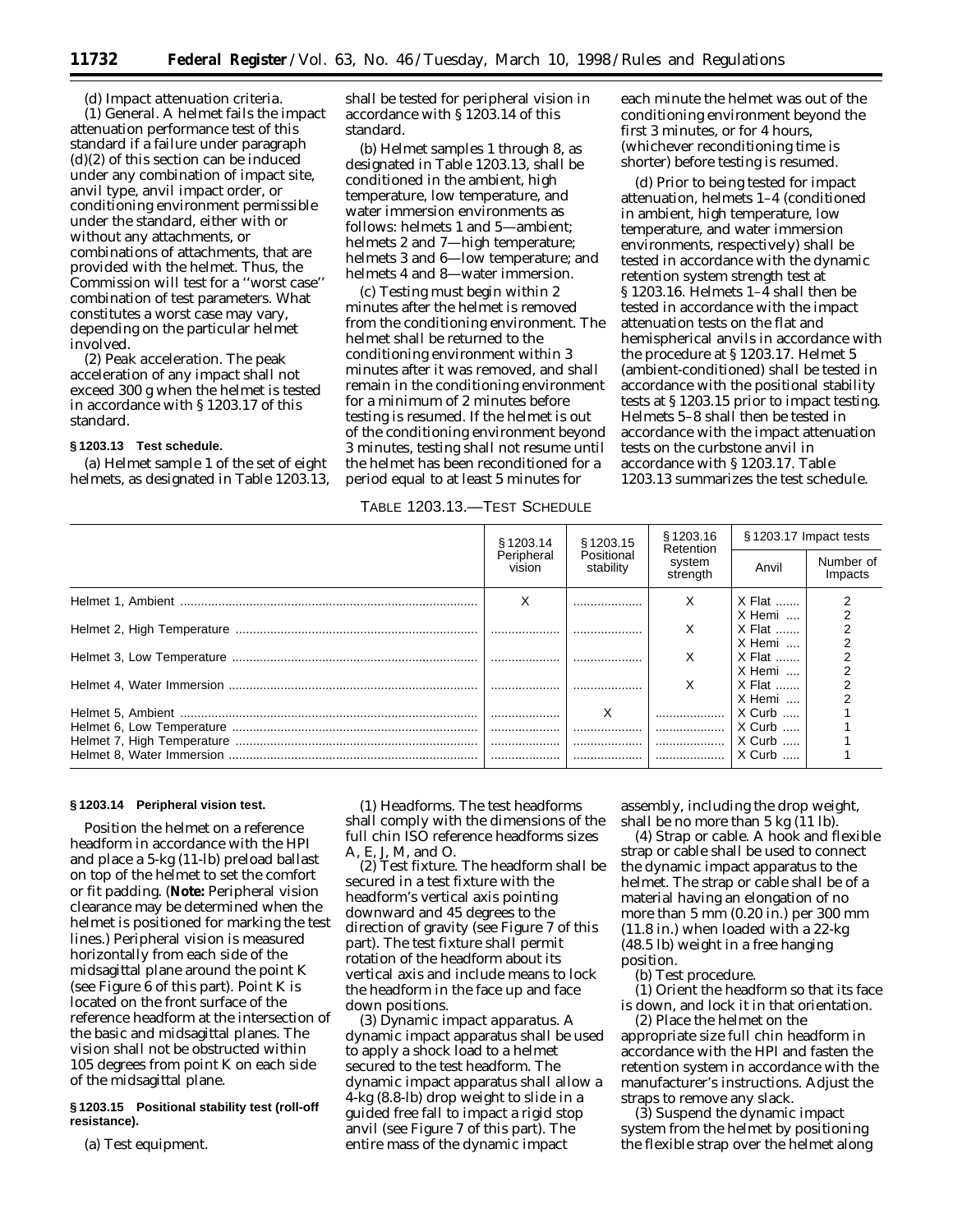the midsagittal plane and attaching the hook over the edge of the helmet as shown in Figure 7 of this part.

(4) Raise the drop weight to a height of 0.6 m (2 ft) from the stop anvil and release it, so that it impacts the stop anvil.

(5) The test shall be repeated with the headform's face pointing upwards, so that the helmet is pulled from front to rear.

## **§ 1203.16 Dynamic strength of retention system test.**

(a) *Test equipment*.

(1) ISO headforms without the lower chin portion shall be used.

(2) The retention system strength test equipment shall consist of a dynamic impact apparatus that allows a 4-kg (8.8 lb) drop weight to slide in a guided free fall to impact a rigid stop anvil (see Figure 8 of this part). Two cylindrical rollers that spin freely, with a diameter of  $12.5 \pm 0.5$  mm (0.49 in.  $\pm$  0.02 in.) and a center-to-center distance of  $76.0 \pm 1$ mm  $(3.0 \pm 0.04 \text{ in.})$ , shall make up a stirrup that represents the bone structure of the lower jaw. The entire dynamic test apparatus hangs freely on the retention system. The entire mass of the support assembly, including the 4 kg (8.8-lb) drop weight, shall be 11 kg  $\pm$  0.5 kg (24.2 lb  $\pm$  1.1 lb).

(b) *Test procedure*.

(1) Place the helmet on the appropriate size headform on the test device according to the HPI. Fasten the strap of the retention system under the stirrup.

(2) Mark the pre-test position of the retention system, with the entire dynamic test apparatus hanging freely on the retention system.

(3) Raise the 4-kg (8.8-lb) drop weight to a height of 0.6 m (2 ft) from the stop anvil and release it, so that it impacts the stop anvil.

(4) Record the maximum elongation of the retention system during the impact. A marker system or a displacement transducer, as shown in Figure 8 of this part, are two methods of measuring the elongation.

# **§ 1203.17 Impact attenuation test.**

(a) *Impact test instruments and equipment.*

(1) *Measurement of impact attenuation.* Impact attenuation is determined by measuring the acceleration of the test headform during impact. Acceleration is measured with a uniaxial accelerometer that is capable of withstanding a shock of at least 1000 g. The helmet is secured onto the headform and dropped in a guided free fall, using a monorail or guidewire test apparatus (see Figure 9 of this part),

onto an anvil fixed to a rigid base. The center of the anvil shall be aligned with the center vertical axis of the accelerometer. The base shall consist of a solid mass of at least 135 kg (298 lb), the upper surface of which shall consist of a steel plate at least 12 mm (0.47 in.) thick and having a surface area of at least  $0.10 \text{ m}^2$  (1.08 ft<sup>2</sup>).

(2) *Accelerometer.* A uniaxial accelerometer shall be mounted at the center of gravity of the test headform, with the sensitive axis aligned within 5 degrees of vertical when the test headform is in the impact position. The acceleration data channel and filtering shall comply with SAE Recommended Practice J211 OCT88, Instrumentation for Impact Tests, Requirements for Channel Class 1000.

(3) *Headform and drop assembly centers of gravity.* The center of gravity of the test headform shall be at the center of the mounting ball on the support assembly and within an inverted cone having its axis vertical and a 10-degree included angle with the vertex at the point of impact. The location of the center of gravity of the drop assembly (combined test headform and support assembly) must meet the specifications of Federal Motor Vehicle Safety Standard No. 218, Motorcycle Helmets, 49 CFR 571.218 (S7.1.8). The center of gravity of the drop assembly shall lie within the rectangular volume bounded by x=  $-6.4$  mm ( $-0.25$  in.), x=21.6 mm (0.85 in.), y=6.4 mm (0.25 in.), and  $y=-6.4$  mm  $(-0.25$  in.), with the origin located at the center of gravity of the test headform. The origin of the coordinate axes is at the center of the mounting ball on the support assembly. The rectangular volume has no boundary along the z-axis. The positive z-axis is downward. The x-y-z axes are mutually perpendicular and have positive or negative designations as shown in Figure 10 of this part. Figure 10 shows an overhead view of the x-y boundary of the drop assembly center of gravity.

(4) *Drop assembly.* The combined mass of the drop assembly, which consists of instrumented test headform and support assembly (excluding the test helmet), shall be  $5.0 \pm 0.1$  kg (11.00  $\pm$  0.22 lb).

(5) *Impact anvils.* Impact tests shall be performed against the three different solid (*i.e.,* without internal cavities) steel anvils described in this paragraph  $(a)(5)$ 

(i) *Flat anvil.* The flat anvil shall have a flat surface with an impact face having a minimum diameter of 125 mm (4.92 in.). It shall be at least 24 mm (0.94 in.) thick (see Figure 11 of this part).

(ii) *Hemispherical anvil.* The hemispherical anvil shall have a hemispherical impact surface with a radius of  $48 \pm 1$  mm  $(1.89 \pm 0.04$  in.) (see Figure 12 of this part).

(iii) *Curbstone anvil.* The curbstone anvil shall have two flat faces making an angle of 105 degrees and meeting along a striking edge having a radius of 15 mm  $± 0.5$  mm (0.59  $± 0.02$  in.). The height of the curbstone anvil shall not be less than 50 mm (1.97 in.), and the length shall not be less than 200 mm (7.87 in.) (see Figure 13 of this part).

(b) *Test Procedure.*

(1) *Instrument system check (precision and accuracy).* The impactattenuation test instrumentation shall be checked before and after each series of tests (at least at the beginning and end of each test day) by dropping a spherical impactor onto an elastomeric test medium (MEP). The spherical impactor shall be a 146 mm (5.75 in.) diameter aluminum sphere that is mounted on the ball-arm connector of the drop assembly. The total mass of the spherical-impactor drop assembly shall be  $5.0 \pm 0.1$  kg  $(11.0 \pm 0.22$  lb). The MEP shall be 152 mm (6 in.) in diameter and 25 mm (1 in.) thick, and shall have a durometer of  $60 \pm 2$  Shore A. The MEP shall be affixed to the top surface of a flat 6.35 mm  $(1/4$  in.) thick aluminum plate. The geometric center of the MEP pad shall be aligned with the center vertical axis of the accelerometer (see paragraph (a)(2) of this section). The impactor shall be dropped onto the MEP at an impact velocity of  $5.44 \text{ m/s} \pm 2\%$ . (Typically, this requires a minimum drop height of 1.50 meters (4.9 ft) plus a height adjustment to account for friction losses.) Six impacts, at intervals of  $75 \pm 15$  seconds, shall be performed at the beginning and end of the test series (at a minimum at the beginning and end of each test day). The first three of six impacts shall be considered warm-up drops, and their impact values shall be discarded from the series. The second three impacts shall be recorded. All recorded impacts shall fall within the range of 380 g to 425 g. In addition, the difference between the high and low values of the three recorded impacts shall not be greater than 20 g.

(2) *Impact sites.* Each of helmets 1 through 4 (one helmet for each conditioning environment) shall impact at four different sites, with two impacts on the flat anvil and two impacts on the hemispherical anvil. The center of any impact may be anywhere on or above the test line, provided it is at least 120 mm (4.72 in), measured on the surface of the helmet, from any prior impact center. Each of helmets 5 through 8 (one helmet for each conditioning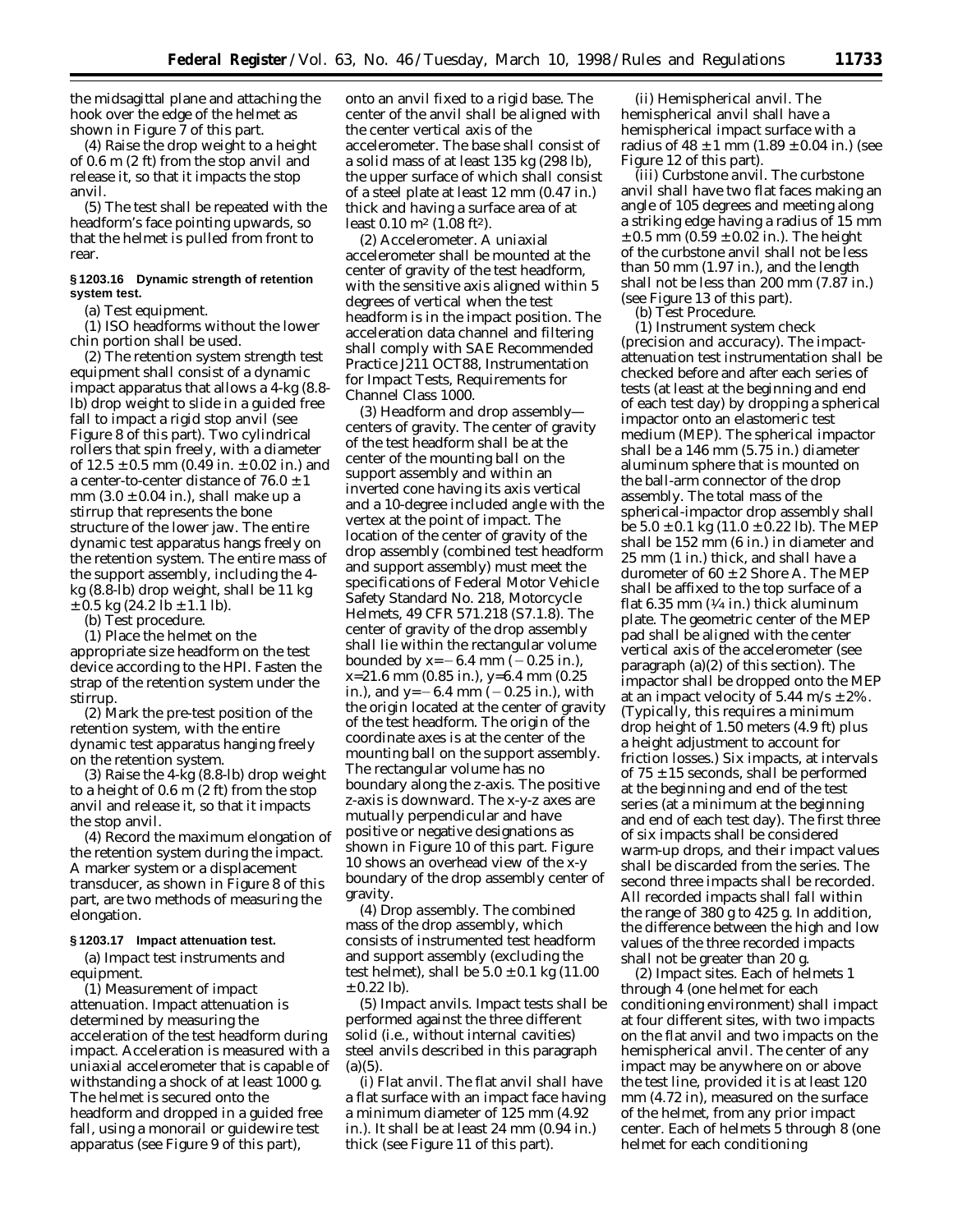environment) shall impact at one site on the curbstone anvil. The center of the curbstone impacts may be on or anywhere above the test line. The curbstone anvil may be placed in any orientation as long as the center of the anvil is aligned with the axis of the accelerometer. As noted in § 1203.12(d)(1), impact sites, the order of anvil use (flat and hemispherical), and curbstone anvil sites and orientation shall be chosen by the test personnel to provide the most severe test for the helmet. Rivets and other mechanical fasteners, vents, and any other helmet feature within the test region are valid test sites.

(3) *Impact velocity.* The helmet shall be dropped onto the flat anvil with an impact velocity of 6.2 m/s  $\pm$  3% (20.34 ft/s  $\pm$  3%). (Typically, this requires a minimum drop height of 2 meters (6.56 ft), plus a height adjustment to account for friction losses.) The helmet shall be dropped onto the hemispherical and curbstone anvils with an impact velocity of 4.8 m/s  $\pm$  3% (15.75 ft/s  $\pm$ 3%). (Typically, this requires a minimum drop height of 1.2 meters (3.94 ft), plus a height adjustment to account for friction losses.) The impact velocity shall be measured during the last 40 mm (1.57 in) of free-fall for each test.

(4) *Helmet position.* Prior to each test, the helmet shall be positioned on the test headform in accordance with the HPI. The helmet shall be secured so that it does not shift position prior to impact. The helmet retention system shall be secured in a manner that does not interfere with free-fall or impact.

(5) *Data.* Record the maximum acceleration in g's during impact. See Subpart C, § 1203.41(b).

#### **Subpart B—Certification**

#### **§ 1203.30 Purpose, basis, and scope.**

(a) *Purpose.* The purpose of this subpart is to establish requirements that manufacturers and importers of bicycle helmets subject to the Safety Standard for Bicycle Helmets (subpart A of this part 1203) shall issue certificates of compliance in the form specified.

(b) *Basis.* Section 14(a)(1) of the Consumer Product Safety Act (CPSA), 15 U.S.C. 2063(a)(1), requires every manufacturer (including importers) and private labeler of a product which is subject to a consumer product safety standard to issue a certificate that the product conforms to the applicable standard. Section 14(a)(1) further requires that the certificate be based either on a test of each product or on a ''reasonable testing program.'' The Commission may, by rule, designate one or more of the manufacturers and private labelers as the persons who shall issue the required certificate. 15 U.S.C. 2063(a)(2).

(c) *Scope.* The provisions of this subpart apply to all bicycle helmets that are subject to the requirements of the Safety Standard for Bicycle Helmets, subpart A of this part 1203.

#### **§ 1203.31 Applicability date.**

All bicycle helmets manufactured on or after March 11, 1999, must meet the standard and must be certified as complying with the standard in accordance with this subpart B.

#### **§ 1203.32 Definitions.**

The following definitions shall apply to this subpart:

(a) *Foreign manufacturer* means an entity that manufactured a bicycle helmet outside the United States, as defined in 15 2052(a)(10) and (14).

(b) *Manufacturer* means the entity that either manufactured a helmet in the United States or imported a helmet manufactured outside the United States.

(c) *Private labeler* means an owner of a brand or trademark that is used on a bicycle helmet subject to the standard and that is not the brand or trademark of the manufacturer of the bicycle helmet, provided the owner of the brand or trademark caused, authorized, or approved its use.

(d) *Production lot* means a quantity of bicycle helmets from which certain bicycle helmets are selected for testing prior to certifying the lot. All bicycle helmets in a lot must be essentially identical in those design, construction, and material features that relate to the ability of a bicycle helmet to comply with the standard.

(e) *Reasonable testing program* means any tests which are identical or equivalent to, or more stringent than, the tests defined in the standard and which are performed on one or more bicycle helmets selected from the production lot to determine whether there is reasonable assurance that all of the bicycle helmets in that lot comply with the requirements of the standard.

#### **§ 1203.33 Certification testing.**

(a) *General.* Manufacturers, as defined in § 1203.32(b) to include importers, shall conduct a reasonable testing program to demonstrate that their bicycle helmets comply with the requirements of the standard.

(b) *Reasonable testing program.* This paragraph provides guidance for establishing a reasonable testing program.

(1) Within the requirements set forth in this paragraph (b), manufacturers and

importers may define their own reasonable testing programs. Reasonable testing programs may, at the option of manufacturers and importers, be conducted by an independent third party qualified to perform such testing programs. However, manufacturers and importers are responsible for ensuring compliance with all requirements of the standard in subpart A of this part.

(2) As part of the reasonable testing program, the bicycle helmets shall be divided into production lots, and sample bicycle helmets from each production lot shall be tested. Whenever there is a change in parts, suppliers of parts, or production methods, and the change could affect the ability of the bicycle helmet to comply with the requirements of the standard, the manufacturer shall establish a new production lot for testing.

(3) The Commission will test for compliance with the standard by using the standard's test procedures. However, a reasonable testing program need not be identical to the tests prescribed in the standard.

(4) If the reasonable testing program shows that a bicycle helmet may not comply with one or more requirements of the standard, no bicycle helmet in the production lot can be certified as complying until sufficient actions are taken that it is reasonably likely that no noncomplying bicycle helmets remain in the production lot. All identified noncomplying helmets in the lot must be destroyed or altered by repair, redesign, or use of a different material or component, to the extent necessary to make them conform to the standard.

(5) The sale or offering for sale of a bicycle helmet that does not comply with the standard is a prohibited act and a violation of section 19(a) of the CPSA (15 U.S.C. 2068(a)), regardless of whether the bicycle helmet has been validly certified.

## **§ 1203.34 Product certification and labeling by manufacturers (including importers).**

(a) *Form of permanent label of certification.* Manufacturers, as defined in § 1203.32(a), shall issue certificates of compliance for bicycle helmets manufactured after March 11, 1999, in the form of a durable, legible, and readily visible label meeting the requirements of this section. This label is the helmet's certificate of compliance, as that term is used in section 14 of the CPSA, 15 U.S.C. 2063.

(b) *Contents of certification label.* The certification labels required by this section shall contain the following:

(1) The statement ''Complies with U.S. CPSC Safety Standard for Bicycle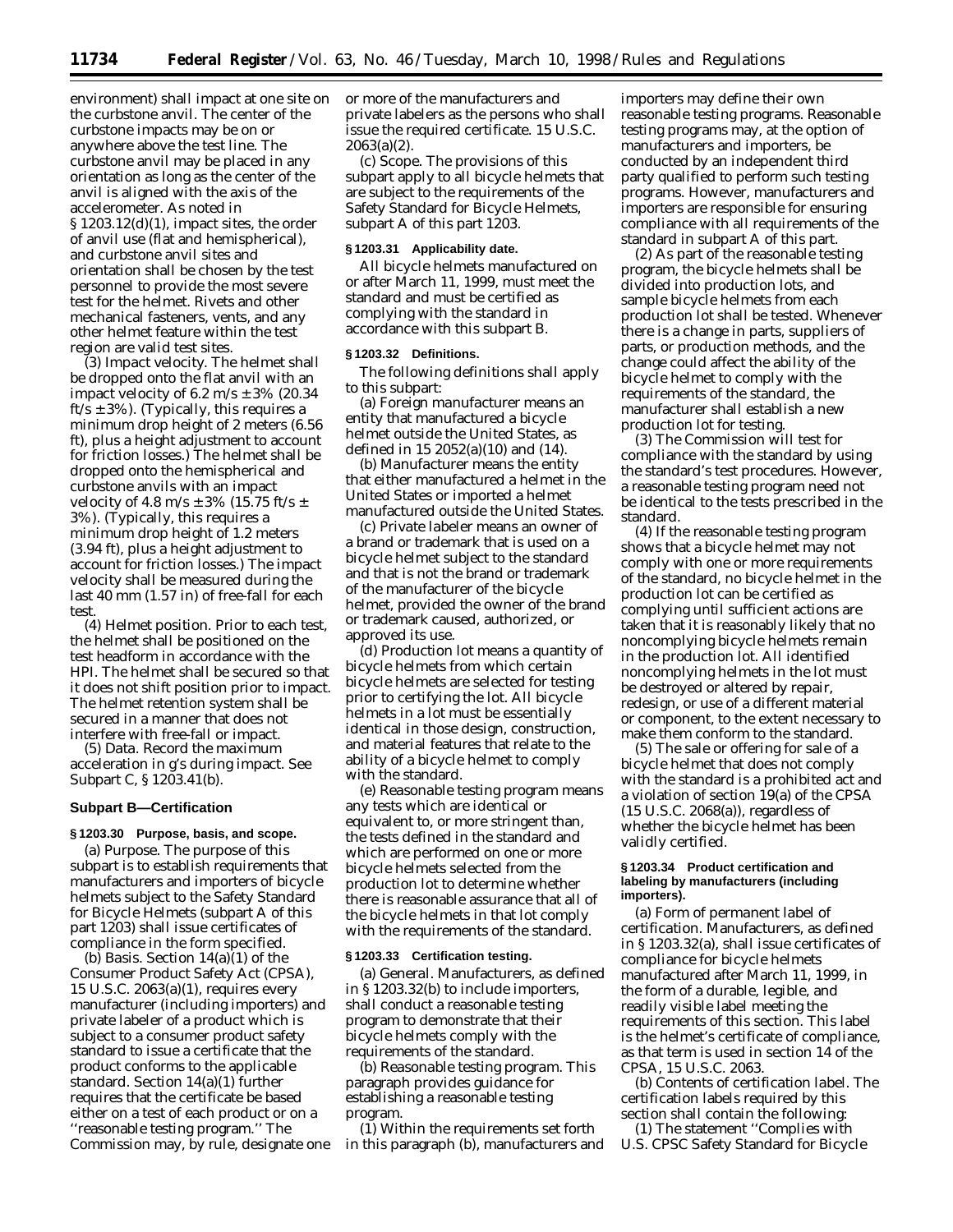Helmets for Persons Age 5 and Older'' or ''Complies with U.S. CPSC Safety Standard for Bicycle Helmets for Persons Age 1 and Older (Extended Head Coverage)'', as appropriate; this label may spell out ''U.S. Consumer Product Safety Commission'' instead of ''U.S. CPSC'';

(2) The name of the U.S. manufacturer or importer responsible for issuing the certificate or the name of a private labeler;

(3) The address of the U.S. manufacturer or importer responsible for issuing the certificate or, if the name of a private labeler is on the label, the address of the private labeler;

(4) The name and address of the foreign manufacturer, if the helmet was manufactured outside the United States;

(5) The telephone number of the U.S. manufacturer or importer responsible for issuing the certificate or, if the name of a private labeler is on the label, the telephone number of the private labeler;

(6) An identification of the production lot; and

(7) The uncoded month and year the product was manufactured.

(c) *Coding.* (1) The information required by paragraphs  $(b)(4)$  and  $(b)(6)$ of this section, and the information referred to in paragraph (c)(2) of this section, may be in code, provided:

(i) The person or firm issuing the certificate maintains a written record of the meaning of each symbol used in the code, and

(ii) The record shall be made available to the distributor, retailer, consumer, and Commission upon request.

(2) A serial number may be used in place of a production lot identification on the helmet if it can serve as a code to identify the production lot. If a bicycle helmet is manufactured for sale by a private labeler, and if the name of the private labeler is on the certification label, the name of the manufacturer or importer issuing the certificate, and the name and address of any foreign manufacturer, may also be in code.

(d) *Placement of the label(s).* The information required by paragraphs  $(b)(2)$ ,  $(b)(3)$ , and  $(b)(5)$  of this section must be on one label. The other required information may be on separate labels. The label(s) required by this section must be affixed to the bicycle helmet. If the label(s) are not immediately visible to the ultimate purchaser of the bicycle helmet prior to purchase because of packaging or other marketing practices, a second label is required. That label shall state, as appropriate, ''Complies with U.S. CPSC Safety Standard for Bicycle Helmets for Persons Age 5 and Older'', or ''Complies with U.S. CPSC Safety Standard for Bicycle Helmets for

Persons Age 1 and Older (Extended Head Coverage)''. The label shall be legible, readily visible, and placed on the main display panel of the packaging or, if the packaging is not visible before purchase (e.g., catalog sales), on the promotional material used with the sale of the bicycle helmet. This label may spell out ''U.S. Consumer Product Safety Commission'' instead of ''U.S. CPSC.

(e) *Additional provisions for importers.*

(1) *General.* The importer of any bicycle helmet subject to the standard in subpart A of this part 1203 must issue the certificate of compliance required by section 14(a) of the CPSA and this section. If a reasonable testing program meeting the requirements of this subpart has been performed by or for the foreign manufacturer of the product, the importer may rely in good faith on such tests to support the certificate of compliance, provided:

(i) The importer is a resident of the United States or has a resident agent in the United States,

(ii) There are records of such tests required by § 1203.41 of subpart C of this part, and

(iii) Such records are available to the Commission within 48 hours of a request to the importer.

(2) *Responsibility of importers.* Importers that rely on tests by the foreign manufacturer to support the certificate of compliance shall—in addition to complying with paragraph (e)(1) of this section—examine the records supplied by the manufacturer to determine that they comply with § 1203.41 of subpart C of this part.

#### **Subpart C—Recordkeeping**

#### **§ 1203.40 Effective date.**

This subpart is effective March 10, 1999, and applies to bicycle helmets manufactured after that date.

#### **§ 1203.41 Recordkeeping requirements.**

(a) *General.* Every person issuing certificates of compliance for bicycle helmets subject to the standard in subpart A of this part shall maintain records which show that the certificates are based on a reasonable testing program. The records shall be maintained for a period of at least 3 years from the date of certification of the last bicycle helmet in each production lot. These records shall be available, upon request, to any designated officer or employee of the Commission, in accordance with section 16(b) of the CPSA, 15 U.S.C. 2065(b). If the records are not physically available during the inspection because they are maintained

at another location, the firm must provide them to the staff within 48 hours.

(b) *Records of helmet tests.* Complete test records shall be maintained. These records shall contain the following information.

(1) An identification of the bicycle helmets tested;

(2) An identification of the production lot;

(3) The results of the tests, including the precise nature of any failures;

(4) A description of the specific actions taken to address any failures;

(5) A detailed description of the tests, including the helmet positioning index (HPI) used to define the proper position of the helmet on the headform;

(6) The manufacturer's name and address;

(7) The model and size of each helmet tested;

(8) Identifying information for each helmet tested, including the production lot for each helmet;

(9) The environmental condition under which each helmet was tested, the duration of the helmet's conditioning, the temperatures in each conditioning environment, and the relative humidity and temperature of the laboratory;

(10) The peripheral vision clearance;

(11) A description of any failures to conform to any of the labeling and instruction requirements;

(12) Performance impact results, stating the precise location of impact, type of anvil used, velocity prior to impact, and maximum acceleration measured in g's;

(13) The results of the positional stability test;

(14) The results of the dynamic strength of retention system test;

(15) The name and location of the test laboratory;

(16) The name of the person(s) who performed the test;

(17) The date of the test; and

(18) The system check results.

(c) *Format for records.* The records required to be maintained by this section may be in any appropriate form or format that clearly provides the required information. Certification test results may be kept on paper, microfiche, computer disk, or other retrievable media. Where records are kept on computer disk or other retrievable media, the records shall be made available to the Commission on paper copies, or via electronic mail in the same format as paper copies, upon request.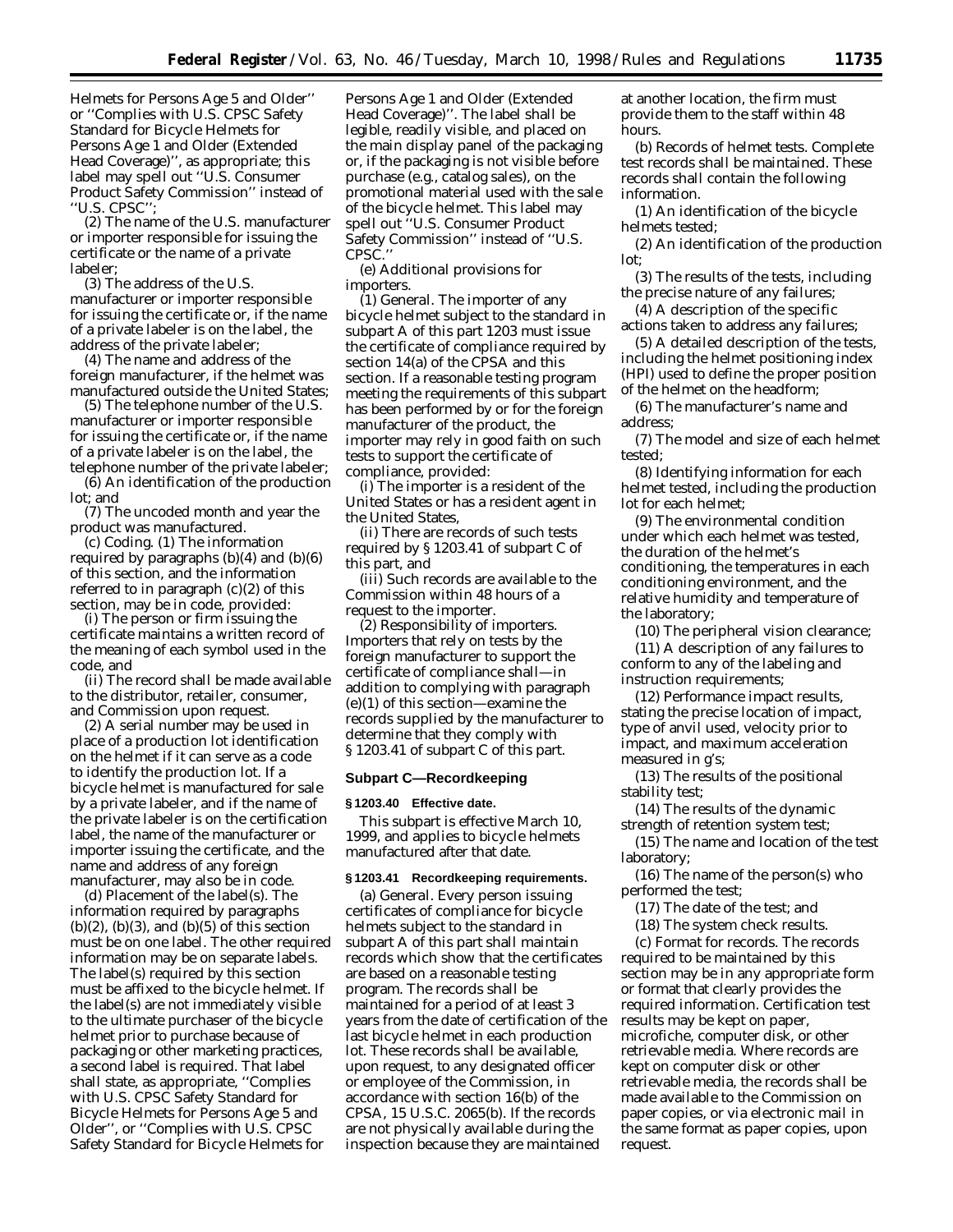# **Subpart D—Requirements For Bicycle Helmets Manufactured From March 17, 1995, Through March 10, 1999**

#### **§ 1203.51 Purpose and basis.**

The purpose and basis of this subpart is to protect bicyclists from head injuries by ensuring that bicycle helmets comply with the requirements of appropriate existing voluntary standards, as provided in 15 U.S.C. 6004(a).

## **§ 1203.52 Scope and effective date.**

(a) This subpart D is effective March 17, 1995, except for § 1203.53(a)(8), which is effective March 10, 1998. This subpart D shall apply to bicycle helmets manufactured from March 17, 1995, through March 10, 1999, inclusive. Such bicycle helmets shall comply with the requirements of one of the standards specified in § 1203.53. This subpart shall be considered a consumer product safety standard issued under the Consumer Product Safety Act.

(b) The term ''bicycle helmet'' is defined at § 1203.4(b).

(c) These interim mandatory safety standards will not apply to bicycle helmets manufactured after March 10, 1999. Those helmets are subject to the requirements of Subparts A through C of this part 1203.

#### **§ 1203.53 Interim safety standards.**

(a) Bicycle helmets must comply with one or more of the following standards. The standards in paragraphs (a)(1) through (a)(7) of this section are incorporated herein by reference:

(1) American National Standards Institute (ANSI) standard Z90.4–1984, Protective Headgear for Bicyclists,

(2) ASTM standards F 1447–93 or F 1447–94, Standard Specification for Protective Headgear Used in Bicycling, incorporating the relevant provisions of ASTM F 1446–93 or ASTM F 1446–94, Standard Test Methods for Equipment and Procedures Used in Evaluating the Performance Characteristics of Protective Headgear, respectively,

(3) Canadian Standards Association standard, Cycling Helmets—CAN/CSA– D113.2–M89,

(4) Snell Memorial Foundation (Snell) 1990 Standard for Protective Headgear for Use in Bicycling (designation B–90),

( 5) Snell 1990 Standard for Protective Headgear for Use in Bicycling, including March 9, 1994 Supplement (designation B–90S),

(6) Snell 1994 Standard for Protective Headgear for Use in Non-Motorized Sports (designation N–94), or

(7) Snell 1995 standard for Protective Headgear for Use with Bicycles B–95.

(8) Subparts A through C of this part 1203.

(b) The incorporation by reference of the standards listed in paragraphs (a)(1) through (a)(7) are approved by the Director of the Federal Register in accordance with 5 U.S.C. 552(a) and 1 CFR part 51. Copies of the standards may be obtained as follows. Copies of the ANSI Z90.4 standard are available from: American National Standards Institute, 11 W. 42nd Street, 13th Floor, New York, NY 10036. Copies of the ASTM standards are available from: ASTM, 100 Barr Harbor Drive, West Conshohocken, PA 19428–2959. Copies of the Canadian Standards Association CAN/CSA–D113.2–M89 standard are available from: CSA, 178 Rexdale Boulevard, Rexdale (Toronto), Ontario, Canada, M9W 1R3. Copies of the Snell standards are available from: Snell Memorial Foundation, Inc., 6731–A 32nd Street, North Highlands, CA 95660. Copies may be inspected at the Office of the Secretary, Consumer Product Safety Commission, 4330 East-West Highway, Bethesda, Maryland 20814, or at the Office of the Federal Register, 800 N. Capitol Street NW, Room 700, Washington, DC.

**BILLING CODE 6355–01–P**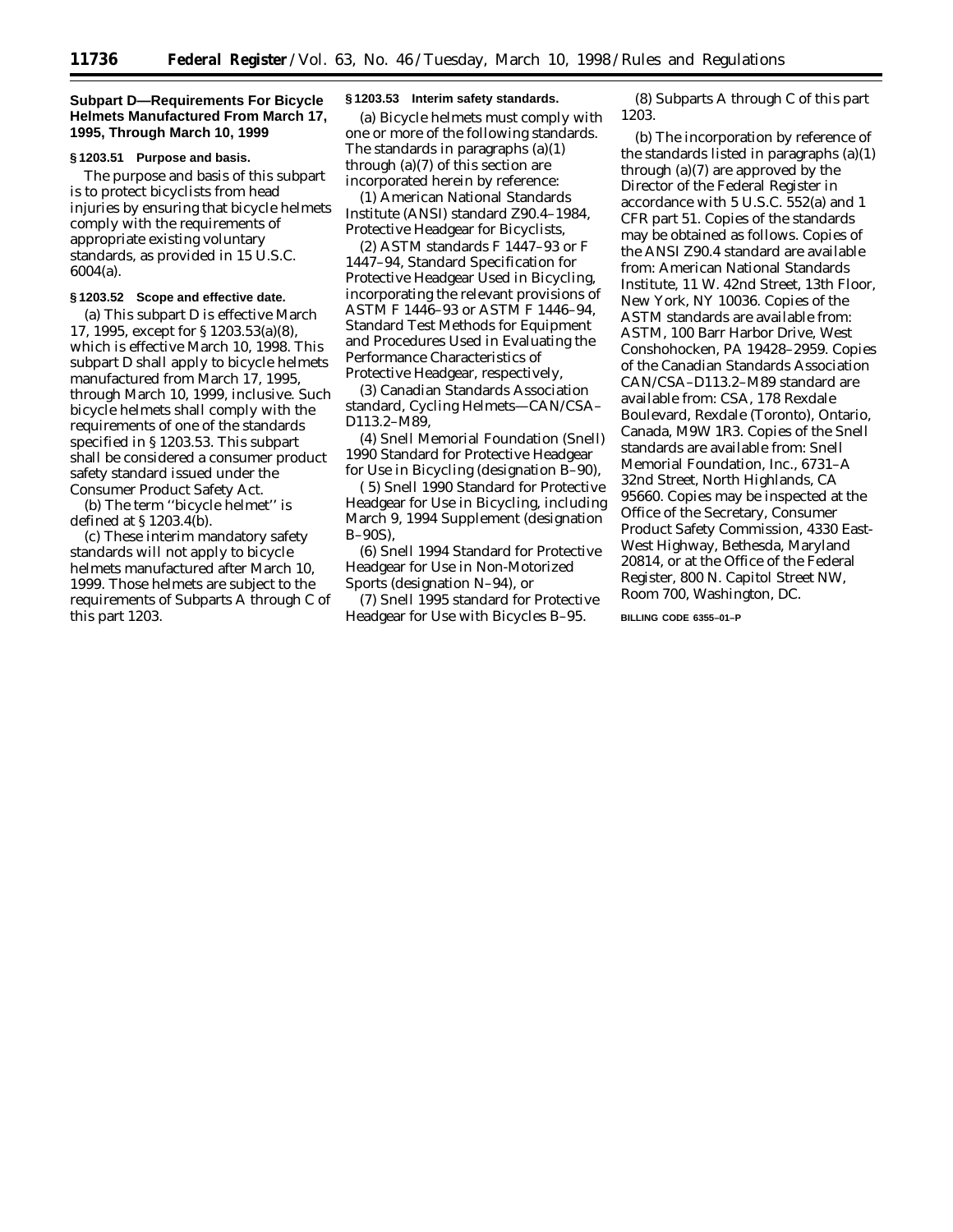



 $=$  MIDPOINTS

Figure 1. Anatomical Planes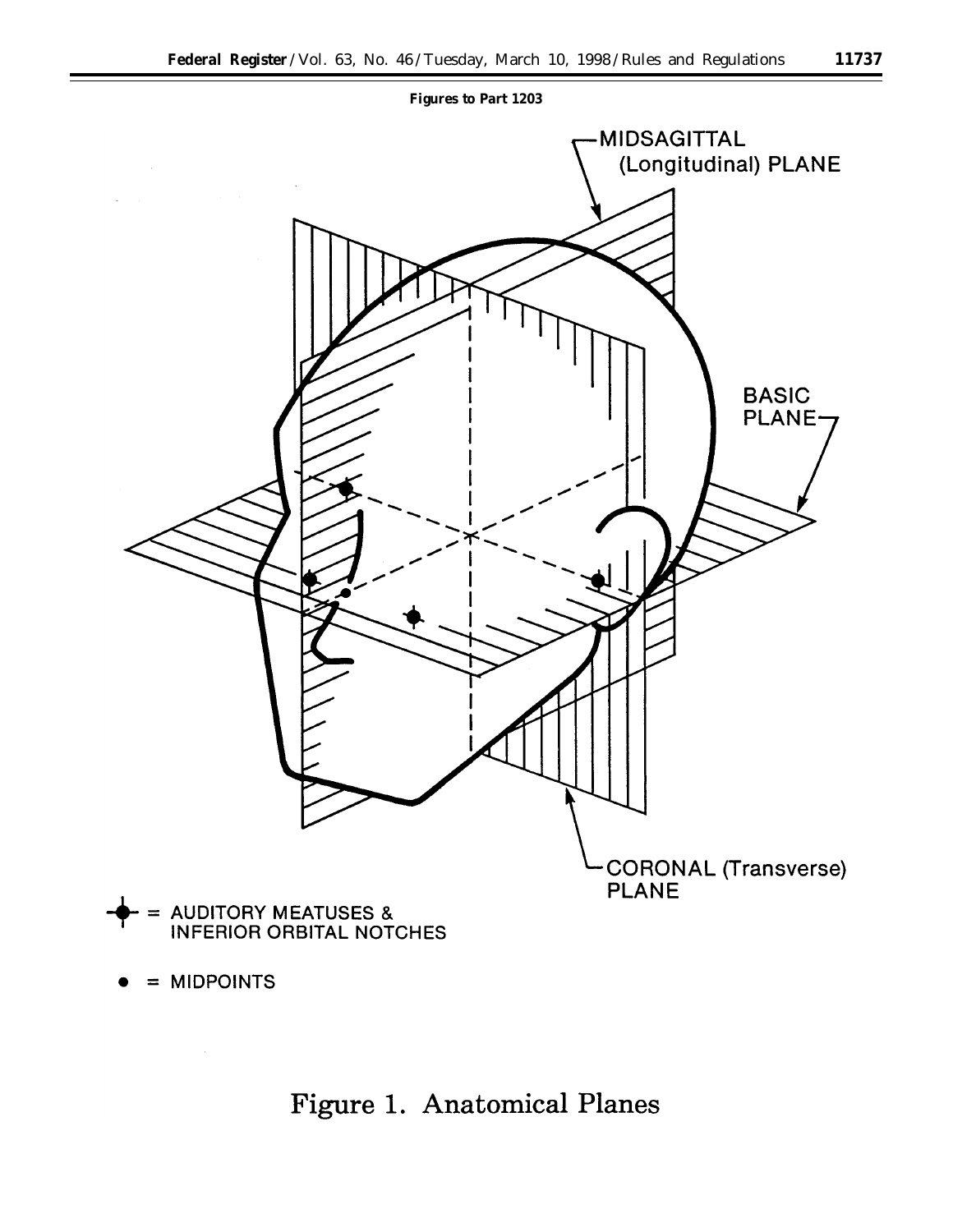

Figure 2. ISO Headform-Basic, Reference,<br>and Median Planes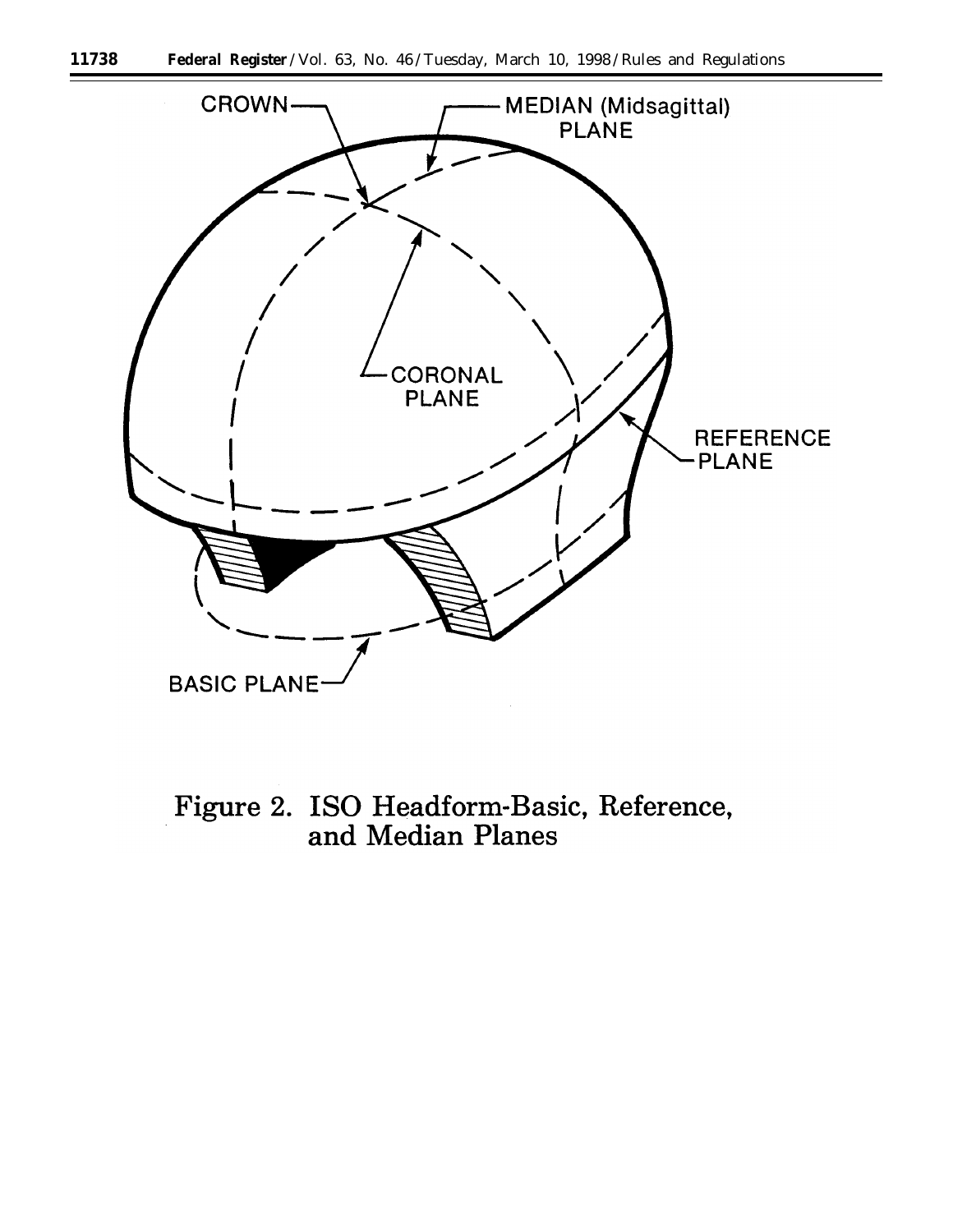

| <b>HEADFORM</b> | <b>SIZE</b> |      |       |
|-----------------|-------------|------|-------|
|                 | 500         | 24   | 90    |
| Е               | 540         | 26   | 96    |
| N               | 570         | 27.5 | 102.5 |
| M               | 600         | 29   | 107   |
|                 | 620         | 30   | 110   |

DIMENSIONS IN MILLIMETERS

# Figure 3. Location of Reference Plane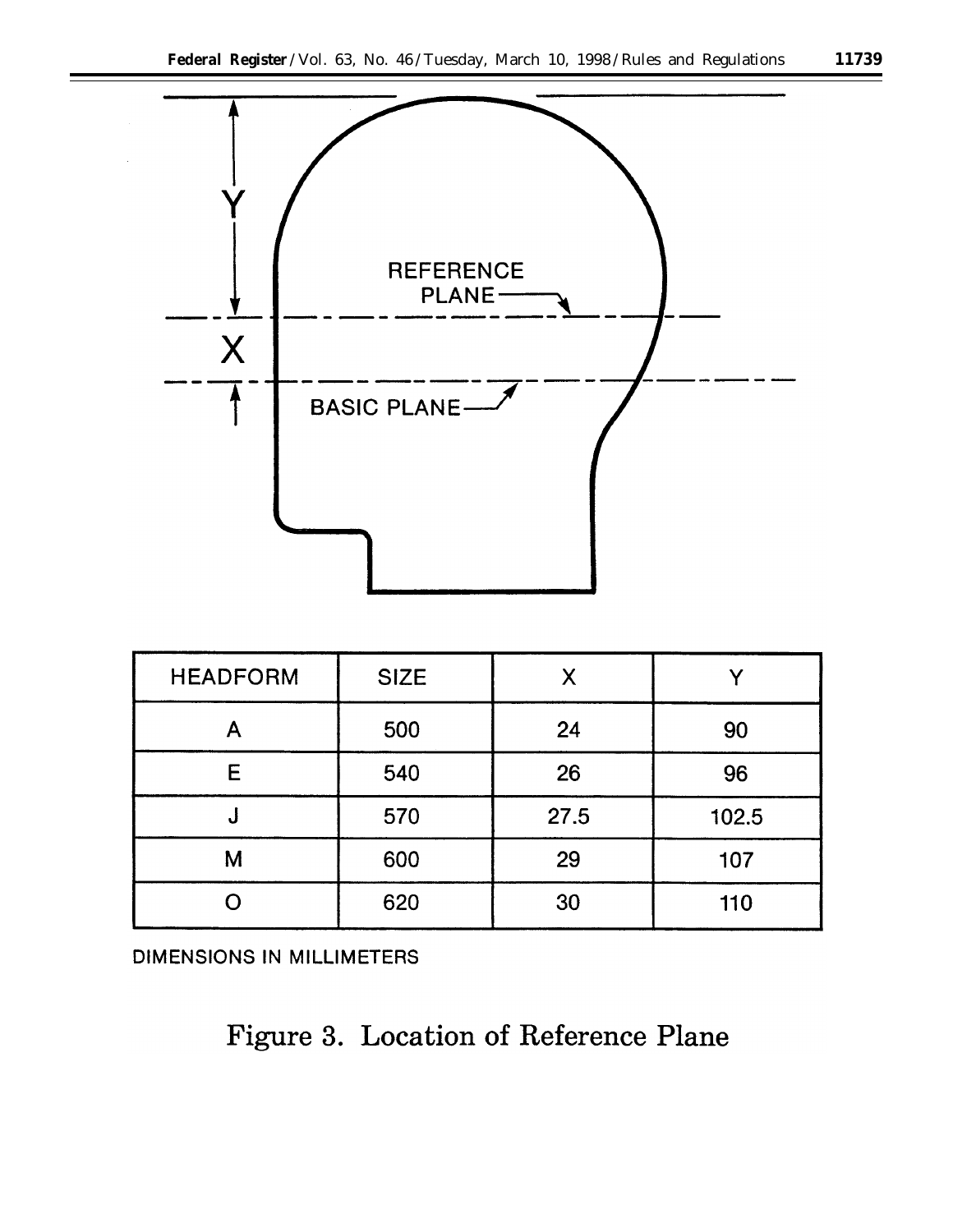

| <b>HEADFORM</b> | <b>DIMENSIONS</b> mm(in) |          |             |  |
|-----------------|--------------------------|----------|-------------|--|
|                 | а                        | c        | е           |  |
| ISO A           | 38 (1.49)                | 27(1.06) | 49 (1.93)   |  |
| ISO E           | 39 (1.54)                | 27(1.06) | 52(2.05)    |  |
| ISO J           | 41 $(1.61)$              | 27(1.06) | 54(2.13)    |  |
| ISO M           | 41 $(1.61)$              | 27(1.06) | 55 $(2.16)$ |  |
| ISO O           | 42 $(1.65)$              | 27(1.06) | 56 (2.20)   |  |

Location of Test Lines for Helmets Intended for Persons Five (5) Figure 4. Years of Age and Older.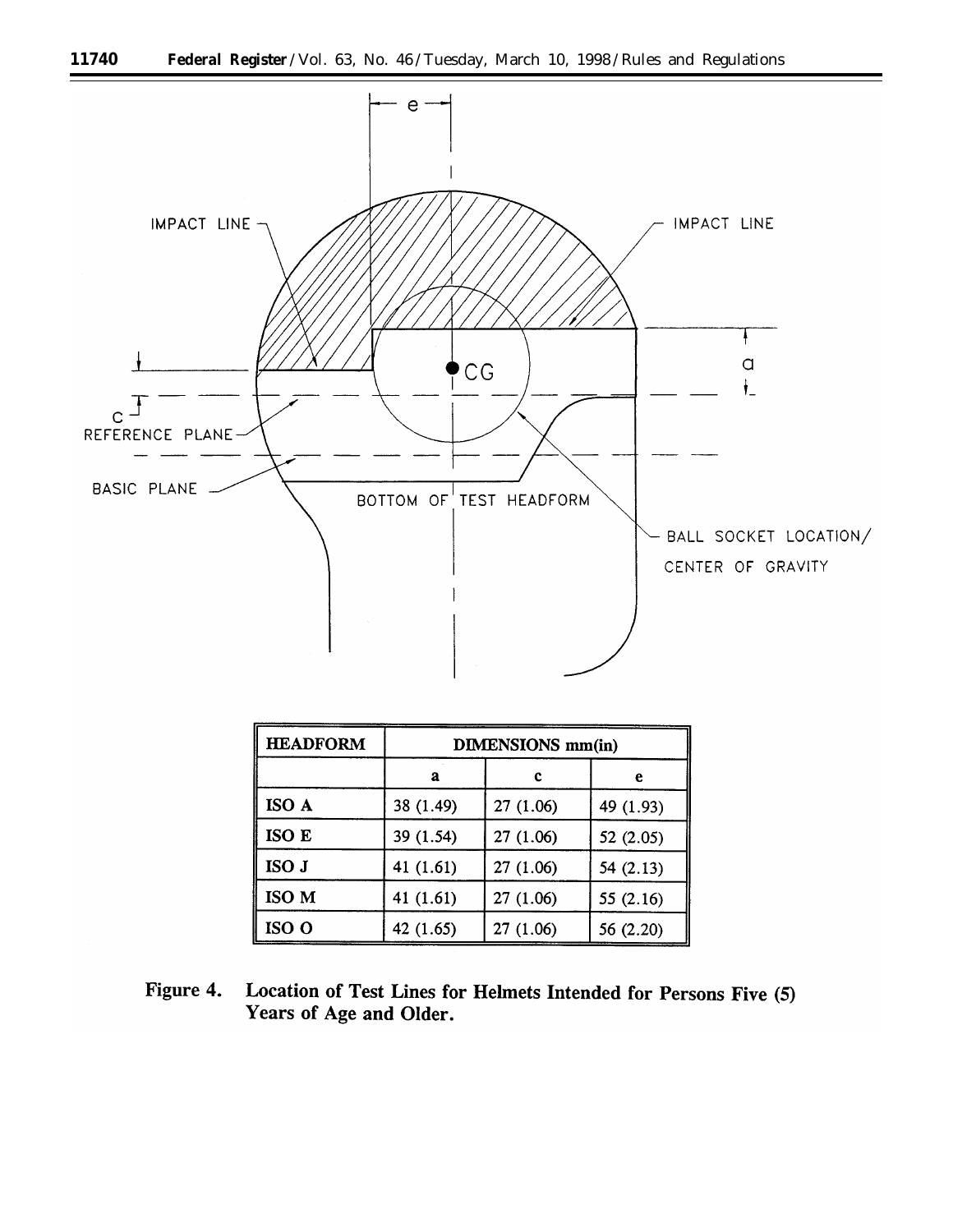

| <b>HEADFORM</b>   | DIMENSIONS mm (in) |            |          |          |          |
|-------------------|--------------------|------------|----------|----------|----------|
|                   | a                  |            |          |          |          |
| $\parallel$ ISO A | 30(1.18)           | 12.7(0.50) | 15(0.59) | 25(0.98) | 30(1.18) |
| ISO E             | 32(1.26)           | 12.7(0.50) | 16(0.63) | 27(1.06) | 32(1.26) |

# Figure 5. Location of Test Lines for Helmets Intended for Persons Ages 1 and Older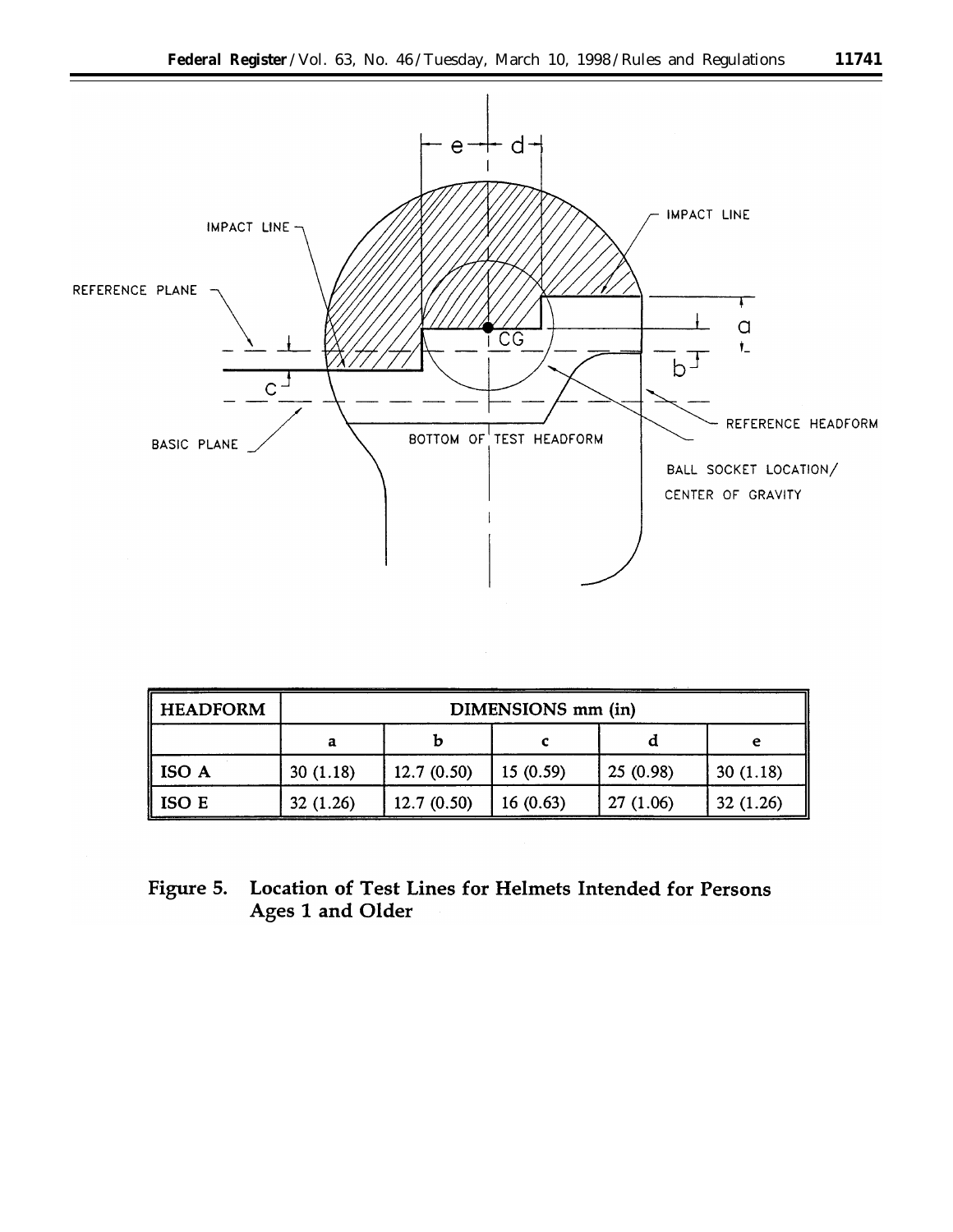

Figure 6. Field of Vision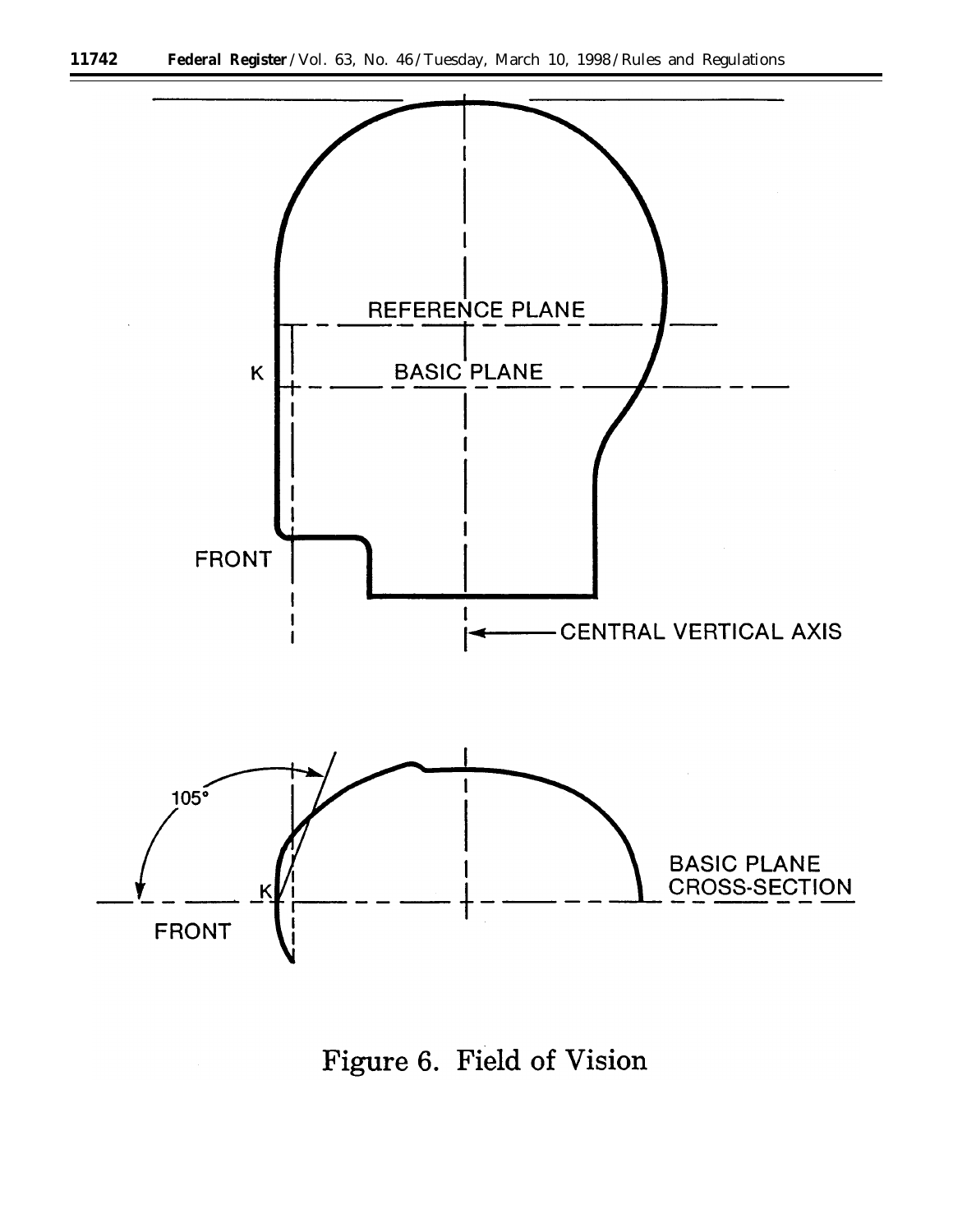

Figure 7. Typical Test Apparatus for<br>Positional Stability Test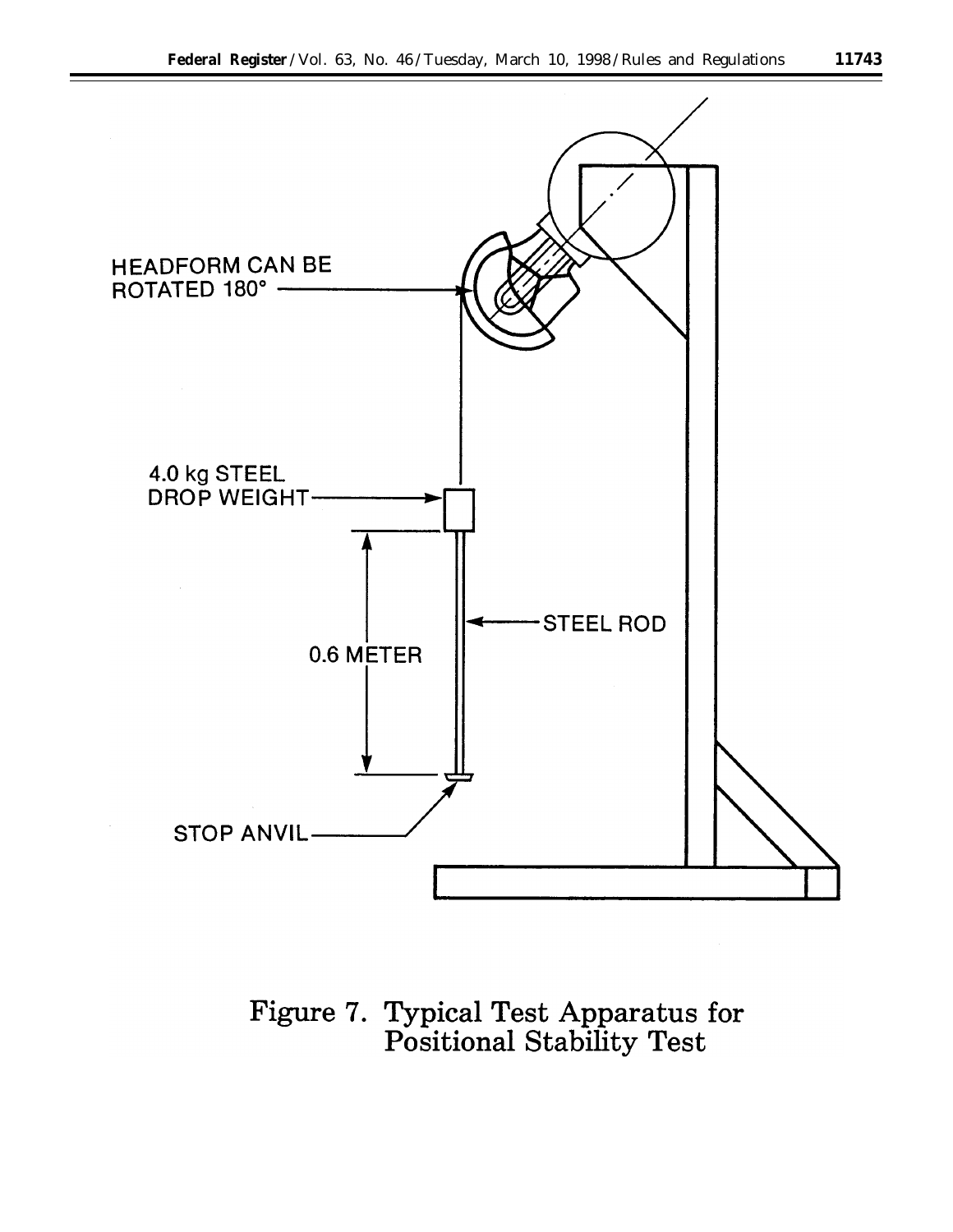

Figure 8. Apparatus for Test of Retention System Strength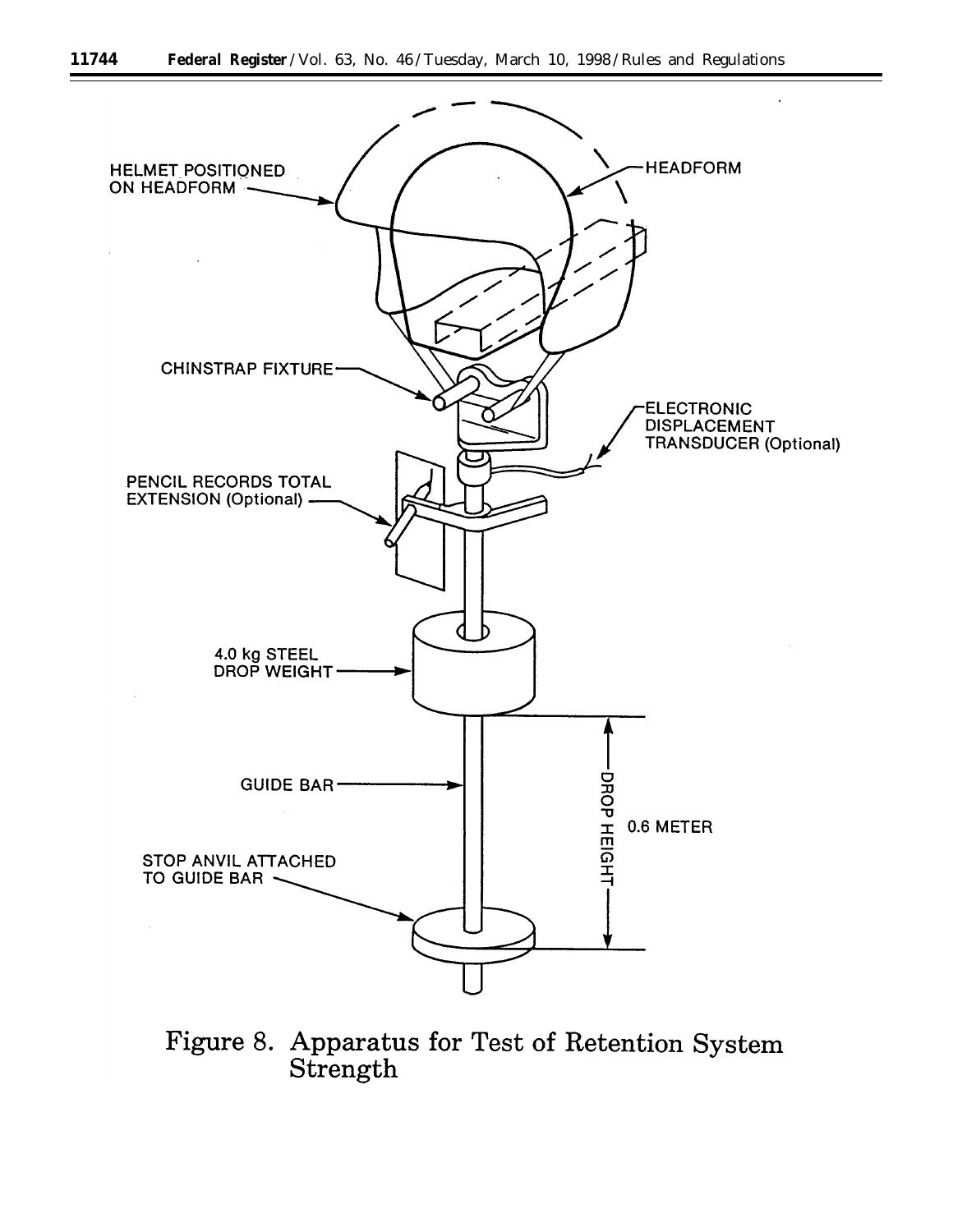

Figure 9. Impact Test Apparatus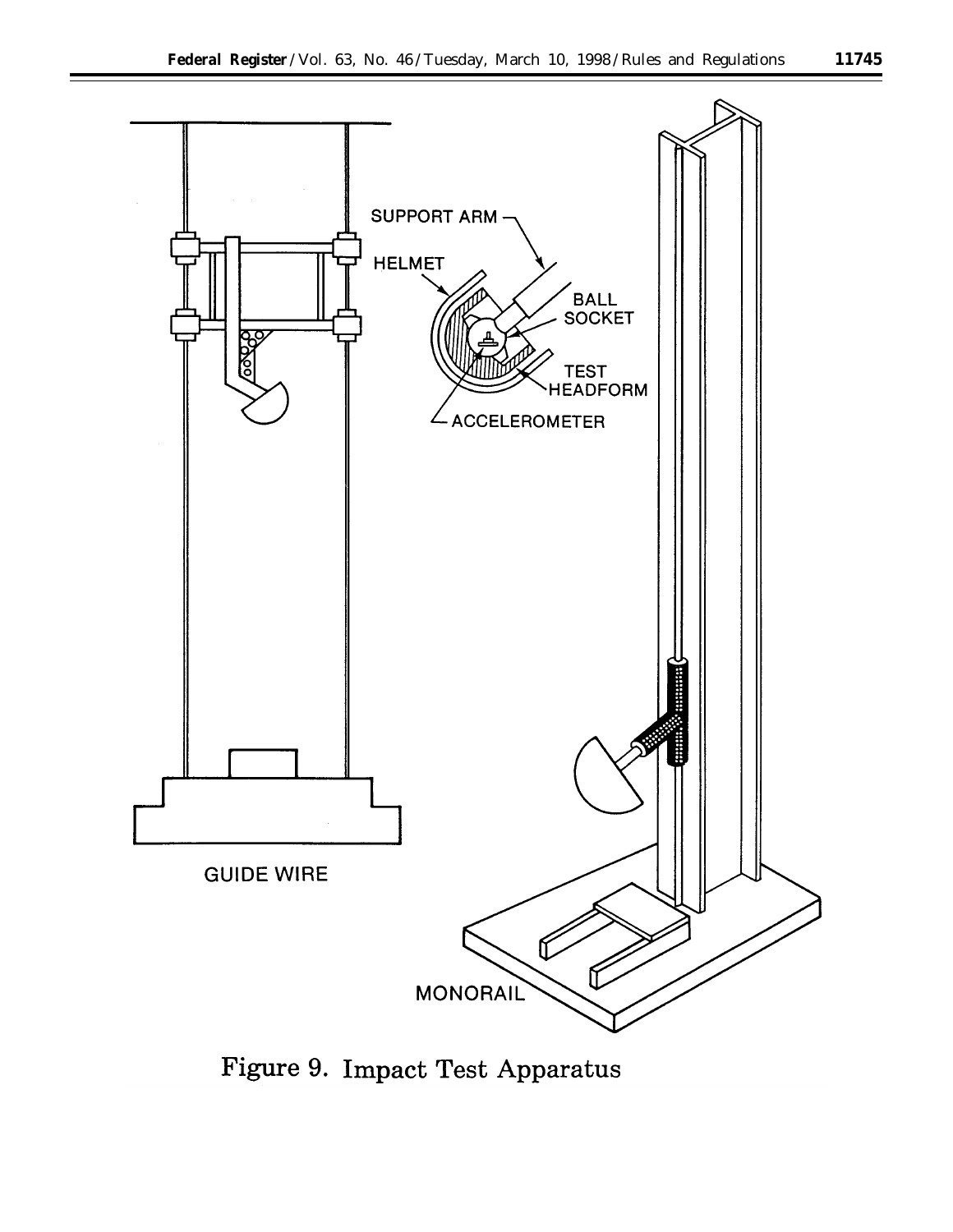Overhead View of Ball-Arm as Installed on Impact Test Apparatus



Figure 10. Center of Gravity for Drop Assembly